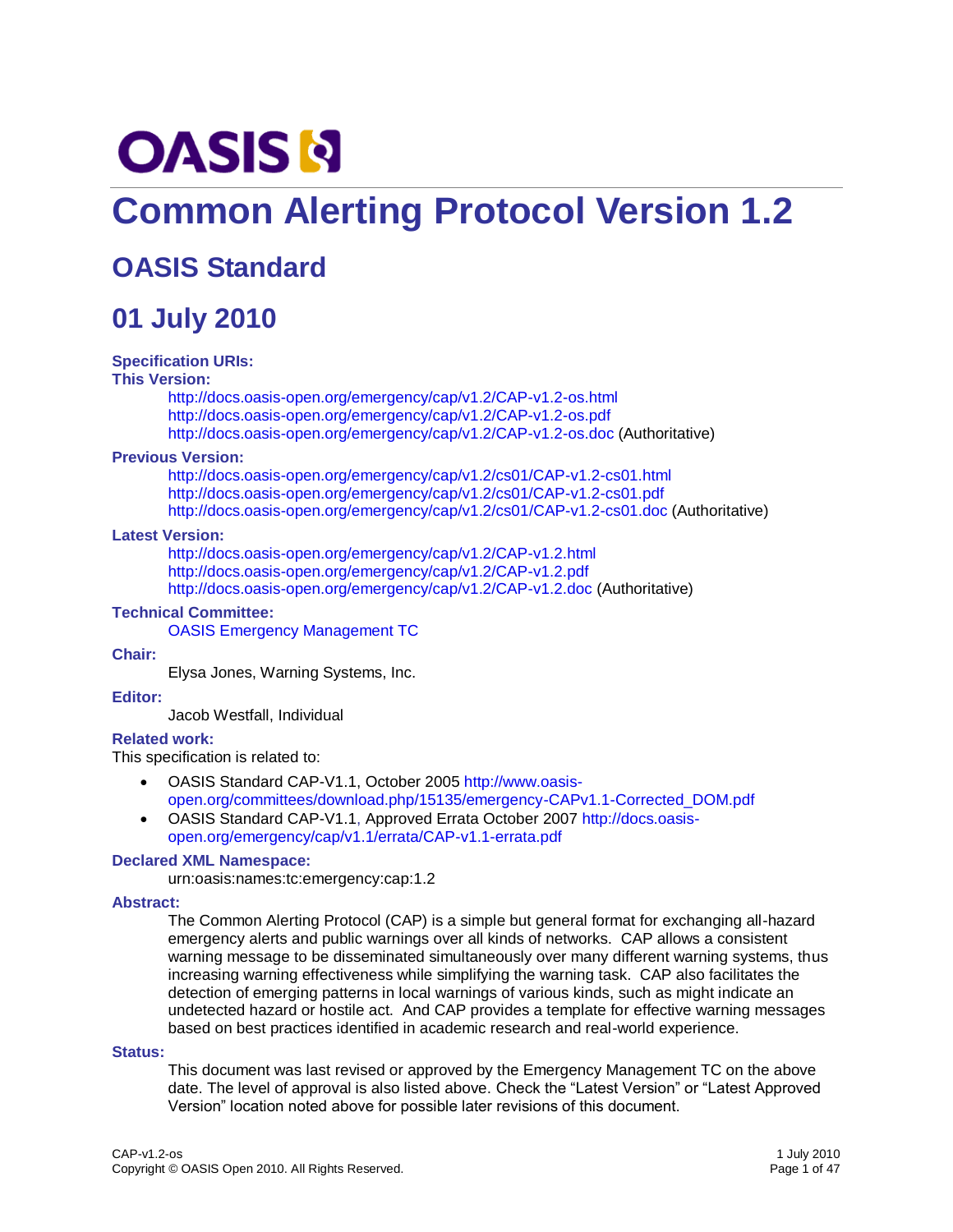Technical Committee members should send comments on this specification to the Technical Committee"s email list. Others should send comments to the Technical Committee by using the "Send A Comment" button on the Technical Committee"s web page at [http://www.oasis](http://www.oasis-open.org/committees/emergency/)[open.org/committees/emergency/.](http://www.oasis-open.org/committees/emergency/)

For information on whether any patents have been disclosed that may be essential to implementing this specification, and any offers of patent licensing terms, please refer to the Intellectual Property Rights section of the Technical Committee web page [\(http://www.oasis](http://www.oasis-open.org/committees/emergency/ipr.php)[open.org/committees/emergency/ipr.php.](http://www.oasis-open.org/committees/emergency/ipr.php)

The non-normative errata page for this specification is located at [http://www.oasis](http://www.oasis-open.org/committees/emergency/)[open.org/committees/emergency/.](http://www.oasis-open.org/committees/emergency/)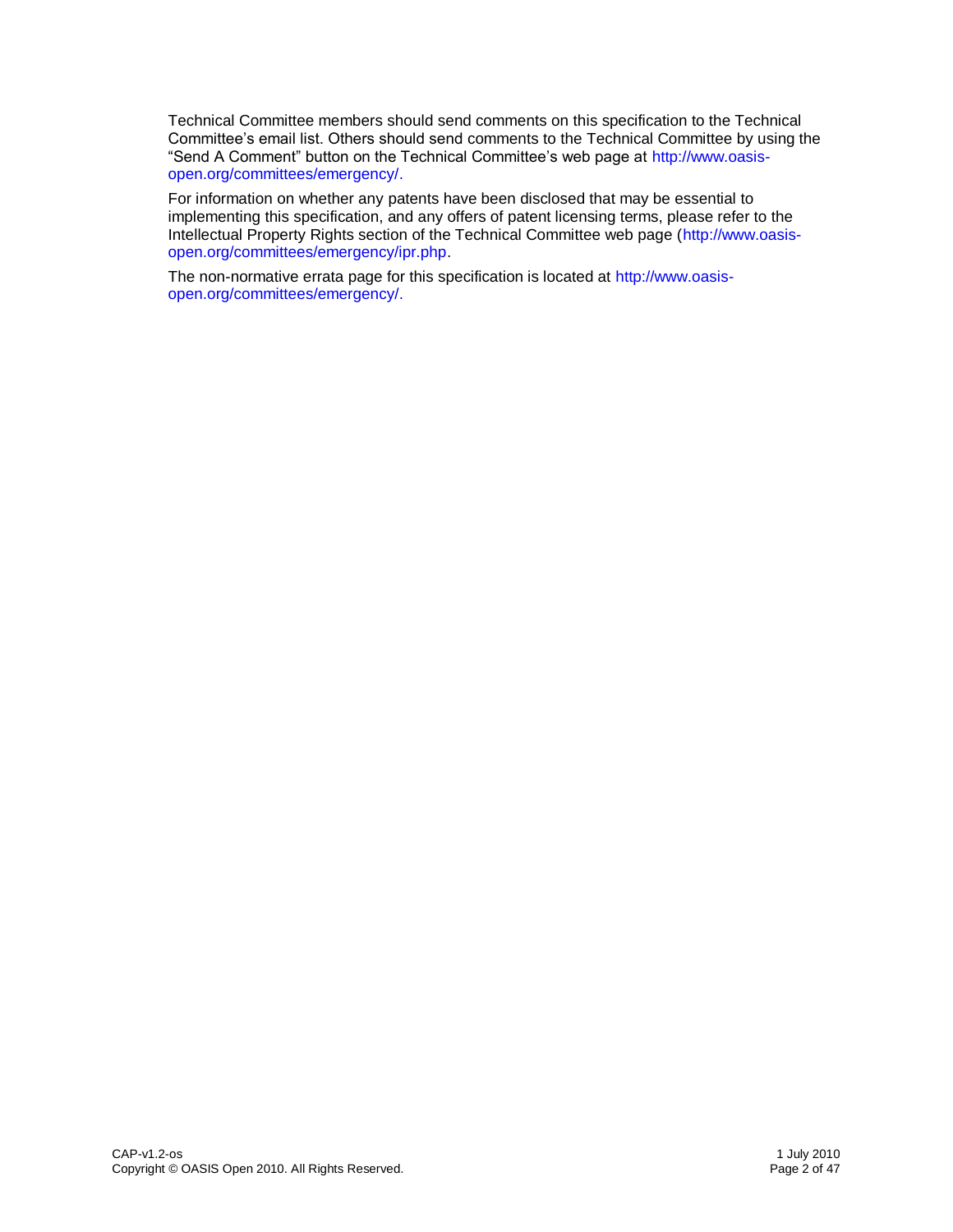# **Notices**

Copyright © OASIS® 2010. All Rights Reserved.

All capitalized terms in the following text have the meanings assigned to them in the OASIS Intellectual Property Rights Policy (the "OASIS IPR Policy"). The full Policy may be found at the OASIS website.

This document and translations of it may be copied and furnished to others, and derivative works that comment on or otherwise explain it or assist in its implementation may be prepared, copied, published, and distributed, in whole or in part, without restriction of any kind, provided that the above copyright notice and this section are included on all such copies and derivative works. However, this document itself may not be modified in any way, including by removing the copyright notice or references to OASIS, except as needed for the purpose of developing any document or deliverable produced by an OASIS Technical Committee (in which case the rules applicable to copyrights, as set forth in the OASIS IPR Policy, must be followed) or as required to translate it into languages other than English.

The limited permissions granted above are perpetual and will not be revoked by OASIS or its successors or assigns.

This document and the information contained herein is provided on an "AS IS" basis and OASIS DISCLAIMS ALL WARRANTIES, EXPRESS OR IMPLIED, INCLUDING BUT NOT LIMITED TO ANY WARRANTY THAT THE USE OF THE INFORMATION HEREIN WILL NOT INFRINGE ANY OWNERSHIP RIGHTS OR ANY IMPLIED WARRANTIES OF MERCHANTABILITY OR FITNESS FOR A PARTICULAR PURPOSE.

OASIS requests that any OASIS Party or any other party that believes it has patent claims that would necessarily be infringed by implementations of this OASIS Committee Specification or OASIS Standard, to notify OASIS TC Administrator and provide an indication of its willingness to grant patent licenses to such patent claims in a manner consistent with the IPR Mode of the OASIS Technical Committee that produced this specification.

OASIS invites any party to contact the OASIS TC Administrator if it is aware of a claim of ownership of any patent claims that would necessarily be infringed by implementations of this specification by a patent holder that is not willing to provide a license to such patent claims in a manner consistent with the IPR Mode of the OASIS Technical Committee that produced this specification. OASIS may include such claims on its website, but disclaims any obligation to do so.

OASIS takes no position regarding the validity or scope of any intellectual property or other rights that might be claimed to pertain to the implementation or use of the technology described in this document or the extent to which any license under such rights might or might not be available; neither does it represent that it has made any effort to identify any such rights. Information on OASIS' procedures with respect to rights in any document or deliverable produced by an OASIS Technical Committee can be found on the OASIS website. Copies of claims of rights made available for publication and any assurances of licenses to be made available, or the result of an attempt made to obtain a general license or permission for the use of such proprietary rights by implementers or users of this OASIS Committee Specification or OASIS Standard, can be obtained from the OASIS TC Administrator. OASIS makes no representation that any information or list of intellectual property rights will at any time be complete, or that any claims in such list are, in fact, Essential Claims.

The names "OASIS" and "CAP" are trademarks of [OASIS,](http://www.oasis-open.org/) the owner and developer of this specification, and should be used only to refer to the organization and its official outputs. OASIS welcomes reference to, and implementation and use of, specifications, while reserving the right to enforce its marks against misleading uses. Please see<http://www.oasis-open.org/who/trademark.php> for above guidance.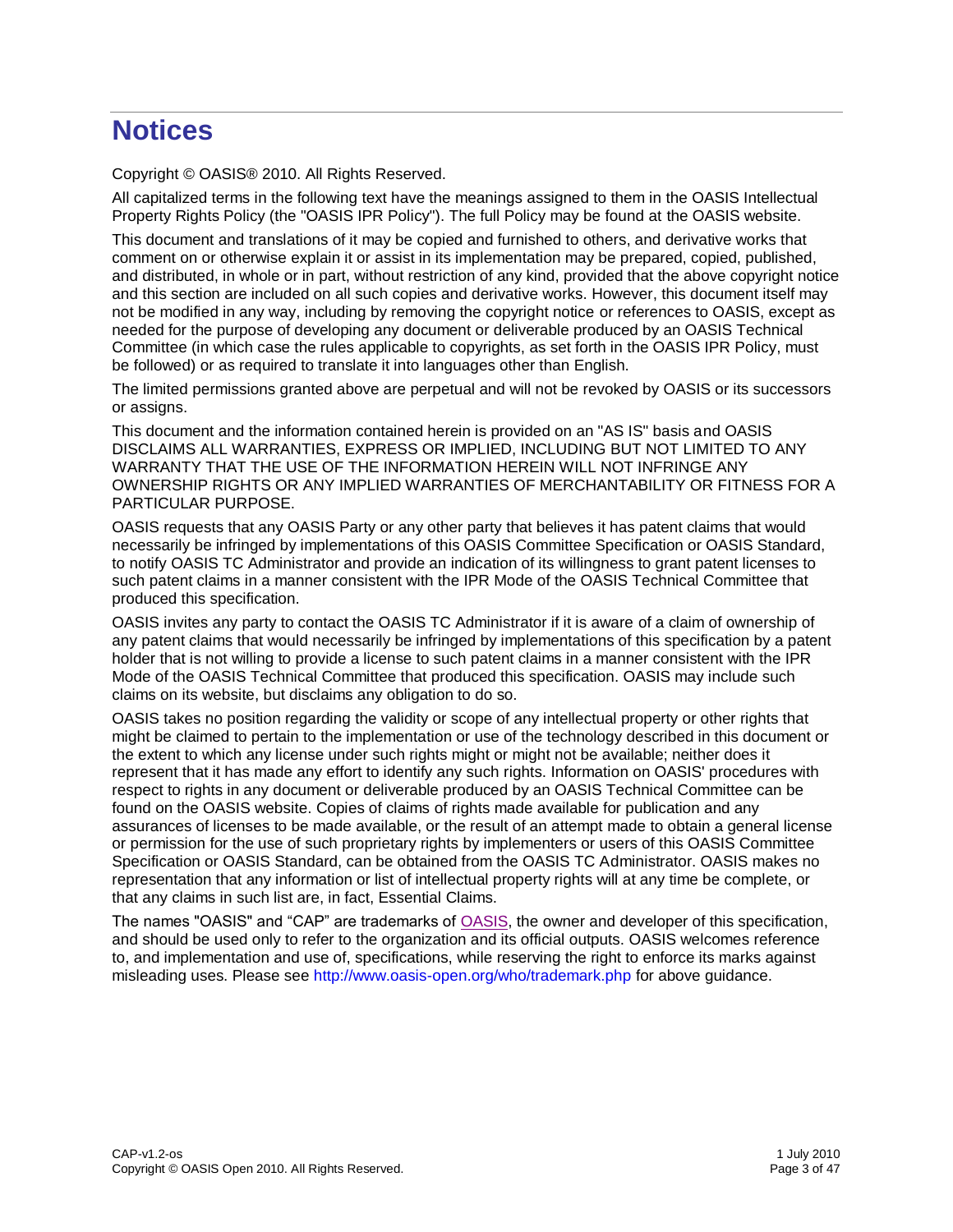# **Table of Contents**

| 1              |  |
|----------------|--|
|                |  |
|                |  |
|                |  |
|                |  |
|                |  |
|                |  |
|                |  |
|                |  |
|                |  |
|                |  |
| $\overline{2}$ |  |
|                |  |
|                |  |
|                |  |
|                |  |
|                |  |
|                |  |
|                |  |
|                |  |
| 3              |  |
|                |  |
|                |  |
|                |  |
|                |  |
|                |  |
|                |  |
|                |  |
|                |  |
|                |  |
|                |  |
|                |  |
|                |  |
|                |  |
|                |  |
|                |  |
|                |  |
|                |  |
| 4              |  |
|                |  |
|                |  |
|                |  |
|                |  |
|                |  |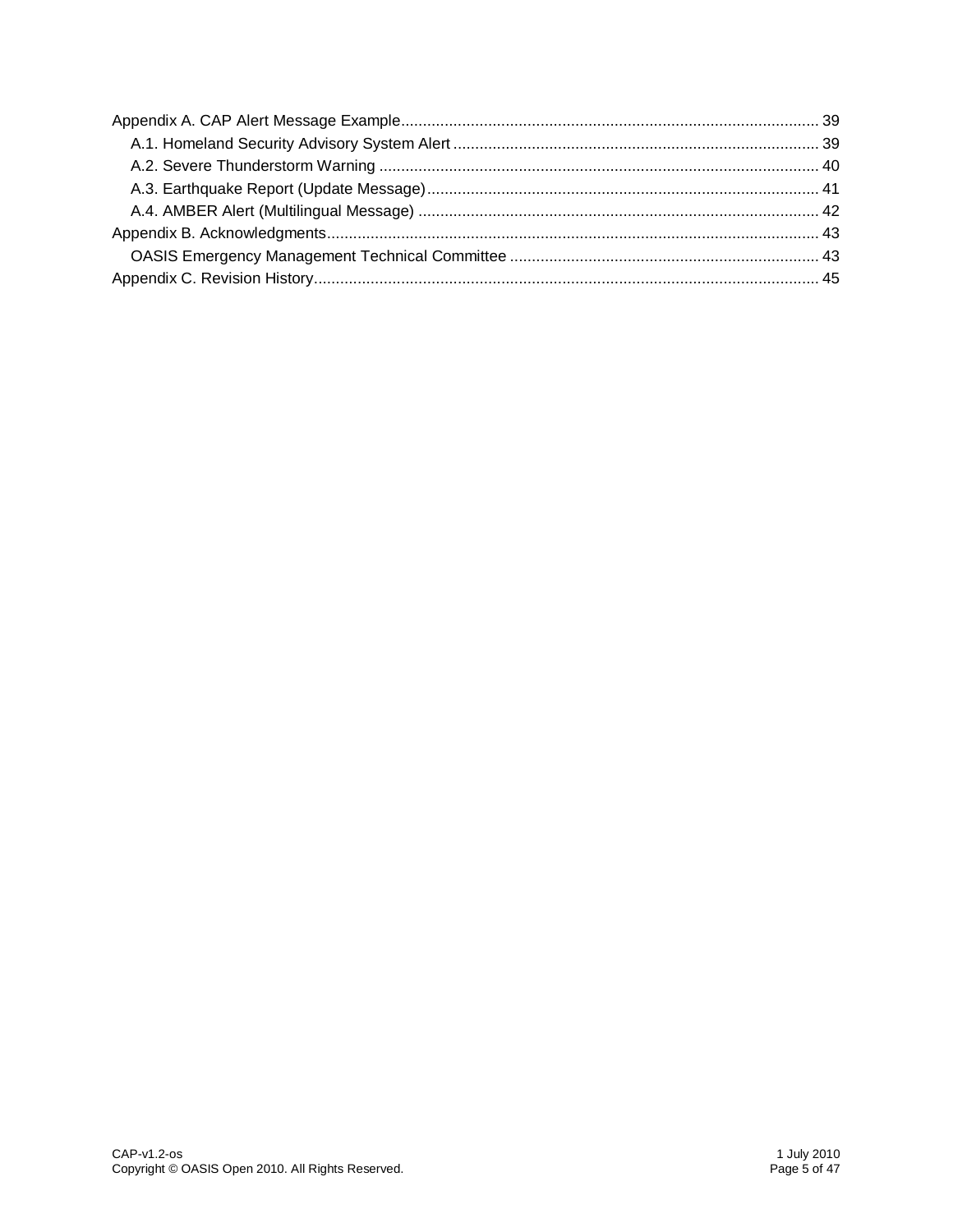# **1 Introduction**

#### **1.1 Purpose**

 The Common Alerting Protocol (CAP) provides an open, non-proprietary digital message format for all types of alerts and notifications. It does not address any particular application or telecommunications method. The CAP format is compatible with emerging techniques, such as Web services, as well as existing formats including the Specific Area Message Encoding (SAME) used for the United States" National Oceanic and Atmospheric Administration (NOAA) Weather Radio and the Emergency Alert System (EAS), while offering enhanced capabilities that include:

- Flexible geographic targeting using latitude/longitude shapes and other geospatial representations in three dimensions;
- 11 Multilingual and multi-audience messaging;
- 12 Phased and delayed effective times and expirations;
- 13 Enhanced message update and cancellation features;
- **•** Template support for framing complete and effective warning messages;
- 15 Compatible with digital signature capability; and,
- 16 Facility for digital images and audio.
- Key benefits of CAP will include reduction of costs and operational complexity by eliminating the need for
- multiple custom software interfaces to the many warning sources and dissemination systems involved in
- all-hazard warning. The CAP message format can be converted to and from the "native" formats of all kinds of sensor and alerting technologies, forming a basis for a technology-independent national and
- international "warning internet."

#### **1.2 History**

The National Science and Technology Council report on "Effective Disaster Warnings" released in

November, 2000 recommended that "a standard method should be developed to collect and relay

 instantaneously and automatically all types of hazard warnings and reports locally, regionally and 26 nationally for input into a wide variety of dissemination systems."

 An international working group of more than 130 emergency managers and information technology and telecommunications experts convened in 2001 and adopted the specific recommendations of the NSTC report as a point of departure for the design of a Common Alerting Protocol (CAP). Their draft went

through several revisions and was tested in demonstrations and field trials in Virginia (supported by the

 ComCARE Alliance) and in California (in cooperation with the California Office of Emergency Services) during 2002 and 2003.

- In 2002 the CAP initiative was endorsed by the national non-profit Partnership for Public Warning, which sponsored its contribution in 2003 to the OASIS standards process. In 2004, CAP version 1.0 was
- adopted as an OASIS Standard. In 2005, changes based on user feedback were incorporated into CAP
- and version 1.1 was released. As part of the International Telecommunication Union (ITU-T) adoption of
- CAP, a CAP 1.1 Errata was released in 2007 to support ASN.1 encoding. Version 1.2 is a minor release
- to resolve issues identified by the EM-TC CAP Call for Comments initiated in April 2008 and also incorporates feedback from CAP profile development efforts.
- 
-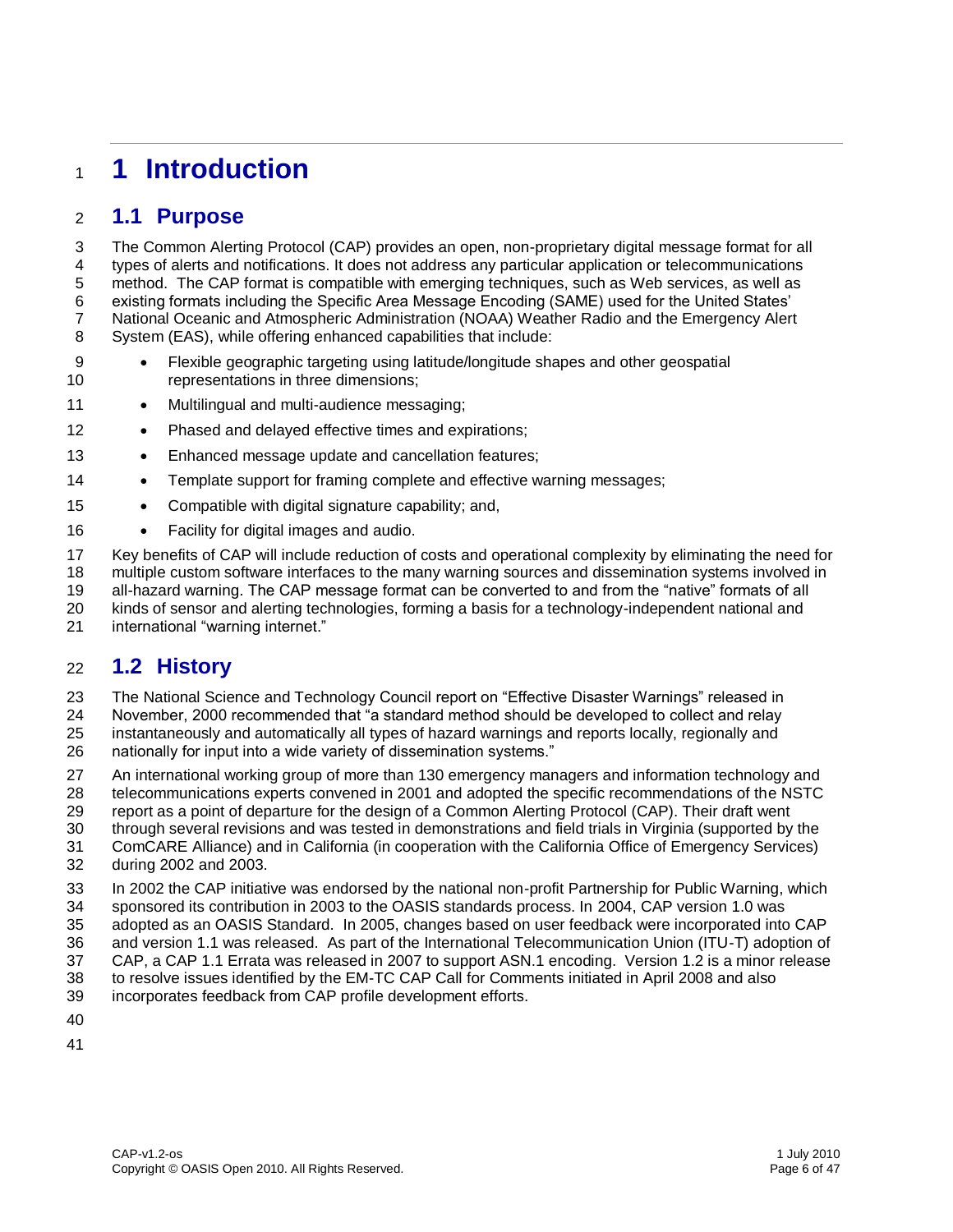#### **1.3 Structure of the CAP Alert Message**

43 Each CAP Alert Message consists of an <alert> segment, which may contain one or more <info>

 segments, each of which may include one or more <area> and/or <resource> segments. Under most circumstances CAP messages with a <msgType> value of "Alert" SHOULD include at least one <info>

element. (See the document object model diagram in section 3.1, below.)

#### **1.3.1 <alert>**

- 48 The <alert> segment provides basic information about the current message: its purpose, its source and
- its status, as well as a unique identifier for the current message and links to any other, related messages.
- An <alert> segment may be used alone for message acknowledgements, cancellations or other system
- functions, but most <alert> segments will include at least one <info> segment.

#### **1.3.2 <info>**

- 53 The <info> segment describes an anticipated or actual event in terms of its urgency (time available to
- prepare), severity (intensity of impact) and certainty (confidence in the observation or prediction), as well
- as providing both categorical and textual descriptions of the subject event. It may also provide
- instructions for appropriate response by message recipients and various other details (hazard duration,
- technical parameters, contact information, links to additional information sources, etc.) Multiple <info>
- segments may be used to describe differing parameters (e.g., for different probability or intensity "bands")
- or to provide the information in multiple languages.

#### **1.3.3 <resource>**

 The <resource> segment provides an optional reference to additional information related to the <info> segment within which it appears in the form of a digital asset such as an image or audio file.

#### **1.3.4 <area>**

- The <area> segment describes a geographic area to which the <info> segment in which it appears
- applies. Textual and coded descriptions (such as postal codes) are supported, but the preferred
- representations use geospatial shapes (polygons and circles) and an altitude or altitude range, expressed
- in standard latitude / longitude / altitude terms in accordance with a specified geospatial datum.

### **1.4 Applications of the CAP Alert Message**

- The primary use of the CAP Alert Message is to provide a single input to activate all kinds of alerting and
- public warning systems. This reduces the workload associated with using multiple warning systems while
- enhancing technical reliability and target-audience effectiveness. It also helps ensure consistency in the
- information transmitted over multiple delivery systems, another key to warning effectiveness.
- A secondary application of CAP is to normalize warnings from various sources so they can be aggregated and compared in tabular or graphic form as an aid to situational awareness and pattern detection.
- Although primarily designed as an interoperability standard for use among warning systems and other
- emergency information systems, the CAP Alert Message can be delivered directly to alert recipients over
- various networks, including data broadcasts. Location-aware receiving devices could use the information
- in a CAP Alert Message to determine, based on their current location, whether that particular message
- was relevant to their users.
- The CAP Alert Message can also be used by sensor systems as a format for reporting significant events to collection and analysis systems and centers.
-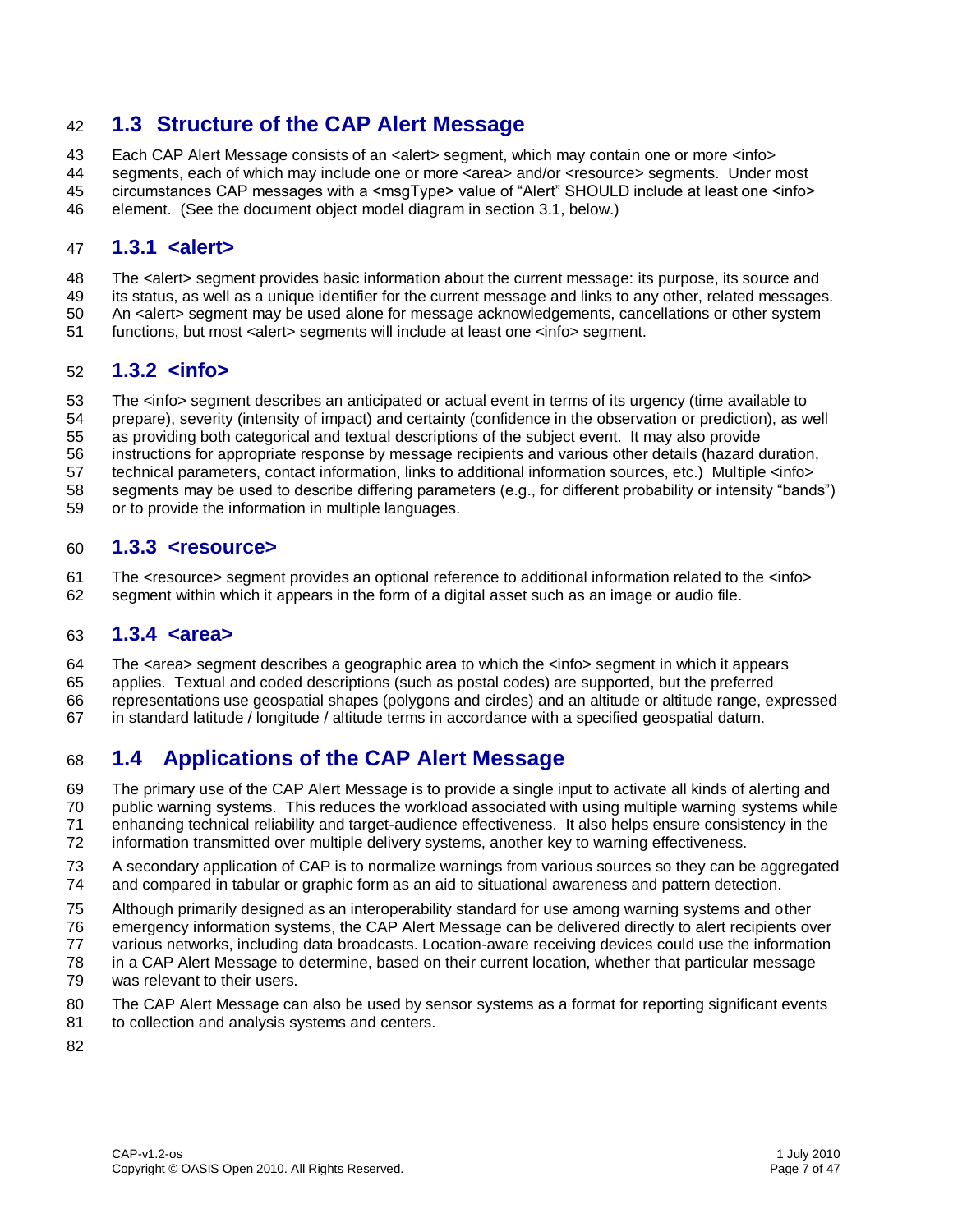#### **1.5 Terminology**

The key words "MUST", "MUST NOT", "REQUIRED", "SHALL", "SHALL NOT", "SHOULD", "SHOULD

 NOT", "RECOMMENDED", "MAY", and "OPTIONAL" in this document are to be interpreted as described in **[\[RFC2119\]](#page-7-0)**.

The words *warning*, *alert* and *notification* are used interchangeably throughout this document.

88 The term "coordinate pair" is used in this document to refer to a comma-delimited pair of decimal values in<br>89 describing a geospatial location in degrees, unprojected, in the form "[latitude],[longitude]". Latitudes in

describing a geospatial location in degrees, unprojected, in the form "[latitude],[longitude]". Latitudes in

the Southern Hemisphere and longitudes in the Western Hemisphere are signed negative by means of a

leading dash.

#### **1.6 Normative References**

<span id="page-7-0"></span>

| 93<br>94 | [RFC2119]            | S. Bradner, Key words for use in RFCs to Indicate Requirement Levels,<br>http://www.ietf.org/rfc/rfc2119.txt, IETF RFC 2119, March 1997. |
|----------|----------------------|------------------------------------------------------------------------------------------------------------------------------------------|
| 95       | [dateTime]           | N. Freed, XML Schema Part 2: Datatypes Second Edition,                                                                                   |
| 96       |                      | http://www.w3.org/TR/xmlschema-2/#dateTime, W3C REC-xmlschema-2,                                                                         |
| 97       |                      | October 2004.                                                                                                                            |
| 98       | [FIPS 180-2]         | National Institute for Standards and Technology, Secure Hash Standard,                                                                   |
| 99       |                      | http://csrc.nist.gov/publications/fips/fips180-2/fips180-2withchangenotice.pdf,                                                          |
| 100      |                      | August 2002.                                                                                                                             |
| 101      | [namespaces]         | T. Bray, Namespaces in XML, http://www.w3.org/TR/REC-xml-names/, W3C                                                                     |
| 102      |                      | REC-xml-names-19990114, January 1999.                                                                                                    |
| 103      | [RFC2046]            | N. Freed, Multipurpose Internet Mail Extensions (MIME) Part Two: Media Types,                                                            |
| 104      |                      | http://www.ietf.org/rfc/rfc2046.txt, IETF RFC 2046, November 1996.                                                                       |
| 105      | [RFC3066]            | H. Alvestrand, Tags for the Identification of Languages,                                                                                 |
| 106      |                      | http://www.ietf.org/rfc/rfc3066.txt, IETF RFC 3066, January 2001.                                                                        |
| 107      | [WGS 84]             | National Geospatial Intelligence Agency, Department of Defense World Geodetic                                                            |
| 108      |                      | System 1984, http://earth-info.nga.mil/GandG/tr8350_2.html, NGA Technical                                                                |
| 109      |                      | Report TR8350.2, January 2000.                                                                                                           |
| 110      | [XML 1.0]            | T. Bray, Extensible Markup Language (XML) 1.0 (Third Edition),                                                                           |
| 111      |                      | http://www.w3.org/TR/REC-xml/, W3C REC-XML-20040204, February 2004.                                                                      |
| 112      | [XMLSIG]             | Eastlake, D., Reagle, J. and Solo, D. (editors), XML-Signature Syntax and                                                                |
| 113      |                      | Processing, http://www.w3.org/TR/2002/REC-xmldsig-core-20020212/, W3C                                                                    |
| 114      |                      | Recommendation, February 2002.                                                                                                           |
| 115      | [ITU-T X.680]        | ITU-T Recommendation X.680, Information technology - Abstract Syntax                                                                     |
| 116      |                      | Notation One (ASN.1): Specification of basic notation.                                                                                   |
| 117      | <b>[ITU-T X.691]</b> | ITU-T Recommendation X.691, Information technology - ASN.1 encoding rules:                                                               |
| 118      |                      | Specification of Packed Encoding Rules (PER).                                                                                            |
| 119      | [ITU-T X.693]        | ITU-T Recommendation X.693, Information technology - ASN.1 encoding rules:                                                               |
| 120      |                      | Specification of XML Encoding Rules (XER).                                                                                               |
| 121      | [ITU-T X.694]        | ITU-T Recommendation X.694, Information technology - ASN.1 encoding rules:                                                               |
| 122      |                      | Mapping W3C XML schema definitions into ASN.1.                                                                                           |
| 123      |                      |                                                                                                                                          |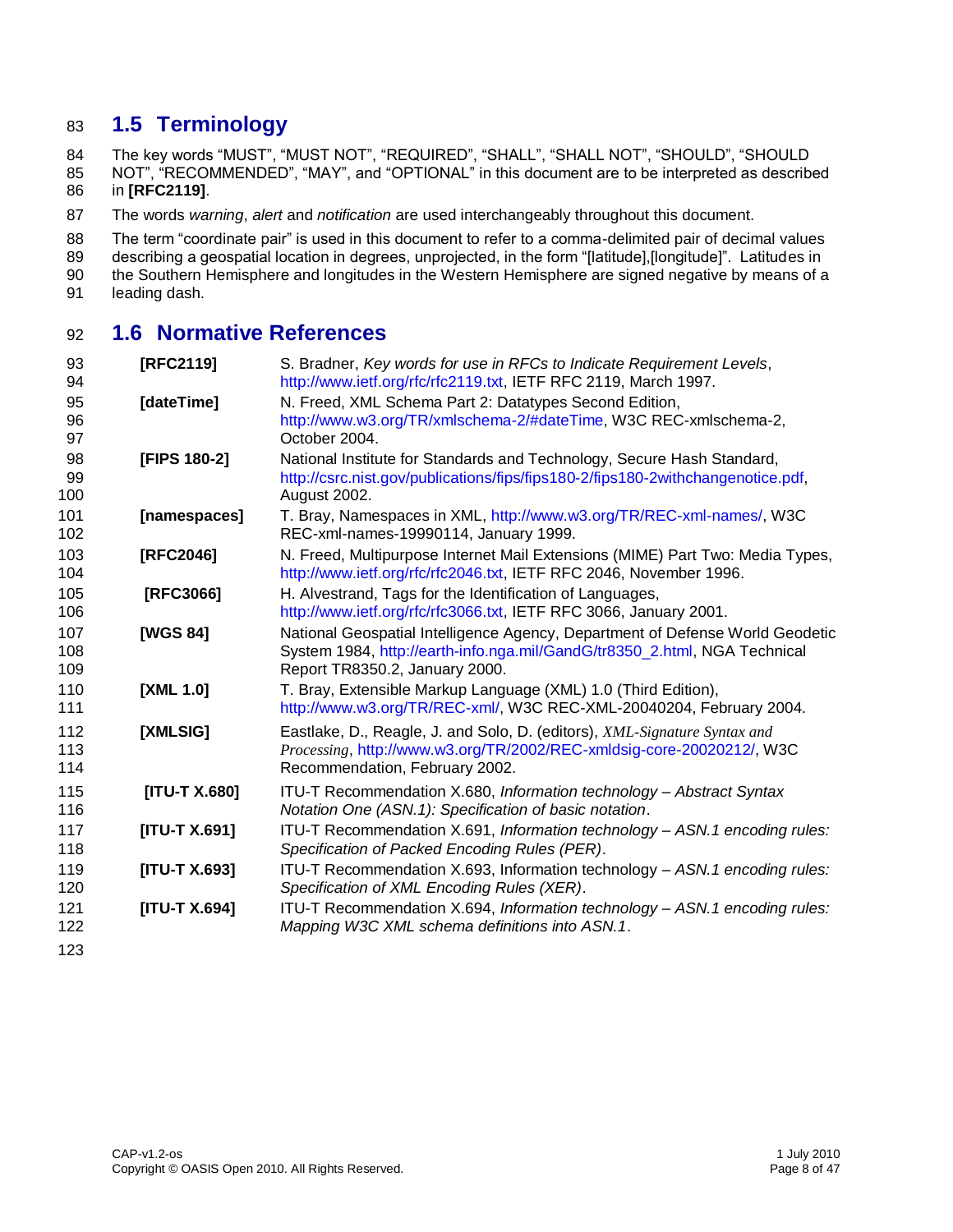# **2 Design Principles and Concepts (non-normative)**

### **2.1 Design Philosophy**

- Among the principles which guided the design of the CAP Alert Message were:
- **•** Interoperability First and foremost, the CAP Alert Message should provide a means for interoperable exchange of alerts and notifications among all kinds of emergency information systems.
- **Completeness** The CAP Alert Message format should provide for all the elements of an effective public warning message.
- **Simple implementation** The design should not place undue burdens of complexity on technical implementers.
- **Simple XML and portable structure** Although the primary anticipated use of the CAP Alert Message is as an XML document, the format should remain sufficiently abstract to be adaptable 136 to other coding schemes.
- **Multi-use format** One message schema supports multiple message types (e.g., alert / update / cancellations / acknowledgements / error messages) in various applications (actual / exercise / 139 test / system message).
- **Familiarity** The data elements and code values should be meaningful to warning originators **and non-expert recipients alike.**
- **Interdisciplinary and international utility** The design should allow a broad range of applications in public safety and emergency management and allied applications and should be applicable worldwide.

### **2.2 Requirements for Design**

- Note: The following requirements were used as a basis for design and review of the CAP Alert Message format. This list is non-normative and not intended to be exhaustive.
- The Common Alerting Protocol SHOULD:
- 149 Provide a specification for a simple, extensible format for digital representation of warning messages and notifications;
- 151 Enable integration of diverse sensor and dissemination systems;
- 152 Be usable over multiple transmission systems, including both TCP/IP-based networks and one-way "broadcast" channels;
- Support credible end-to-end authentication and validation of all messages;
- 155 Provide a unique identifier (e.g., an ID number) for each warning message and for each message originator;
- 157 Provide for multiple message types, such as:
- Warnings – Acknowledgements – Expirations and cancellations
- Updates and amendments
- Reports of results from dissemination systems
- Administrative and system messages
- 164 Provide for multiple message types, such as: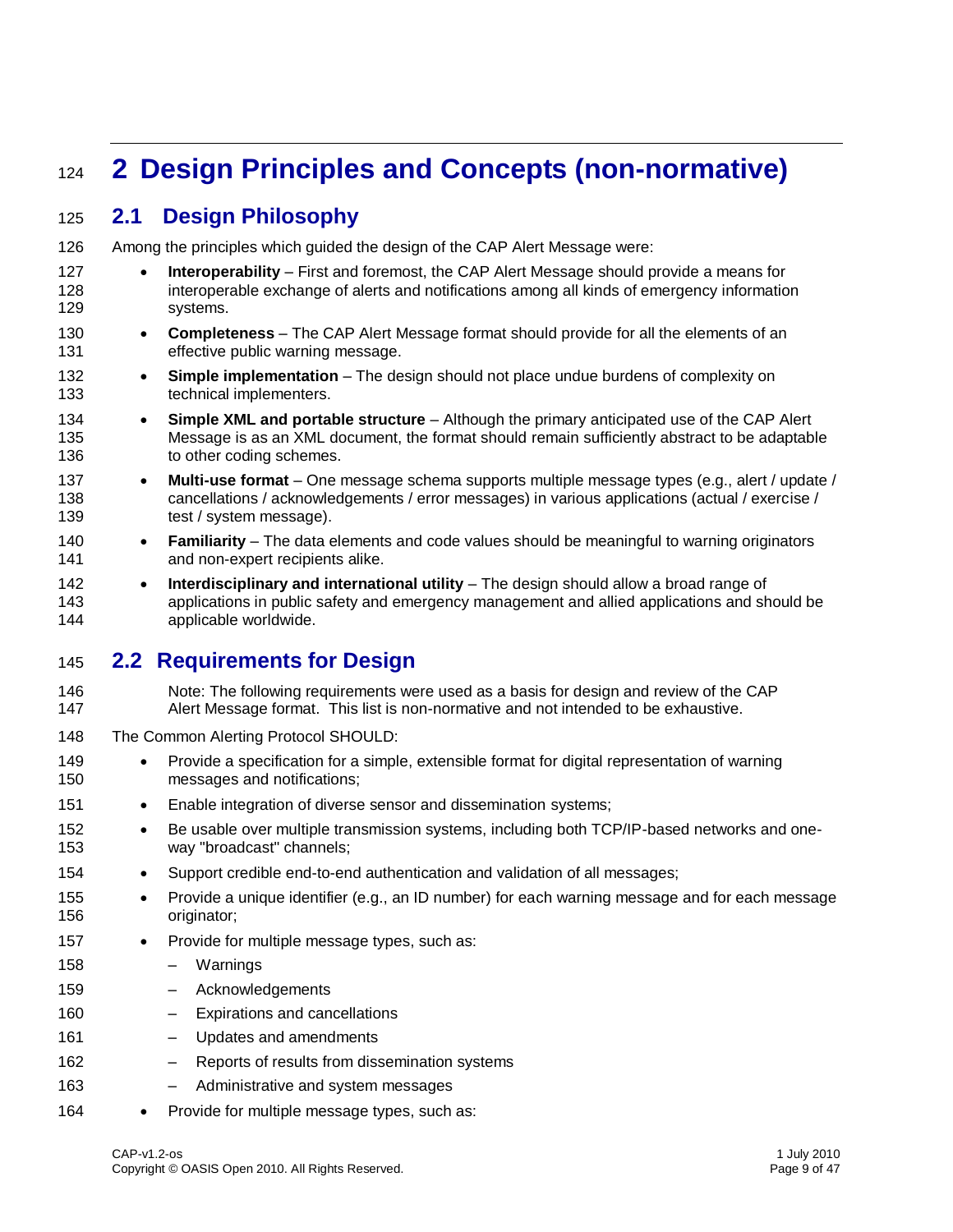| 165        | Geographic targeting                                                                                                                                                               |
|------------|------------------------------------------------------------------------------------------------------------------------------------------------------------------------------------|
| 166        | Level of urgency                                                                                                                                                                   |
| 167        | Level of certainty                                                                                                                                                                 |
| 168        | Level of threat severity                                                                                                                                                           |
| 169<br>170 | Provide a mechanism for referencing supplemental information (e.g., digital audio or image files,<br>$\bullet$<br>additional text);                                                |
| 171        | Use an established open-standard data representation;<br>$\bullet$                                                                                                                 |
| 172        | Be based on a program of real-world cross-platform testing and evaluation;<br>$\bullet$                                                                                            |
| 173        | Provide a clear basis for certification and further protocol evaluation and improvement; and,<br>$\bullet$                                                                         |
| 174<br>175 | Provide a clear logical structure that is relevant and clearly applicable to the needs of emergency<br>$\bullet$<br>response and public safety users and warning system operators. |
| 176        | 2.3 Examples of I Ise Scenarios                                                                                                                                                    |

#### **2.3 Examples of Use Scenarios**

 Note: The following examples of use scenarios were used as a basis for design and review of the CAP Alert Message format. These scenarios are non-normative and not **intended to be exhaustive or to reflect actual practices.** 

#### **2.3.1 Manual Origination**

 The Incident Commander at an industrial fire with potential of a major explosion decides to issue a public alert with three components: a) An evacuation of the area within half a mile of the fire; b) a shelter-in- place instruction for people in a polygon roughly describing a downwind dispersion "plume" extending several miles downwind and half a mile upwind from the fire; and c) a request for all media and civilian aircraft to remain above 2500 feet above ground level when within a half mile radius of the fire.

 Using a portable computer and a web page (and a pop-up drawing tool to enter the polygon) the Incident Commander issues the alert as a CAP message to a local alerting network.

### **2.3.2 Automated Origination by Autonomous Sensor System**

 A set of automatic tsunami warning sirens has been installed along a popular Northwest beach. A wireless network of sensor devices collocated with the sirens controls their activation. When triggered, each sensor generates a CAP message containing its location and the sensed data at that location that is needed for the tsunami determination. Each siren activates when the combination of its own readings and those reported at by other devices on the network indicate an immediate tsunami threat. In addition, a

 network component assembles a summary CAP message describing the event and feeds it to regional and national alerting networks.

#### **2.3.3 Aggregation and Correlation on Real-time Map**

At the State Operations Center a computerized map of the state depicts, in real time, all current and

 recent warning activity throughout the state. All major warning systems in the state – the Emergency Alert System, siren systems, telephone alerting and other systems – have been equipped to report the

- details of their activation in the form of a CAP message. (Since many of them are now activated by way
- of CAP messages, this is frequently just a matter of forwarding the activation message to the state
- center.)
- Using this visualization tool, state officials can monitor for emerging patterns of local warning activity and
- correlate it with other real time data (e.g., telephone central office traffic loads, 9-1-1 traffic volume, seismic data, automatic vehicular crash notifications, etc.).
-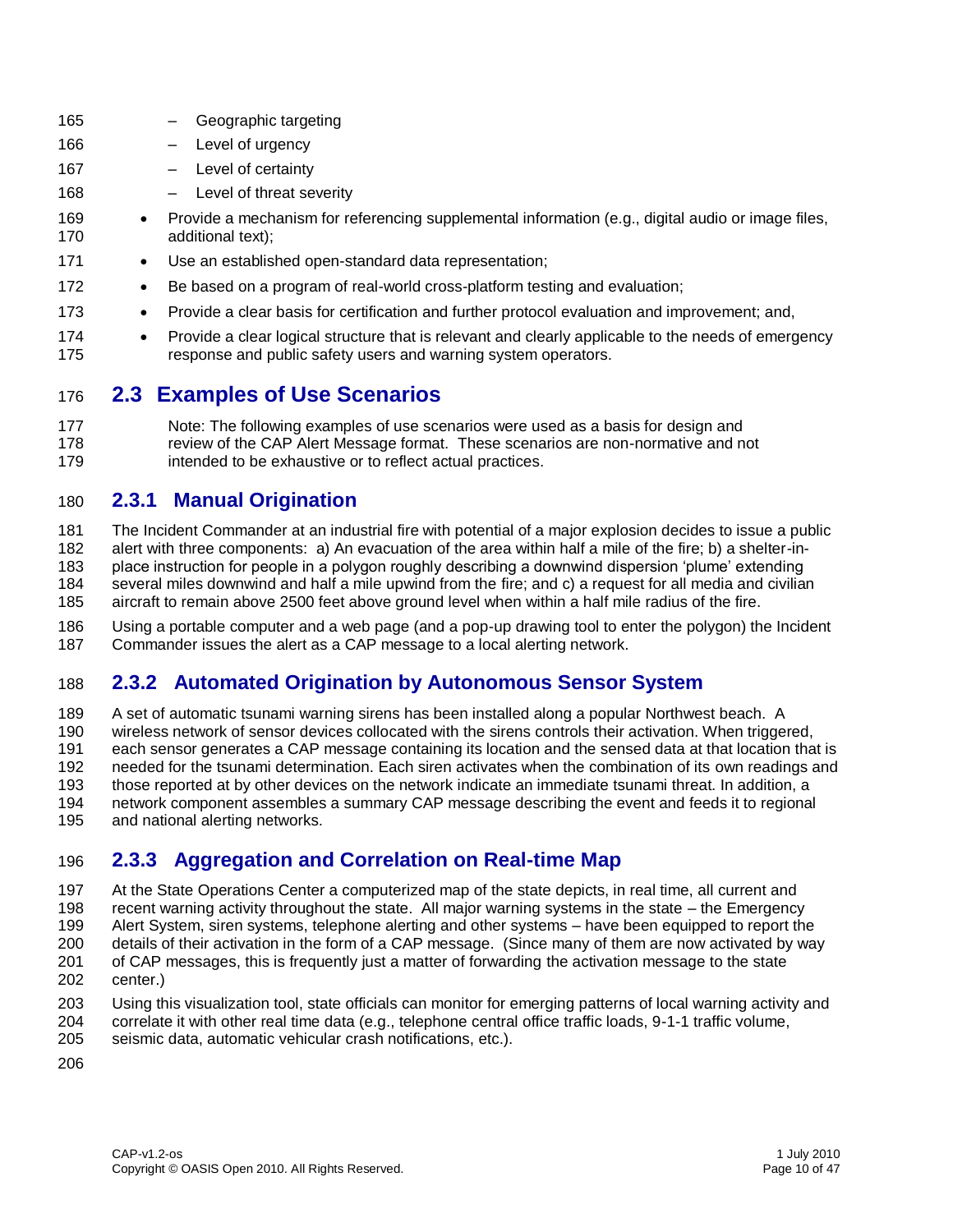#### **2.3.4 Integrated Public Alerting**

- As part of an integrated warning system funded by local industry, all warning systems in a community can be activated simultaneously by the issuance, from an authorized authority, of a single CAP message.
- Each system converts the CAP message data into the form suitable for its technology (text captioning on
- 211 TV, synthesized voice on radio and telephone, activation of the appropriate signal on sirens, etc.).<br>212 Systems that can target their messages to particular geographic areas implement the targeting spe
- Systems that can target their messages to particular geographic areas implement the targeting specified in the CAP message with as little "spillover" as their technology permits.
- In this way, not only is the reliability and reach of the overall warning system maximized, but citizens also
- get corroboration of the alert through multiple channels, which increases the chance of the warning being
- acted upon.

#### **2.3.5 Repudiating a False Alarm**

- Inadvertently the integrated alerting network has been activated with an inaccurate warning message.
- This activation comes to officials' attention immediately through their own monitoring facilities (e.g., 2.3.3
- above). Having determined that the alert is, in fact, inappropriate, the officials issue a cancellation
- message that refers directly to the erroneous prior alert. Alerting systems that are still in the process of
- delivering the alert (e.g., telephone dialing systems) stop doing so. Broadcast systems deliver the
- cancellation message. Other systems (e.g., highway signs) simply reset to their normal state.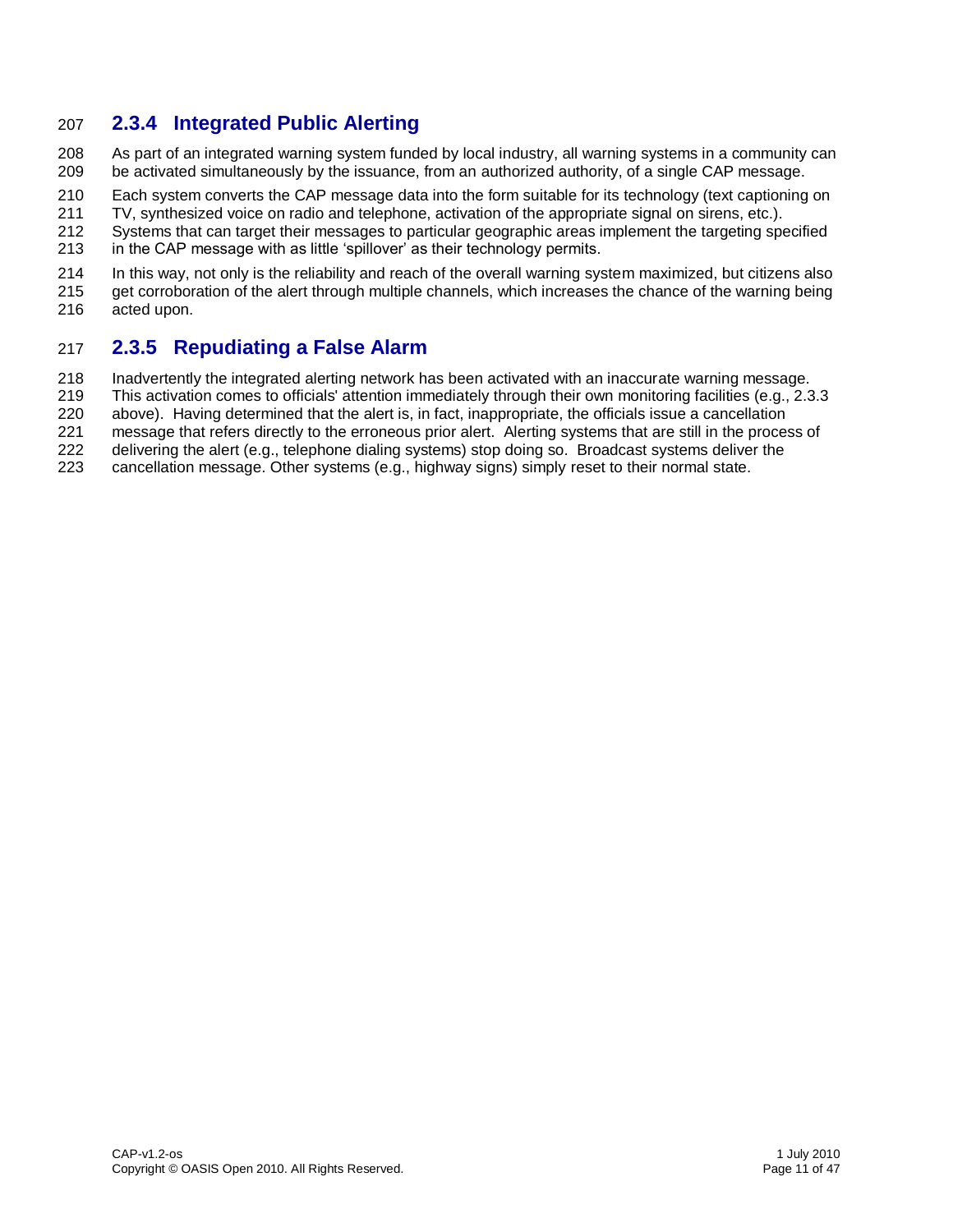# <sup>224</sup> **3 Alert Message Structure (normative)**

### 225 **3.1 Document Object Model**

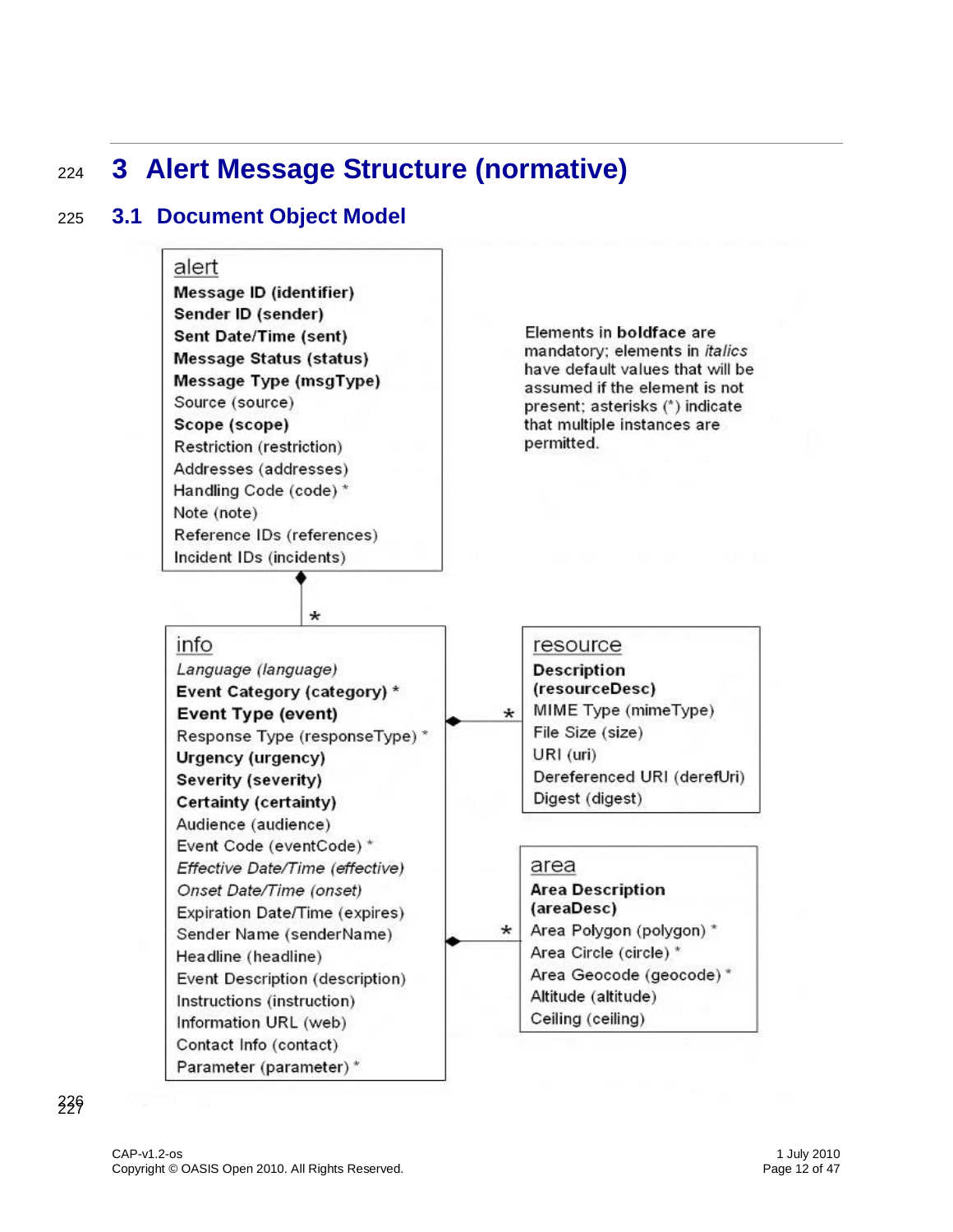#### 228

### 229 **3.2 Data Dictionary**

230 Note: Unless explicitly constrained within this Data Dictionary or the XML Schema 231 (Section 3.4), CAP elements MAY have null values. Implementers MUST check for this 232 condition wherever it might affect application performance.

| <b>Element</b><br><b>Name</b> | Context. Class.<br>Attribute.<br><b>Representation</b> | <b>Definition and</b><br>(Optionality)                                               | <b>Notes or Value Domain</b>                                                                                                                                                                                                                                                                                                                                            |  |  |  |  |
|-------------------------------|--------------------------------------------------------|--------------------------------------------------------------------------------------|-------------------------------------------------------------------------------------------------------------------------------------------------------------------------------------------------------------------------------------------------------------------------------------------------------------------------------------------------------------------------|--|--|--|--|
|                               | 3.2.1 "alert" Element and Sub-elements                 |                                                                                      |                                                                                                                                                                                                                                                                                                                                                                         |  |  |  |  |
| alert                         | cap.<br>alert.<br>group                                | The container<br>for all<br>component<br>parts of the<br>alert message<br>(REQUIRED) | (1) Surrounds CAP alert message sub-<br>elements.<br>(2) MUST include the xmlns attribute<br>referencing the CAP URN as the<br>namespace, e.g.:<br><cap:alert<br>xmlns:cap="urn:oasis:names:tc:emerge<br/>ncy:cap:1.2"<br/>[sub-elements]<br/><br/>(3) In addition to the specified sub-<br/>elements, MAY contain one or more<br/><info> blocks.</info></cap:alert<br> |  |  |  |  |
| identifier                    | cap.<br>alert.<br>identifier.<br>identifier            | The identifier<br>of the alert<br>message<br>(REQUIRED)                              | (1) A number or string uniquely identifying<br>this message, assigned by the sender.<br>(2) MUST NOT include spaces, commas or<br>restricted characters $(<$ and $\&)$ .                                                                                                                                                                                                |  |  |  |  |
| sender                        | cap.<br>alert.<br>sender.<br>identifier                | The identifier<br>of the sender<br>of the alert<br>message<br>(REQUIRED)             | (1) Identifies the originator of this alert.<br>Guaranteed by assigner to be unique<br>globally; e.g., may be based on an<br>Internet domain name.<br>MUST NOT include spaces, commas or<br>(2)<br>restricted characters $(<$ and $\&$ ).                                                                                                                               |  |  |  |  |
| sent                          | cap.<br>alert.<br>sent.<br>time                        | The time and<br>date of the<br>origination of<br>the alert<br>message<br>(REQUIRED)  | (1) The date and time SHALL be<br>represented in the DateTime Data Type<br>(See Implementation Notes) format (e.g.,<br>"2002-05-24T16:49:00-07:00" for 24<br>May 2002 at 16:49 PDT).<br>(2) Alphabetic timezone designators such<br>as "Z" MUST NOT be used. The timezone<br>for UTC MUST be represented as "-00:00".                                                   |  |  |  |  |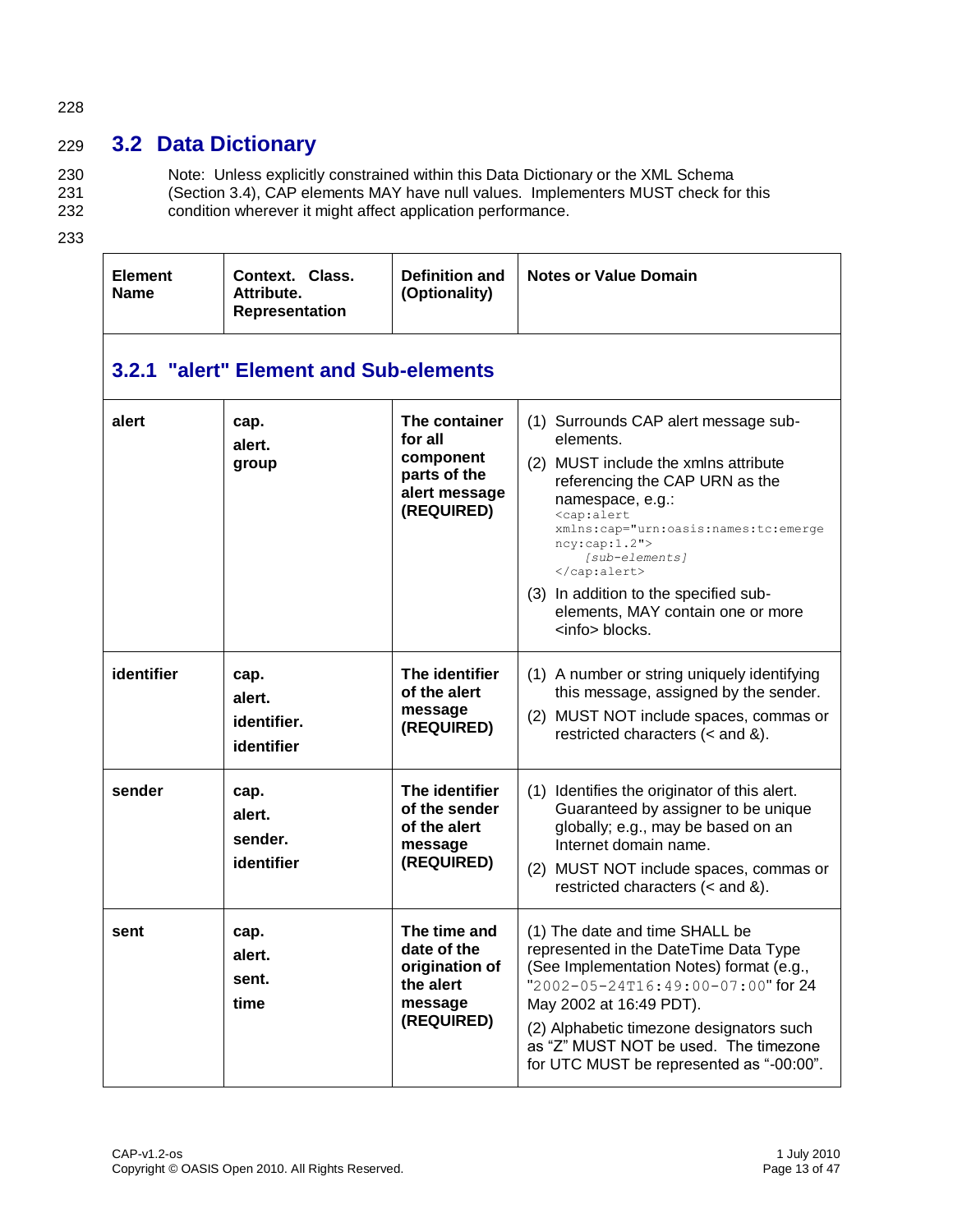| <b>Element</b><br><b>Name</b> | Context. Class.<br>Attribute.<br><b>Representation</b> | <b>Definition and</b><br>(Optionality)                                                        | <b>Notes or Value Domain</b>                                                                                                                                                                                                                                                                                                                                                                                                                                                                                                                                      |
|-------------------------------|--------------------------------------------------------|-----------------------------------------------------------------------------------------------|-------------------------------------------------------------------------------------------------------------------------------------------------------------------------------------------------------------------------------------------------------------------------------------------------------------------------------------------------------------------------------------------------------------------------------------------------------------------------------------------------------------------------------------------------------------------|
| status                        | cap.<br>alert.<br>status.<br>code                      | The code<br>denoting the<br>appropriate<br>handling of<br>the alert<br>message<br>(REQUIRED)  | Code Values:<br>"Actual" - Actionable by all targeted<br>recipients<br>"Exercise" - Actionable only by designated<br>exercise participants; exercise identifier<br>SHOULD appear in <note><br/>"System" - For messages that support<br/>alert network internal functions<br/>"Test" - Technical testing only, all<br/>recipients disregard<br/>"Draft" - A preliminary template or draft,<br/>not actionable in its current form</note>                                                                                                                           |
| msgType                       | cap.<br>alert.<br>msgType.<br>code                     | The code<br>denoting the<br>nature of the<br>alert message<br>(REQUIRED)                      | Code Values:<br>"Alert" - Initial information requiring<br>attention by targeted recipients<br>"Update" - Updates and supercedes the<br>earlier message(s) identified in<br><references><br/>"Cancel" - Cancels the earlier message(s)<br/>identified in <references><br/>"Ack" - Acknowledges receipt and<br/>acceptance of the message(s) identified in<br/><references><br/>"Error" - Indicates rejection of the<br/>message(s) identified in <references>;<br/>explanation SHOULD appear in <note></note></references></references></references></references> |
| source                        | cap.<br>alert.<br>source.<br>identifier                | The text<br>identifying the<br>source of the<br>alert message<br>(OPTIONAL)                   | The particular source of this alert; e.g., an<br>operator or a specific device.                                                                                                                                                                                                                                                                                                                                                                                                                                                                                   |
| scope                         | cap.<br>alert.<br>scope.<br>code                       | The code<br>denoting the<br>intended<br>distribution of<br>the alert<br>message<br>(REQUIRED) | Code Values:<br>"Public" - For general dissemination to<br>unrestricted audiences<br>"Restricted" - For dissemination only to<br>users with a known operational<br>requirement (see <restriction>, below)<br/>"Private" - For dissemination only to<br/>specified addresses (see <addresses>,<br/>below)</addresses></restriction>                                                                                                                                                                                                                                |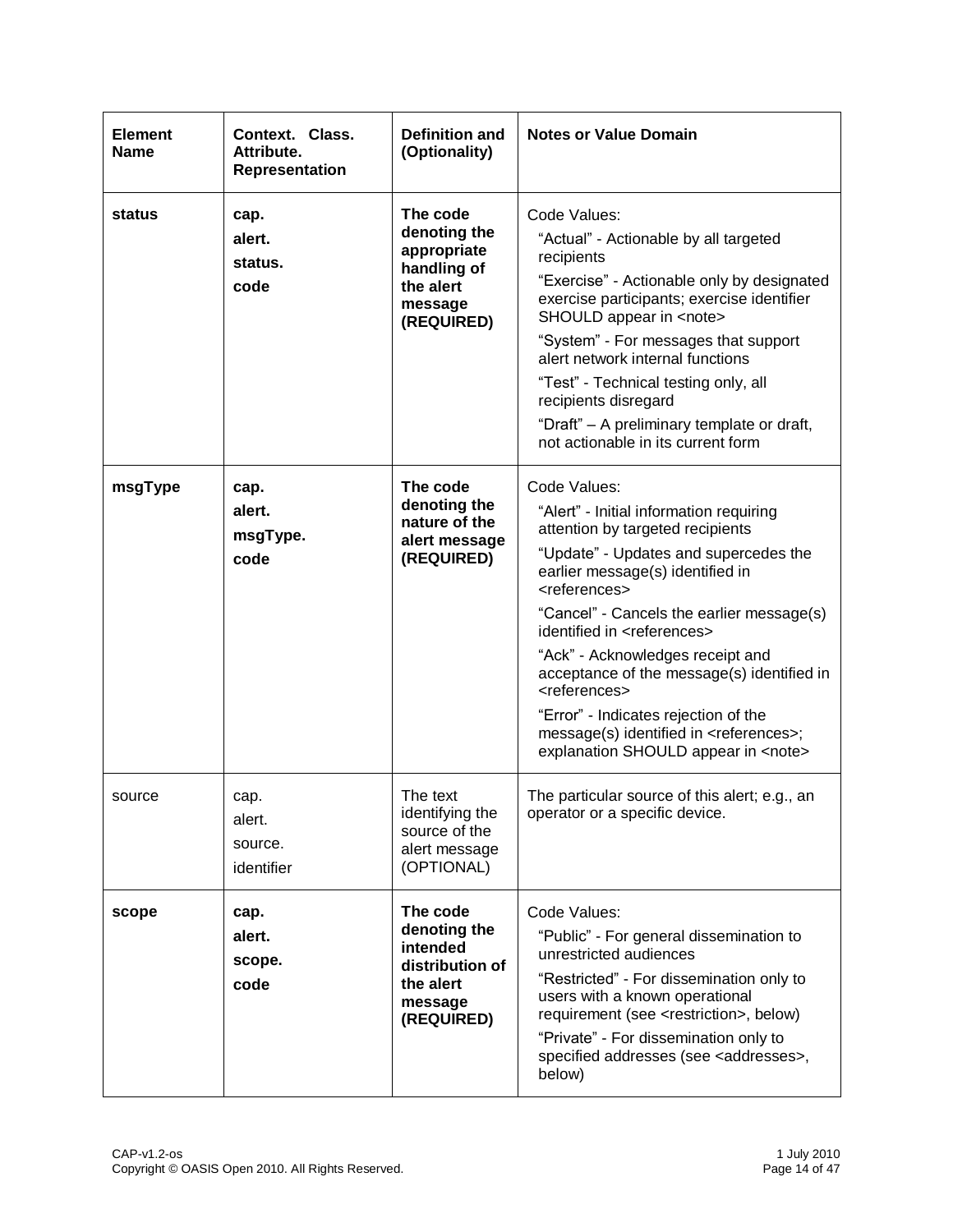| <b>Element</b><br>Name | Context. Class.<br>Attribute.<br><b>Representation</b> | <b>Definition and</b><br>(Optionality)                                                                                 | <b>Notes or Value Domain</b>                                                                                                                                                                                                                                                                                                                    |
|------------------------|--------------------------------------------------------|------------------------------------------------------------------------------------------------------------------------|-------------------------------------------------------------------------------------------------------------------------------------------------------------------------------------------------------------------------------------------------------------------------------------------------------------------------------------------------|
| restriction            | cap.<br>alert.<br>restriction.<br>text                 | The text<br>describing the<br>rule for limiting<br>distribution of<br>the restricted<br>alert message<br>(CONDITIONAL) | Used when <scope> value is "Restricted".</scope>                                                                                                                                                                                                                                                                                                |
| addresses              | cap.<br>alert.<br>addresses.<br>group                  | The group<br>listing of<br>intended<br>recipients of<br>the alert<br>message<br>(CONDITIONAL)                          | (1) Required when <scope> is "Private",<br/>optional when <scope> is "Public" or<br/>"Restricted".<br/>(2) Each recipient SHALL be identified by<br/>an identifier or an address.<br/>Multiple space-delimited addresses<br/>(3)<br/>MAY be included. Addresses including<br/>whitespace MUST be enclosed in<br/>double-quotes.</scope></scope> |
| code                   | cap.<br>alert.<br>code.<br>code                        | The code<br>denoting the<br>special<br>handling of the<br>alert message<br>(OPTIONAL)                                  | (1) Any user-defined flag or special code<br>used to flag the alert message for<br>special handling.<br>(2) Multiple instances MAY occur.                                                                                                                                                                                                       |
| note                   | cap.<br>alert.<br>note.<br>text                        | The text<br>describing the<br>purpose or<br>significance of<br>the alert<br>message<br>(OPTIONAL)                      | The message note is primarily intended for<br>use with <status> "Exercise" and<br/><msgtype> "Error".</msgtype></status>                                                                                                                                                                                                                        |
| references             | cap.<br>alert.<br>references.<br>group                 | The group<br>listing<br>identifying<br>earlier<br>message(s)<br>referenced by<br>the alert<br>message<br>(OPTIONAL)    | (1) The extended message identifier(s) (in<br>the form sender, identifier, sent) of an<br>earlier CAP message or messages<br>referenced by this one.<br>If multiple messages are referenced,<br>(2)<br>they SHALL be separated by<br>whitespace.                                                                                                |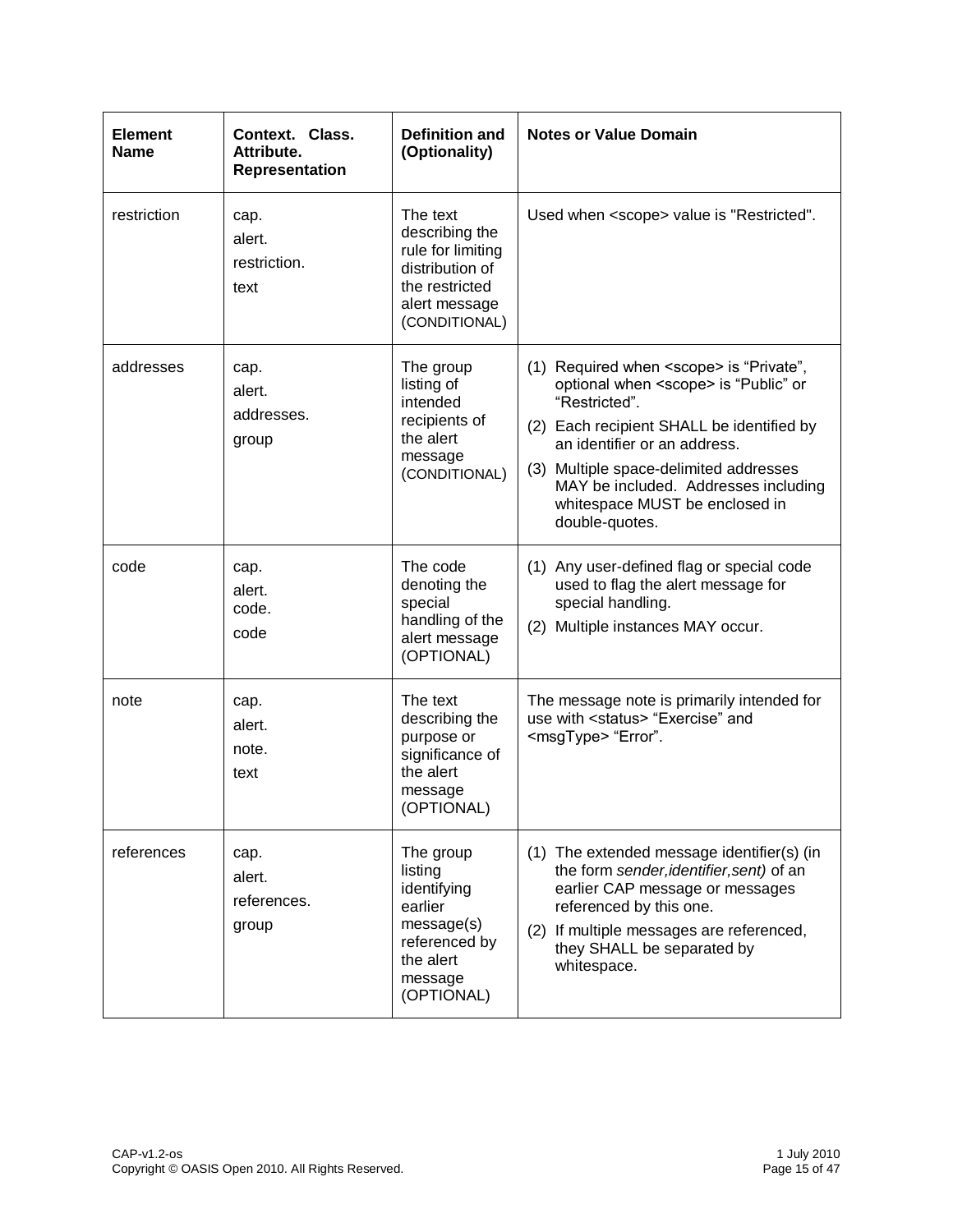| <b>Element</b><br><b>Name</b> | Context. Class.<br>Attribute.<br><b>Representation</b> | <b>Definition and</b><br>(Optionality)                                                                             | <b>Notes or Value Domain</b>                                                                                                                                                                                                                                                                                                                                                                                                                                                                                                                                            |
|-------------------------------|--------------------------------------------------------|--------------------------------------------------------------------------------------------------------------------|-------------------------------------------------------------------------------------------------------------------------------------------------------------------------------------------------------------------------------------------------------------------------------------------------------------------------------------------------------------------------------------------------------------------------------------------------------------------------------------------------------------------------------------------------------------------------|
| incidents                     | cap.<br>alert.<br>incidents.<br>group                  | The group<br>listing naming<br>the referent<br>incident(s) of<br>the alert<br>message<br>(OPTIONAL)                | (1) Used to collate multiple messages<br>referring to different aspects of the<br>same incident.<br>(2) If multiple incident identifiers are<br>referenced, they SHALL be separated<br>by whitespace. Incident names<br>including whitespace SHALL be<br>surrounded by double-quotes.                                                                                                                                                                                                                                                                                   |
|                               | 3.2.2 "info" Element and Sub-elements                  |                                                                                                                    |                                                                                                                                                                                                                                                                                                                                                                                                                                                                                                                                                                         |
| info                          | cap.<br>alertinfo.<br>info.<br>group                   | The container<br>for all<br>component<br>parts of the info<br>sub-element of<br>the alert<br>message<br>(OPTIONAL) | (1) Multiple occurrences are permitted<br>within a single <alert>. If targeting of<br/>multiple <info> blocks in the same<br/>language overlaps, information in later<br/>blocks may expand but may not<br/>override the corresponding values in<br/>earlier ones. Each set of <info> blocks<br/>containing the same language identifier<br/>SHALL be treated as a separate<br/>sequence.<br/>(2) In addition to the specified sub-<br/>elements, MAY contain one or more<br/><resource> blocks and/or one or more<br/><area/> blocks.</resource></info></info></alert> |
| language                      | cap.<br>alertinfo.<br>language.<br>code                | The code<br>denoting the<br>language of the<br>info sub-<br>element of the<br>alert message<br>(OPTIONAL)          | (1) Code Values: Natural language<br>identifier per [RFC 3066].<br>(2) If not present, an implicit default value<br>of "en-US" SHALL be assumed.<br>(3) A null value in this element SHALL be<br>considered equivalent to "en-US."                                                                                                                                                                                                                                                                                                                                      |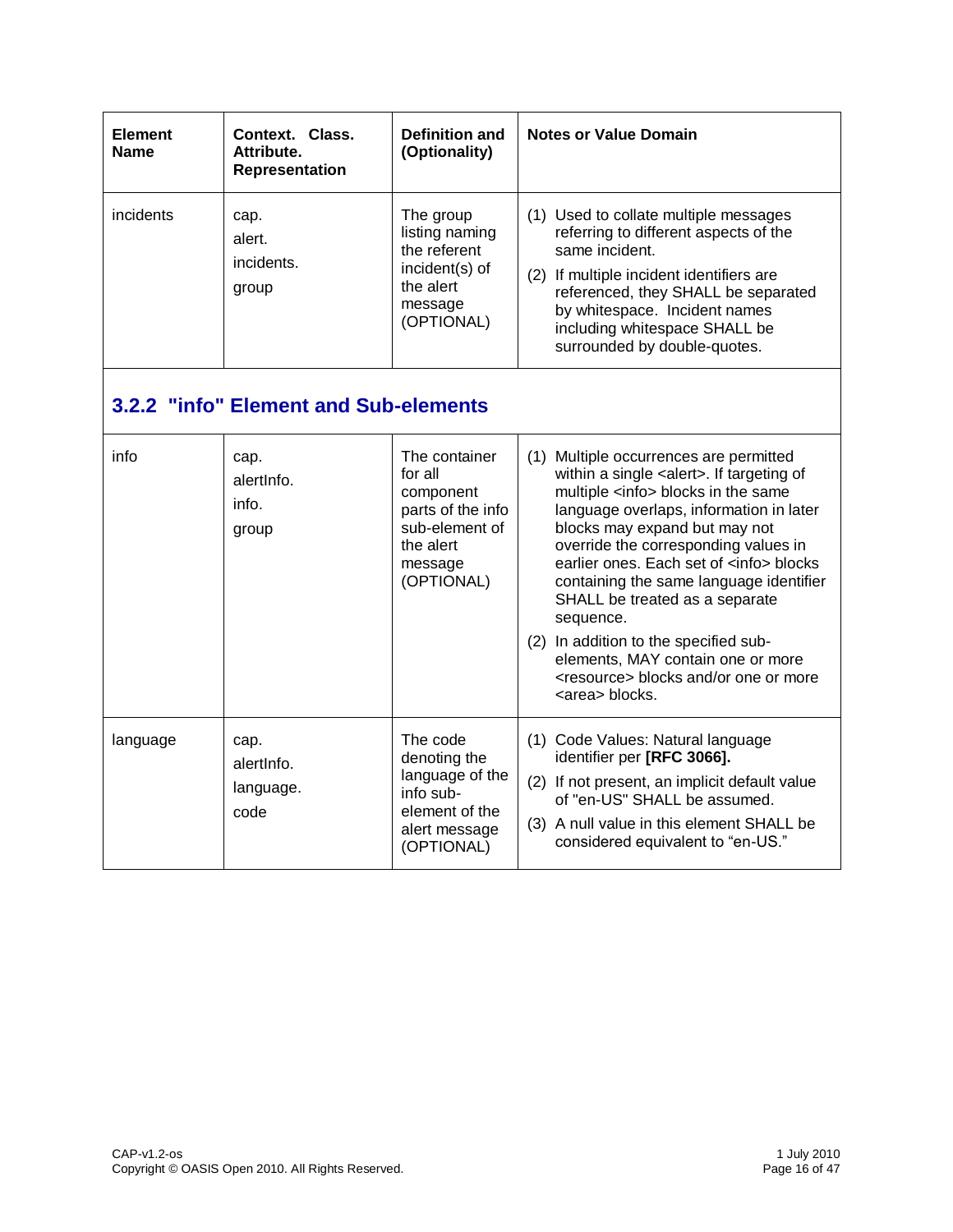| <b>Element</b><br><b>Name</b> | Context. Class.<br>Attribute.<br><b>Representation</b> | <b>Definition and</b><br>(Optionality)                                                                | <b>Notes or Value Domain</b>                                                                                                                                                                                                                                                                                                                                                                                                                                                                                                                                                                                                                                                                                                                       |
|-------------------------------|--------------------------------------------------------|-------------------------------------------------------------------------------------------------------|----------------------------------------------------------------------------------------------------------------------------------------------------------------------------------------------------------------------------------------------------------------------------------------------------------------------------------------------------------------------------------------------------------------------------------------------------------------------------------------------------------------------------------------------------------------------------------------------------------------------------------------------------------------------------------------------------------------------------------------------------|
| category                      | cap.<br>alertinfo.<br>category.<br>code                | The code<br>denoting the<br>category of<br>the subject<br>event of the<br>alert message<br>(REQUIRED) | (1) Code Values:<br>"Geo" - Geophysical (inc. landslide)<br>"Met" - Meteorological (inc. flood)<br>"Safety" - General emergency and public<br>safety<br>"Security" - Law enforcement, military,<br>homeland and local/private security<br>"Rescue" - Rescue and recovery<br>"Fire" - Fire suppression and rescue<br>"Health" - Medical and public health<br>"Env" - Pollution and other environmental<br>"Transport" - Public and private<br>transportation<br>"Infra" - Utility, telecommunication, other<br>non-transport infrastructure<br>"CBRNE" - Chemical, Biological,<br>Radiological, Nuclear or High-Yield<br>Explosive threat or attack<br>"Other" - Other events<br>(2) Multiple instances MAY occur within an<br><info> block.</info> |
| event                         | cap.<br>alertinfo.<br>event.<br>text                   | The text<br>denoting the<br>type of the<br>subject event<br>of the alert<br>message<br>(REQUIRED)     |                                                                                                                                                                                                                                                                                                                                                                                                                                                                                                                                                                                                                                                                                                                                                    |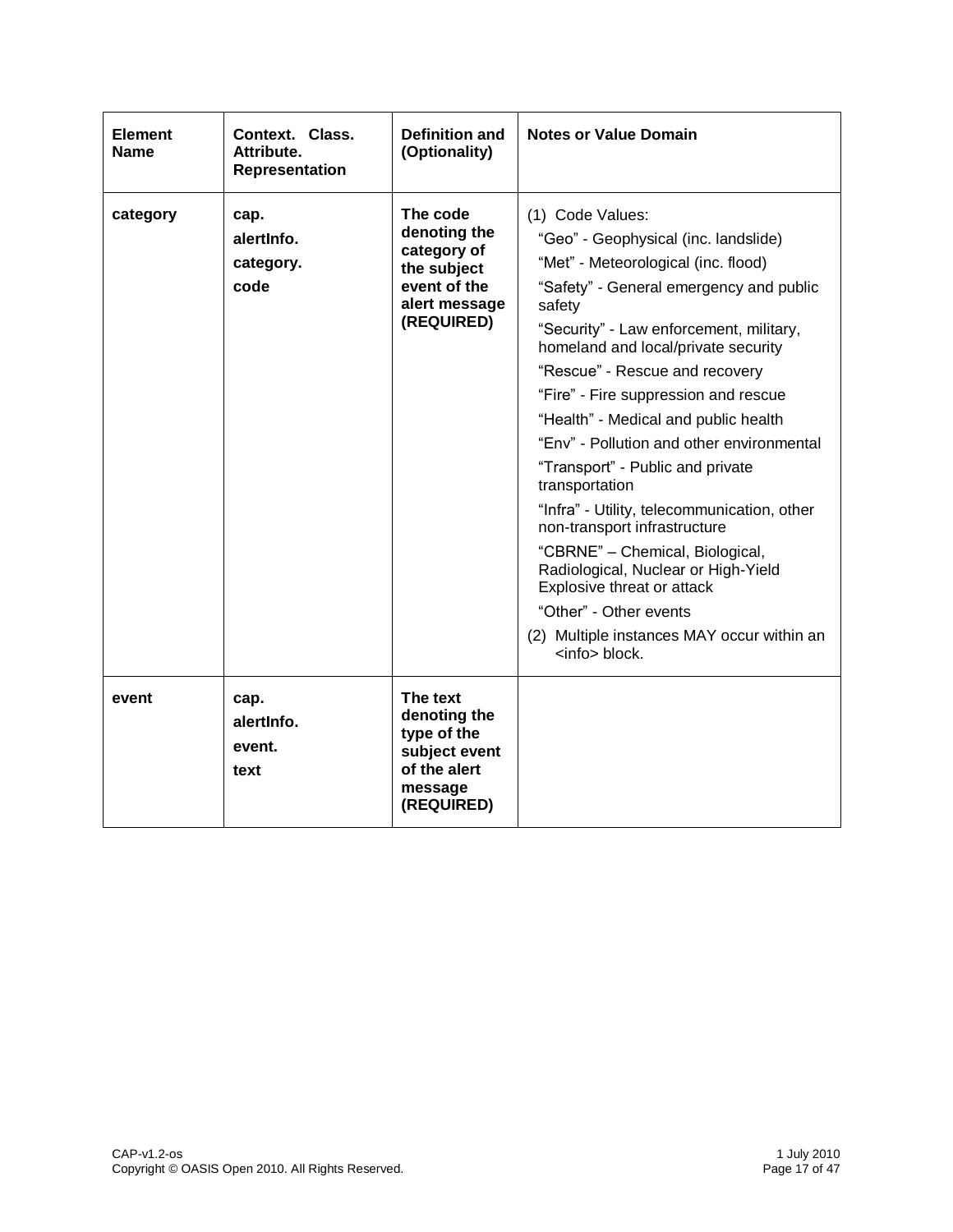| <b>Element</b><br><b>Name</b> | Context. Class.<br>Attribute.<br><b>Representation</b> | Definition and<br>(Optionality)                                                                       | <b>Notes or Value Domain</b>                                                                                                                                                                                                                                                                                                                                                                                                                                                                                                                                                                                                                                                                                                                                                                                                                                                                                                     |
|-------------------------------|--------------------------------------------------------|-------------------------------------------------------------------------------------------------------|----------------------------------------------------------------------------------------------------------------------------------------------------------------------------------------------------------------------------------------------------------------------------------------------------------------------------------------------------------------------------------------------------------------------------------------------------------------------------------------------------------------------------------------------------------------------------------------------------------------------------------------------------------------------------------------------------------------------------------------------------------------------------------------------------------------------------------------------------------------------------------------------------------------------------------|
| responseType                  | cap.<br>alertinfo.<br>responseType.<br>code            | The code<br>denoting the<br>type of action<br>recommended<br>for the target<br>audience<br>(OPTIONAL) | (1) Code Values:<br>"Shelter" - Take shelter in place or per<br><instruction><br/>"Evacuate" - Relocate as instructed in the<br/><instruction><br/>"Prepare" - Make preparations per the<br/><instruction><br/>"Execute" - Execute a pre-planned activity<br/>identified in <instruction><br/>"Avoid" - Avoid the subject event as per<br/>the <instruction><br/>"Monitor" – Attend to information sources<br/>as described in <instruction><br/>"Assess" - Evaluate the information in this<br/>message. (This value SHOULD NOT be<br/>used in public warning applications.)<br/>"AllClear" - The subject event no longer<br/>poses a threat or concern and any follow<br/>on action is described in <instruction><br/>"None" - No action recommended<br/>(2) Multiple instances MAY occur within an<br/><info> block.</info></instruction></instruction></instruction></instruction></instruction></instruction></instruction> |
| urgency                       | cap.<br>alertinfo.<br>urgency.<br>code                 | The code<br>denoting the<br>urgency of the<br>subject event<br>of the alert<br>message<br>(REQUIRED)  | (1) The <urgency>, <severity>, and<br/><certainty> elements collectively distinguish<br/>less emphatic from more emphatic<br/>messages.<br/>(2) Code Values:<br/>"Immediate" - Responsive action<br/>SHOULD be taken immediately<br/>"Expected" - Responsive action SHOULD<br/>be taken soon (within next hour)<br/>"Future" - Responsive action SHOULD be<br/>taken in the near future<br/>"Past" - Responsive action is no longer<br/>required<br/>"Unknown" - Urgency not known</certainty></severity></urgency>                                                                                                                                                                                                                                                                                                                                                                                                              |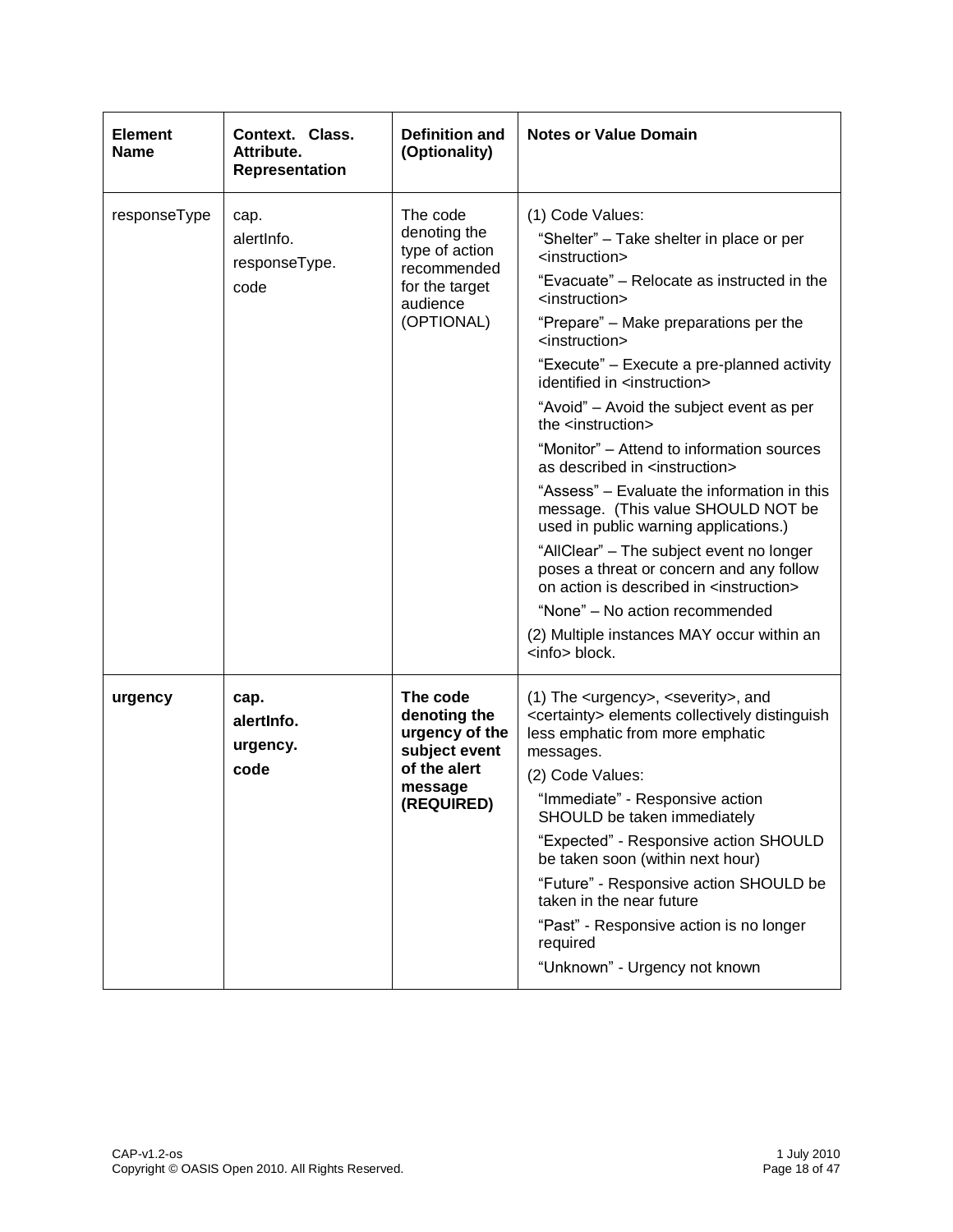| <b>Element</b><br>Name | Context. Class.<br>Attribute.<br><b>Representation</b> | <b>Definition and</b><br>(Optionality)                                                                 | <b>Notes or Value Domain</b>                                                                                                                                                                                                                                                                                                                                                                                                                                                                                                                                                                                                               |
|------------------------|--------------------------------------------------------|--------------------------------------------------------------------------------------------------------|--------------------------------------------------------------------------------------------------------------------------------------------------------------------------------------------------------------------------------------------------------------------------------------------------------------------------------------------------------------------------------------------------------------------------------------------------------------------------------------------------------------------------------------------------------------------------------------------------------------------------------------------|
| severity               | cap.<br>alertinfo.<br>severity.<br>code                | The code<br>denoting the<br>severity of the<br>subject event<br>of the alert<br>message<br>(REQUIRED)  | (1) The <urgency>, <severity>, and<br/><certainty> elements collectively distinguish<br/>less emphatic from more emphatic<br/>messages.<br/>(2) Code Values:<br/>"Extreme" - Extraordinary threat to life or<br/>property<br/>"Severe" - Significant threat to life or<br/>property<br/>"Moderate" - Possible threat to life or<br/>property<br/>"Minor" – Minimal to no known threat to<br/>life or property<br/>"Unknown" - Severity unknown</certainty></severity></urgency>                                                                                                                                                            |
| certainty              | cap.<br>alertinfo.<br>certainty.<br>code               | The code<br>denoting the<br>certainty of<br>the subject<br>event of the<br>alert message<br>(REQUIRED) | (1) The <urgency>, <severity>, and<br/><certainty> elements collectively distinguish<br/>less emphatic from more emphatic<br/>messages.<br/>(2) Code Values:<br/>"Observed" - Determined to have<br/>occurred or to be ongoing<br/>"Likely" - Likely (<math>p &gt; -50\%</math>)<br/>"Possible" - Possible but not likely (p &lt;=<br/><math>-50%</math><br/>"Unlikely" - Not expected to occur (<math>p \sim 0</math>)<br/>"Unknown" - Certainty unknown<br/>(3) For backward compatibility with CAP<br/>1.0, the deprecated value of "Very Likely"<br/>SHOULD be treated as equivalent to<br/>"Likely".</certainty></severity></urgency> |
| audience               | cap.<br>alertinfo.<br>audience.<br>text                | The text<br>describing the<br>intended<br>audience of the<br>alert message<br>(OPTIONAL)               |                                                                                                                                                                                                                                                                                                                                                                                                                                                                                                                                                                                                                                            |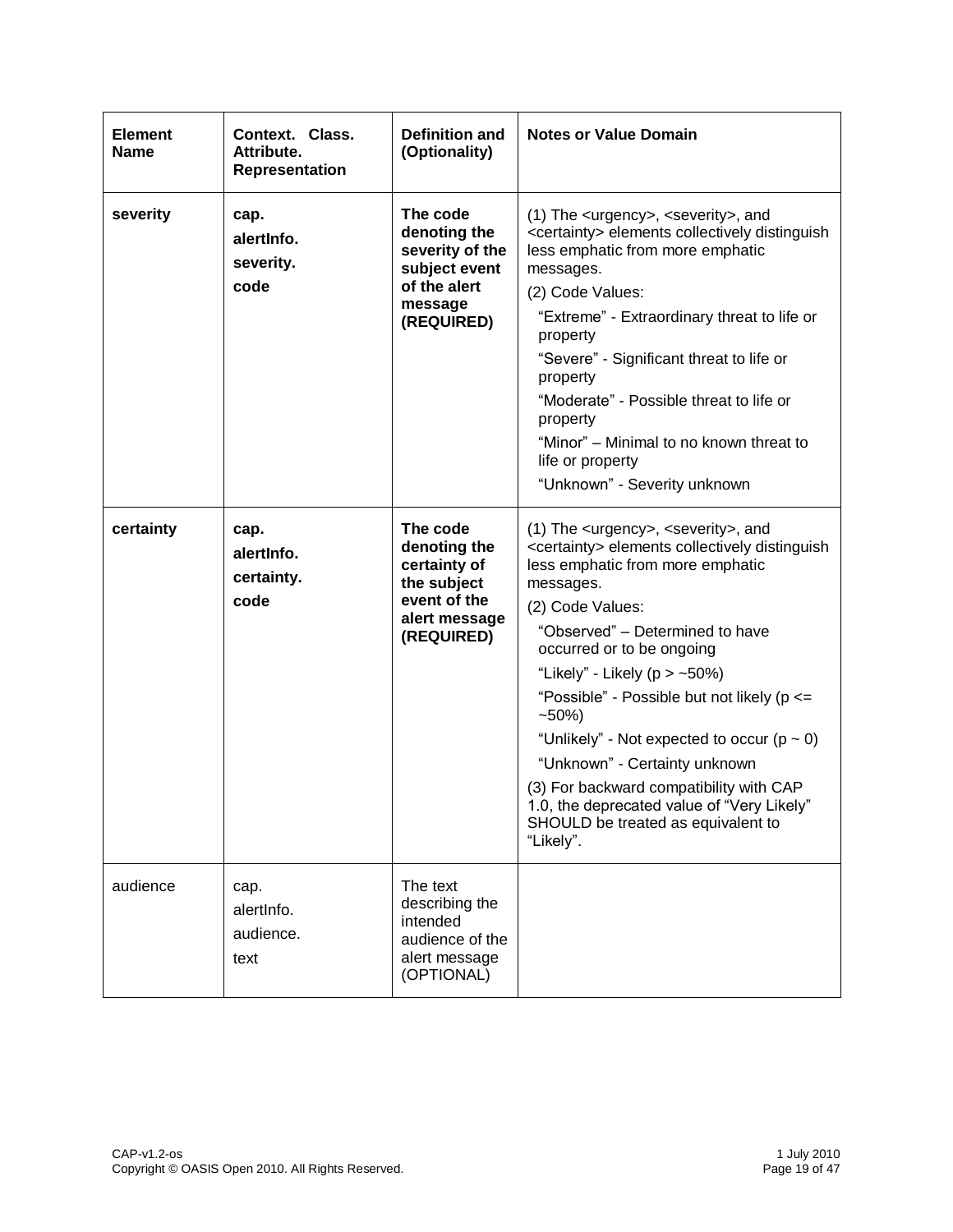| <b>Element</b><br><b>Name</b> | Context. Class.<br>Attribute.<br><b>Representation</b> | <b>Definition and</b><br>(Optionality)                                                                    | <b>Notes or Value Domain</b>                                                                                                                                                                                                                                                                                                                                                                                                                                                                                                                                                                                                                  |
|-------------------------------|--------------------------------------------------------|-----------------------------------------------------------------------------------------------------------|-----------------------------------------------------------------------------------------------------------------------------------------------------------------------------------------------------------------------------------------------------------------------------------------------------------------------------------------------------------------------------------------------------------------------------------------------------------------------------------------------------------------------------------------------------------------------------------------------------------------------------------------------|
| eventCode                     | cap.<br>alertInfo.<br>eventCode.<br>code               | A system-<br>specific code<br>identifying the<br>event type of<br>the alert<br>message<br>(OPTIONAL)      | (1) Any system-specific code for event<br>typing, in the form:<br><eventcode><br/><valuename>valueName</valuename><br/><value>value</value><br/></eventcode><br>where the content of "valueName" is a user-<br>assigned string designating the domain of<br>the code, and the content of "value" is a<br>string (which may represent a number)<br>denoting the value itself (e.g., valueName<br>="SAME" and value="CEM").<br>(2) Values of "valueName" that are<br>acronyms SHOULD be represented in all<br>capital letters without periods (e.g., SAME,<br>FIPS, ZIP).<br>(3) Multiple instances MAY occur within an<br><info> block.</info> |
| effective                     | cap.<br>alertinfo.<br>effective.<br>time               | The effective<br>time of the<br>information of<br>the alert<br>message<br>(OPTIONAL)                      | (1) The date and time SHALL be<br>represented in the DateTime Data Type<br>(See Implementation Notes) format (e.g.,<br>"2002-05-24T16:49:00-07:00" for 24<br>May 2002 at 16: 49 PDT).<br>(2) Alphabetic timezone designators such<br>as "Z" MUST NOT be used. The timezone<br>for UTC MUST be represented as "-00:00".<br>(3) If this item is not included, the effective<br>time SHALL be assumed to be the same as<br>in <sent>.</sent>                                                                                                                                                                                                     |
| onset                         | cap.<br>alertinfo.<br>onset.<br>time                   | The expected<br>time of the<br>beginning of<br>the subject<br>event of the<br>alert message<br>(OPTIONAL) | (1) The date and time SHALL be<br>represented in the DateTime Data Type<br>(See Implementation Notes) format (e.g.,<br>"2002-05-24T16:49:00-07:00" for 24<br>May 2002 at 16: 49 PDT).<br>(2) Alphabetic timezone designators such<br>as "Z" MUST NOT be used. The timezone<br>for UTC MUST be represented as "-00:00".                                                                                                                                                                                                                                                                                                                        |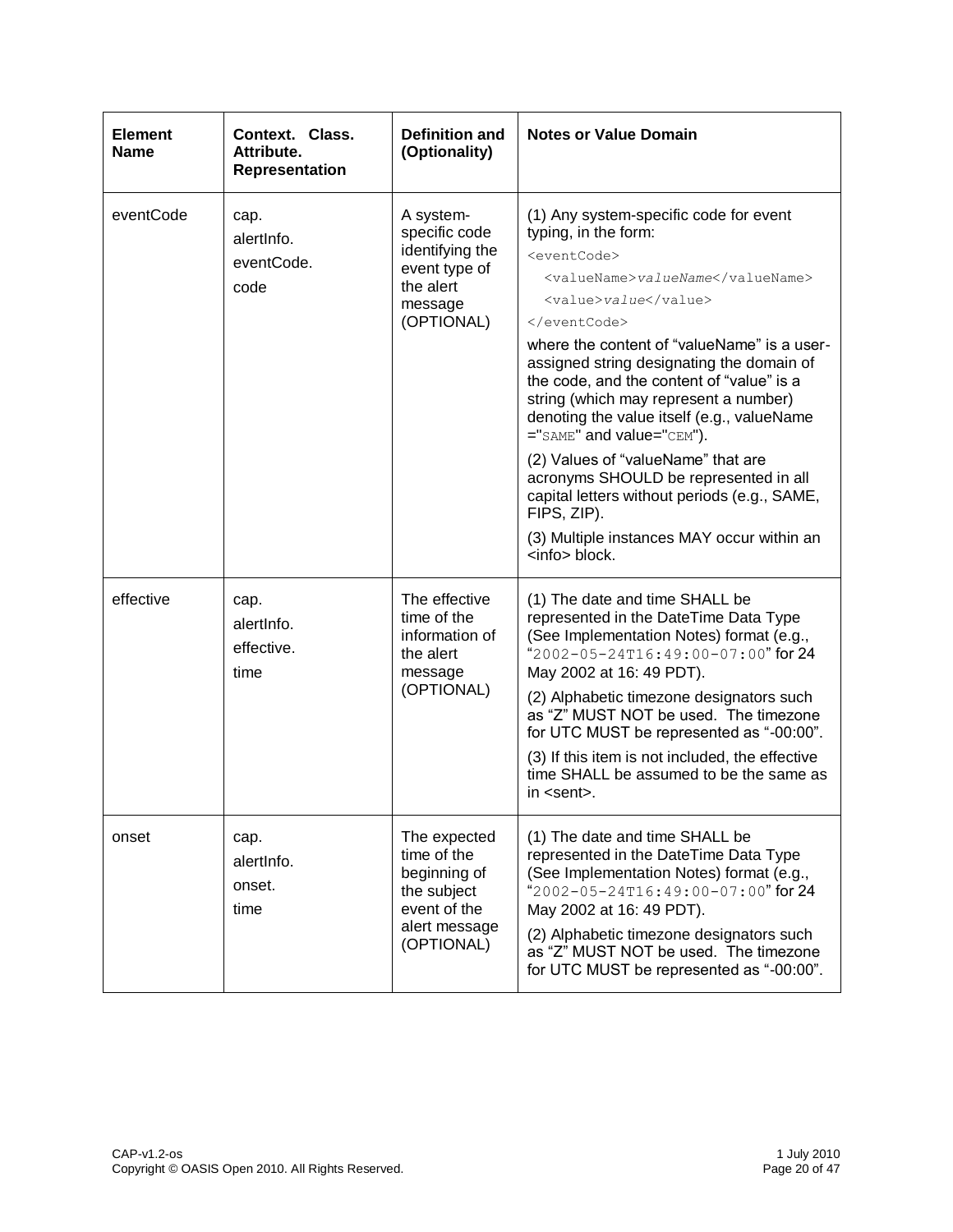| <b>Element</b><br><b>Name</b> | Context. Class.<br>Attribute.<br><b>Representation</b> | <b>Definition and</b><br>(Optionality)                                                                                       | <b>Notes or Value Domain</b>                                                                                                                                                                                                                                                                                                                                                                                                                                 |
|-------------------------------|--------------------------------------------------------|------------------------------------------------------------------------------------------------------------------------------|--------------------------------------------------------------------------------------------------------------------------------------------------------------------------------------------------------------------------------------------------------------------------------------------------------------------------------------------------------------------------------------------------------------------------------------------------------------|
| expires                       | cap.<br>alertinfo.<br>expires.<br>time                 | The expiry time<br>of the<br>information of<br>the alert<br>message<br>(OPTIONAL)                                            | (1) The date and time SHALL be<br>represented in the DateTime Data Type<br>(See Implementation Notes) format (e.g.,<br>"2002-05-24T16:49:00-07:00" for 24<br>May 2002 at 16:49 PDT).<br>(2) Alphabetic timezone designators such<br>as "Z" MUST NOT be used. The timezone<br>for UTC MUST be represented as "-00:00".<br>(3) If this item is not provided, each<br>recipient is free to set its own policy as to<br>when the message is no longer in effect. |
| senderName                    | cap.<br>alertinfo.<br>senderName.<br>text              | The text<br>naming the<br>originator of the<br>alert message<br>(OPTIONAL)                                                   | The human-readable name of the agency or<br>authority issuing this alert.                                                                                                                                                                                                                                                                                                                                                                                    |
| headline                      | cap.<br>alertinfo.<br>headline.<br>text                | The text<br>headline of the<br>alert message<br>(OPTIONAL)                                                                   | A brief human-readable headline. Note that<br>some displays (for example, short<br>messaging service devices) may only<br>present this headline; it SHOULD be made<br>as direct and actionable as possible while<br>remaining short. 160 characters MAY be a<br>useful target limit for headline length.                                                                                                                                                     |
| description                   | cap.<br>alertinfo.<br>description.<br>text             | The text<br>describing the<br>subject event<br>of the alert<br>message<br>(OPTIONAL)                                         | An extended human readable description of<br>the hazard or event that occasioned this<br>message.                                                                                                                                                                                                                                                                                                                                                            |
| instruction                   | cap.<br>alertInfo.<br>instruction.<br>text             | The text<br>describing the<br>recommended<br>action to be<br>taken by<br>recipients of<br>the alert<br>message<br>(OPTIONAL) | An extended human readable instruction to<br>targeted recipients. If different instructions<br>are intended for different recipients, they<br>should be represented by use of multiple<br><info> blocks.</info>                                                                                                                                                                                                                                              |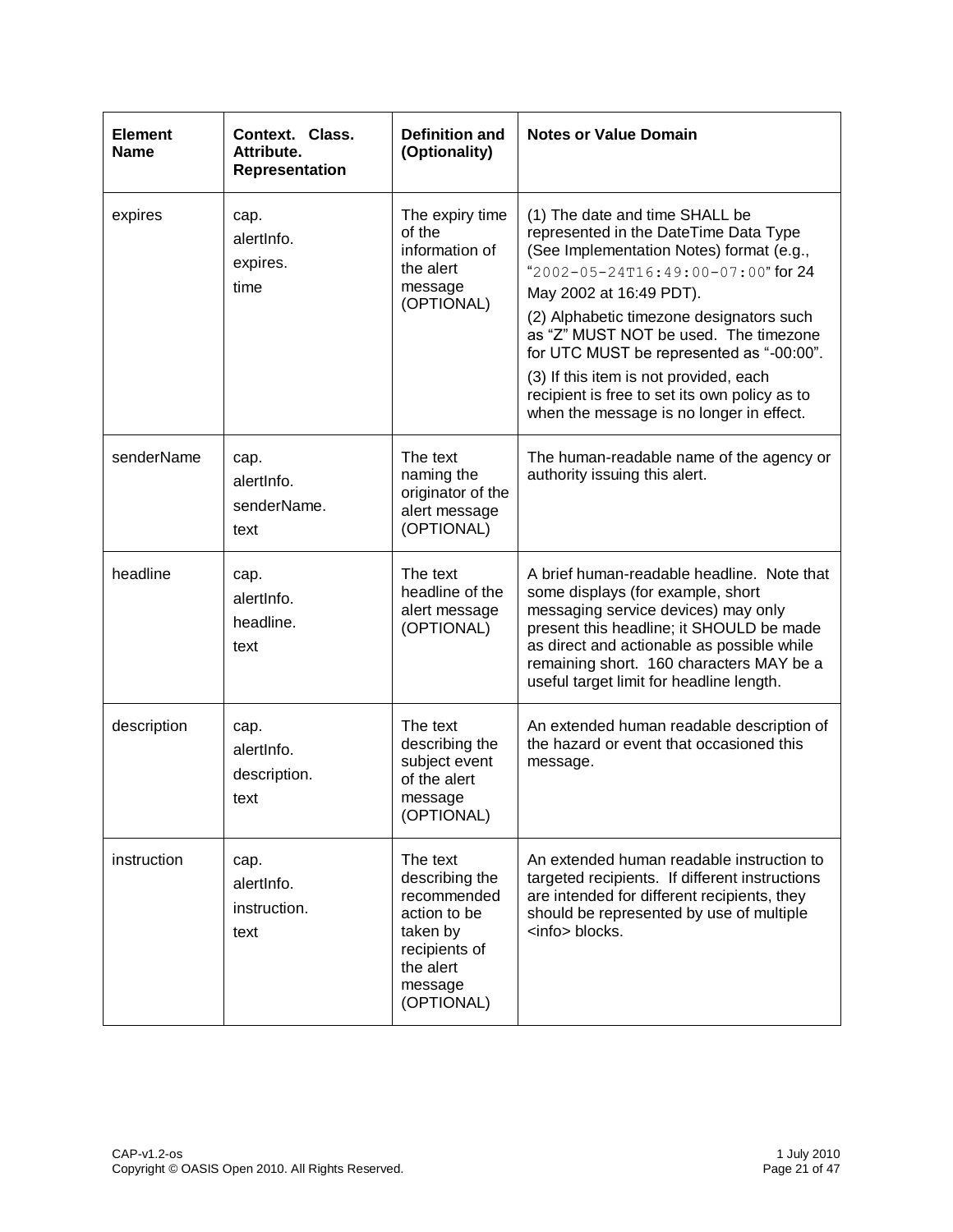| <b>Element</b><br>Name | Context. Class.<br>Attribute.<br>Representation | <b>Definition and</b><br>(Optionality)                                                                                    | <b>Notes or Value Domain</b>                                                                                                                                                                                                                                                                                                                                                                                                                                                                                                                                                                                              |
|------------------------|-------------------------------------------------|---------------------------------------------------------------------------------------------------------------------------|---------------------------------------------------------------------------------------------------------------------------------------------------------------------------------------------------------------------------------------------------------------------------------------------------------------------------------------------------------------------------------------------------------------------------------------------------------------------------------------------------------------------------------------------------------------------------------------------------------------------------|
| web                    | cap<br>alertinfo.<br>web.<br>identifier         | The identifier of<br>the hyperlink<br>associating<br>additional<br>information<br>with the alert<br>message<br>(OPTIONAL) | A full, absolute URI for an HTML page or<br>other text resource with additional or<br>reference information regarding this alert.                                                                                                                                                                                                                                                                                                                                                                                                                                                                                         |
| contact                | cap.<br>alertinfo.<br>contact.<br>text          | The text<br>describing the<br>contact for<br>follow-up and<br>confirmation of<br>the alert<br>message<br>(OPTIONAL)       |                                                                                                                                                                                                                                                                                                                                                                                                                                                                                                                                                                                                                           |
| parameter              | cap.<br>alertinfo.<br>parameter.<br>code        | A system-<br>specific<br>additional<br>parameter<br>associated with<br>the alert<br>message<br>(OPTIONAL)                 | (1) Any system-specific datum, in the form:<br><parameter><br/><valuename>valueName</valuename><br/><value>value</value><br/></parameter><br>where the content of "valueName" is a<br>user-assigned string designating the<br>domain of the code, and the content of<br>"value" is a string (which may represent a<br>number) denoting the value itself (e.g.,<br>valueName ="SAME" and value="CIV").<br>(2) Values of "valueName" that are<br>acronyms SHOULD be represented in all<br>capital letters without periods (e.g., SAME,<br>FIPS, ZIP).<br>(3) Multiple instances MAY occur within an<br><info> block.</info> |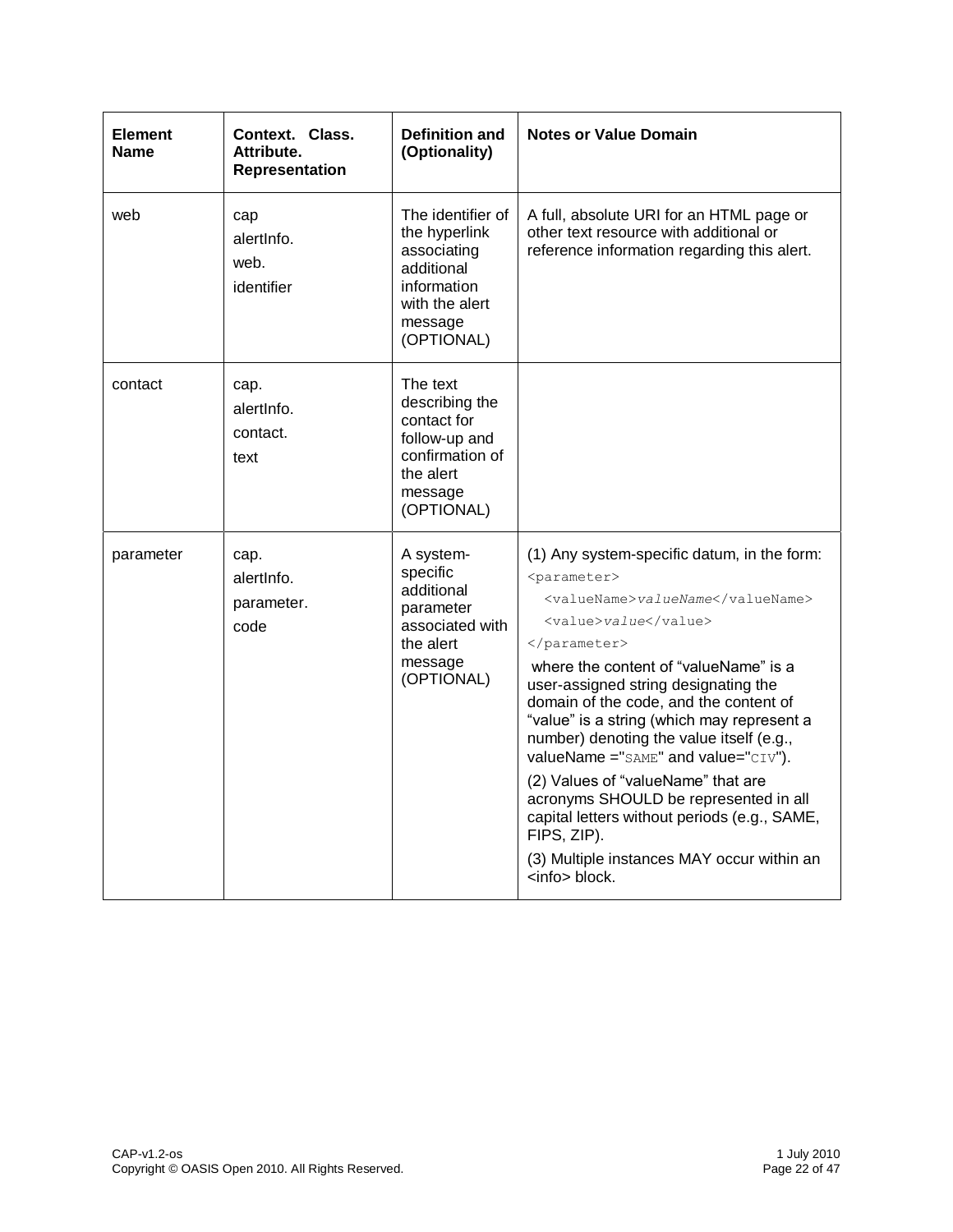| <b>Element</b><br><b>Name</b> | Context. Class.<br>Attribute.<br><b>Representation</b> | <b>Definition and</b><br>(Optionality)                                                                                                                 | <b>Notes or Value Domain</b>                                                                                                                                                                                                                                 |
|-------------------------------|--------------------------------------------------------|--------------------------------------------------------------------------------------------------------------------------------------------------------|--------------------------------------------------------------------------------------------------------------------------------------------------------------------------------------------------------------------------------------------------------------|
|                               | 3.2.3 "resource" Element and Sub-elements              |                                                                                                                                                        |                                                                                                                                                                                                                                                              |
| resource                      | cap<br>alertInfoResource.<br>resource.<br>group        | The container<br>for all<br>component<br>parts of the<br>resource sub-<br>element of the<br>info sub-<br>element of the<br>alert element<br>(OPTIONAL) | (1) Refers to an additional file with<br>supplemental information related to this<br><info> element; e.g., an image or audio file.<br/>(2) Multiple instances MAY occur within an<br/><info> block.</info></info>                                            |
| resourceDesc                  | cap.<br>alertInfoResource.<br>resourceDesc.<br>text    | The text<br>describing the<br>type and<br>content of the<br>resource file<br>(REQUIRED)                                                                | The human-readable text describing the<br>type and content, such as "map" or "photo",<br>of the resource file.                                                                                                                                               |
| mimeType                      | cap.<br>alertInfoResource.<br>mimeType.<br>identifier  | The identifier<br>of the MIME<br>content type<br>and sub-type<br>describing the<br>resource file<br>(REQUIRED)                                         | MIME content type and sub-type as<br>described in [RFC 2046]. (As of this<br>document, the current IANA registered<br>MIME types are listed at<br>http://www.iana.org/assignments/media-<br>types/)                                                          |
| size                          | cap.<br>alertInfoResource.<br>size.<br>integer         | The integer<br>indicating the<br>size of the<br>resource file<br>(OPTIONAL)                                                                            | (1) Approximate size of the resource file in<br>bytes.<br>(2) For <uri> based resources, <size><br/>SHOULD be included if available.</size></uri>                                                                                                            |
| uri                           | cap.<br>alertInfoResource.<br>uri.<br>identifier       | The identifier of<br>the hyperlink<br>for the<br>resource file<br>(OPTIONAL)                                                                           | A full absolute URI, typically a Uniform<br>Resource Locator that can be used to<br>retrieve the resource over the Internet<br>OR.<br>a relative URI to name the content of a<br><derefuri> element if one is present in this<br/>resource block.</derefuri> |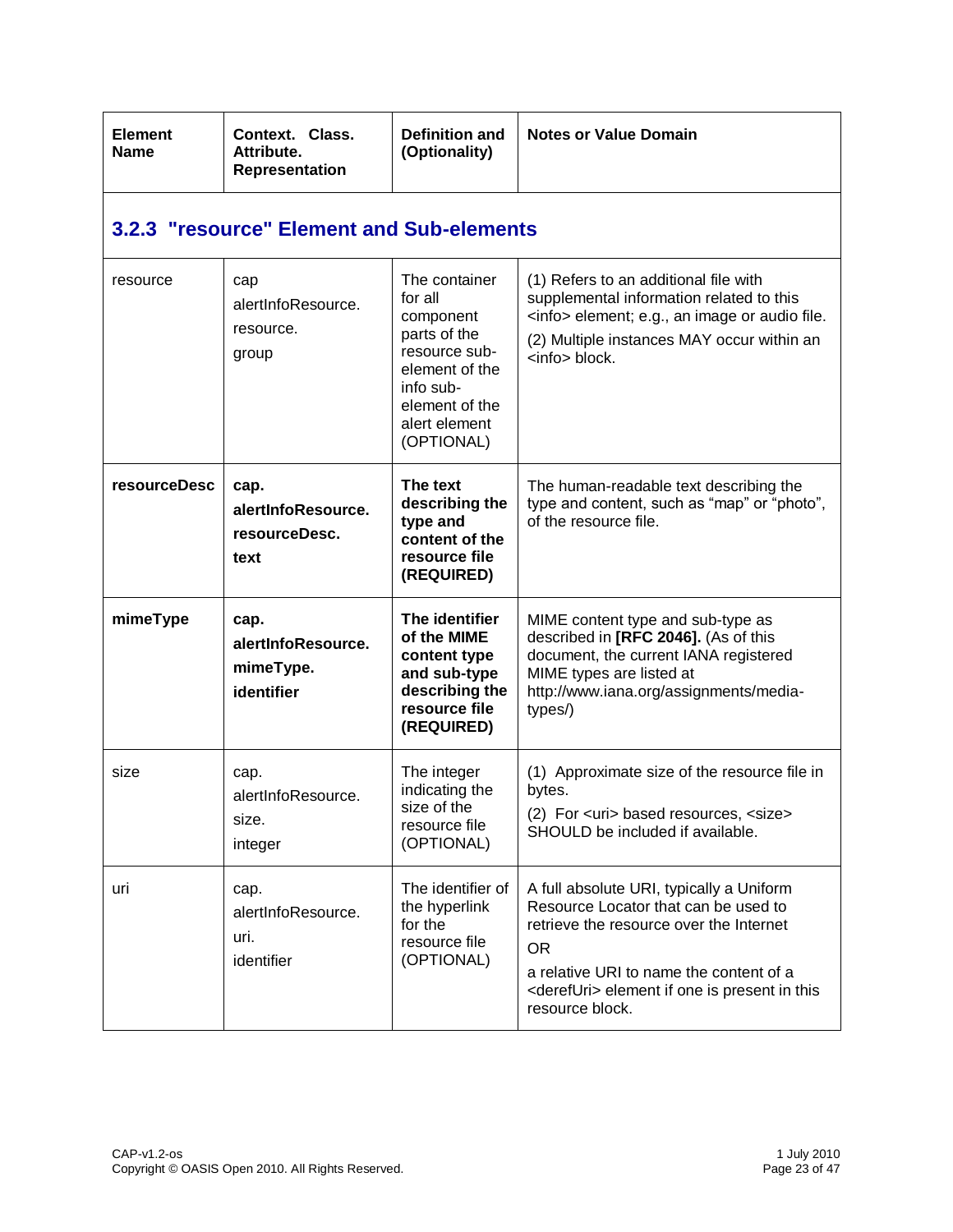| <b>Element</b><br><b>Name</b>         | Context. Class.<br>Attribute.<br>Representation | <b>Definition and</b><br>(Optionality)                                                                            | <b>Notes or Value Domain</b>                                                                                                                                                                                                                                        |
|---------------------------------------|-------------------------------------------------|-------------------------------------------------------------------------------------------------------------------|---------------------------------------------------------------------------------------------------------------------------------------------------------------------------------------------------------------------------------------------------------------------|
| derefUri                              | cap<br>alertInfoResource.<br>derefUri.<br>data  | The base-64<br>encoded data<br>content of the<br>resource file<br>(CONDITIONAL)                                   | (1) MAY be used either with or instead of<br>the <uri> element in messages transmitted<br/>over one-way (e.g., broadcast) data links<br/>where retrieval of a resource via a URI is<br/>not feasible.</uri>                                                         |
|                                       |                                                 |                                                                                                                   | (2) Clients intended for use with one-way<br>data links MUST support this element.                                                                                                                                                                                  |
|                                       |                                                 |                                                                                                                   | (3) This element MUST NOT be used<br>unless the sender is certain that all direct<br>clients are capable of processing it.                                                                                                                                          |
|                                       |                                                 |                                                                                                                   | (4) If messages including this element are<br>forwarded onto a two-way network, the<br>forwarder MUST strip the <derefuri><br/>element and SHOULD extract the file<br/>contents and provide a <uri> link to a<br/>retrievable version of the file.</uri></derefuri> |
|                                       |                                                 |                                                                                                                   | (5) Providers of one-way data links MAY<br>enforce additional restrictions on the use of<br>this element, including message-size limits<br>and restrictions regarding file types.                                                                                   |
| digest                                | cap.<br>alertInfoResource.<br>digest.<br>code   | The code<br>representing<br>the digital<br>digest ("hash")<br>computed from<br>the resource<br>file<br>(OPTIONAL) | Calculated using the Secure Hash<br>Algorithm (SHA-1) per [FIPS 180-2].                                                                                                                                                                                             |
| 3.2.4 "area" Element and Sub-elements |                                                 |                                                                                                                   |                                                                                                                                                                                                                                                                     |

| area | cap.<br>alertInfoArea.<br>area.<br>group | The container<br>for all<br>component<br>parts of the<br>area sub-<br>element of the<br>info sub-<br>element of the<br>alert message<br>(OPTIONAL) | (1) Multiple occurrences permitted, in which<br>case the target area for the <info> block is<br/>the union of all the included <area/> blocks.<br/>(2) MAY contain one or multiple instances<br/>of <polygon>, <circle> or <geocode>. If<br/>multiple <polygon>, <circle> or <geocode><br/>elements are included, the area described<br/>by this <area/> block is represented by the<br/>union of all the included elements.</geocode></circle></polygon></geocode></circle></polygon></info> |
|------|------------------------------------------|----------------------------------------------------------------------------------------------------------------------------------------------------|-----------------------------------------------------------------------------------------------------------------------------------------------------------------------------------------------------------------------------------------------------------------------------------------------------------------------------------------------------------------------------------------------------------------------------------------------------------------------------------------------|
|------|------------------------------------------|----------------------------------------------------------------------------------------------------------------------------------------------------|-----------------------------------------------------------------------------------------------------------------------------------------------------------------------------------------------------------------------------------------------------------------------------------------------------------------------------------------------------------------------------------------------------------------------------------------------------------------------------------------------|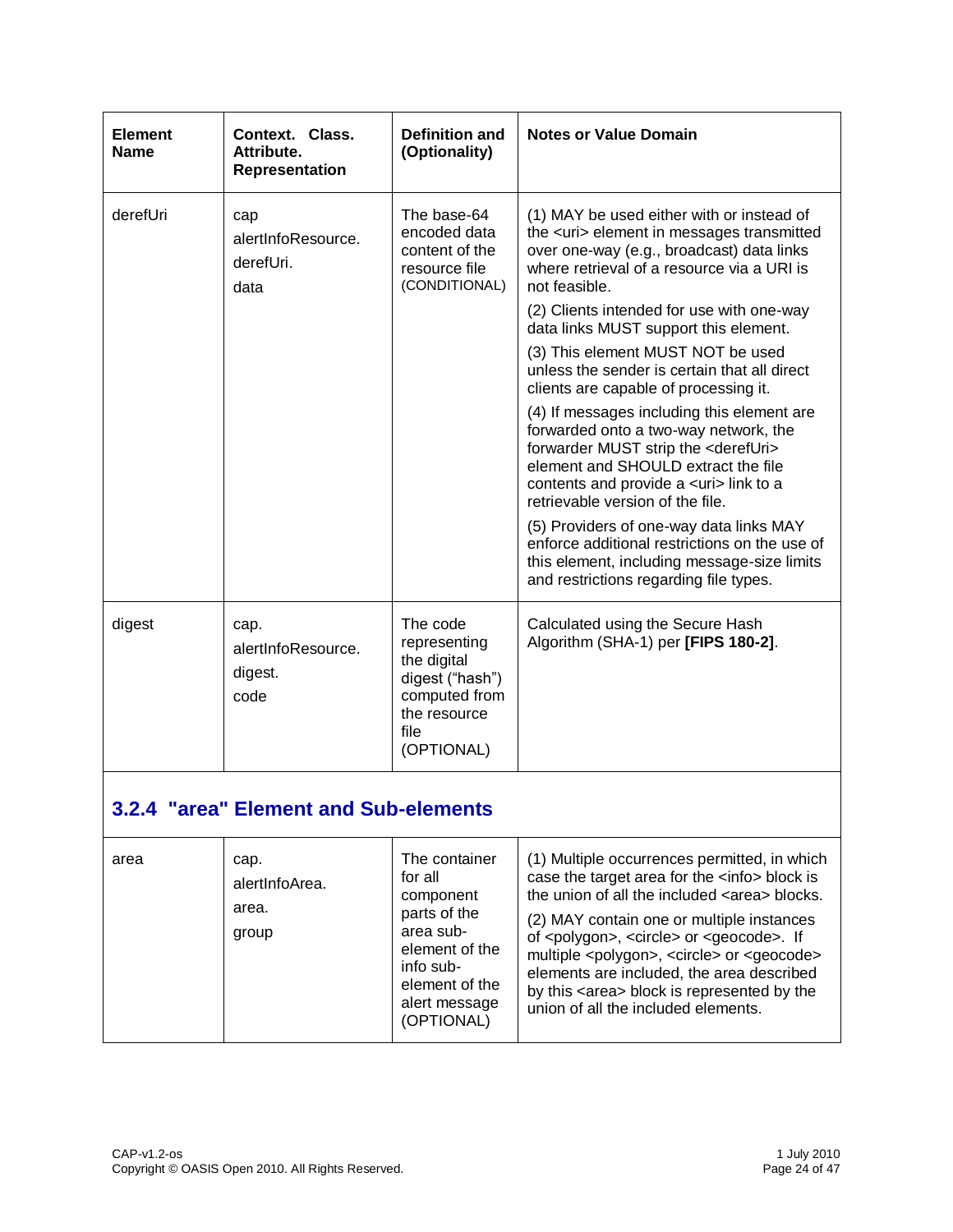| <b>Element</b><br><b>Name</b> | Context. Class.<br>Attribute.<br><b>Representation</b> | <b>Definition and</b><br>(Optionality)                                                                                                   | <b>Notes or Value Domain</b>                                                                                                                                                                                                                                                                                                                                     |
|-------------------------------|--------------------------------------------------------|------------------------------------------------------------------------------------------------------------------------------------------|------------------------------------------------------------------------------------------------------------------------------------------------------------------------------------------------------------------------------------------------------------------------------------------------------------------------------------------------------------------|
| areaDesc                      | cap.<br>alertInfoArea.<br>areaDesc.<br>text            | The text<br>describing the<br>affected area<br>of the alert<br>message<br>(REQUIRED)                                                     | A text description of the affected area.                                                                                                                                                                                                                                                                                                                         |
| polygon                       | cap.<br>alertInfoArea.<br>polygon.<br>group            | The paired<br>values of points<br>defining a<br>polygon that<br>delineates the<br>affected area of<br>the alert<br>message<br>(OPTIONAL) | (1) Code Values: The geographic polygon is<br>represented by a whitespace-delimited list<br>of [WGS 84] coordinate pairs. (See WGS<br>84 Note at end of this section)<br>(2) A minimum of 4 coordinate pairs MUST<br>be present and the first and last pairs of<br>coordinates MUST be the same.<br>(3) Multiple instances MAY occur within an<br><area/> block. |
| circle                        | cap.<br>alertInfoArea.<br>circle.<br>group             | The paired<br>values of a<br>point and<br>radius<br>delineating the<br>affected area of<br>the alert<br>message<br>(OPTIONAL)            | (1) Code Values: The circular area is<br>represented by a central point given as a<br>[WGS 84] coordinate pair followed by a<br>space character and a radius value in<br>kilometers. (See WGS 84 Note at end of<br>this section)<br>(2) Multiple instances MAY occur within an<br><area/> block.                                                                 |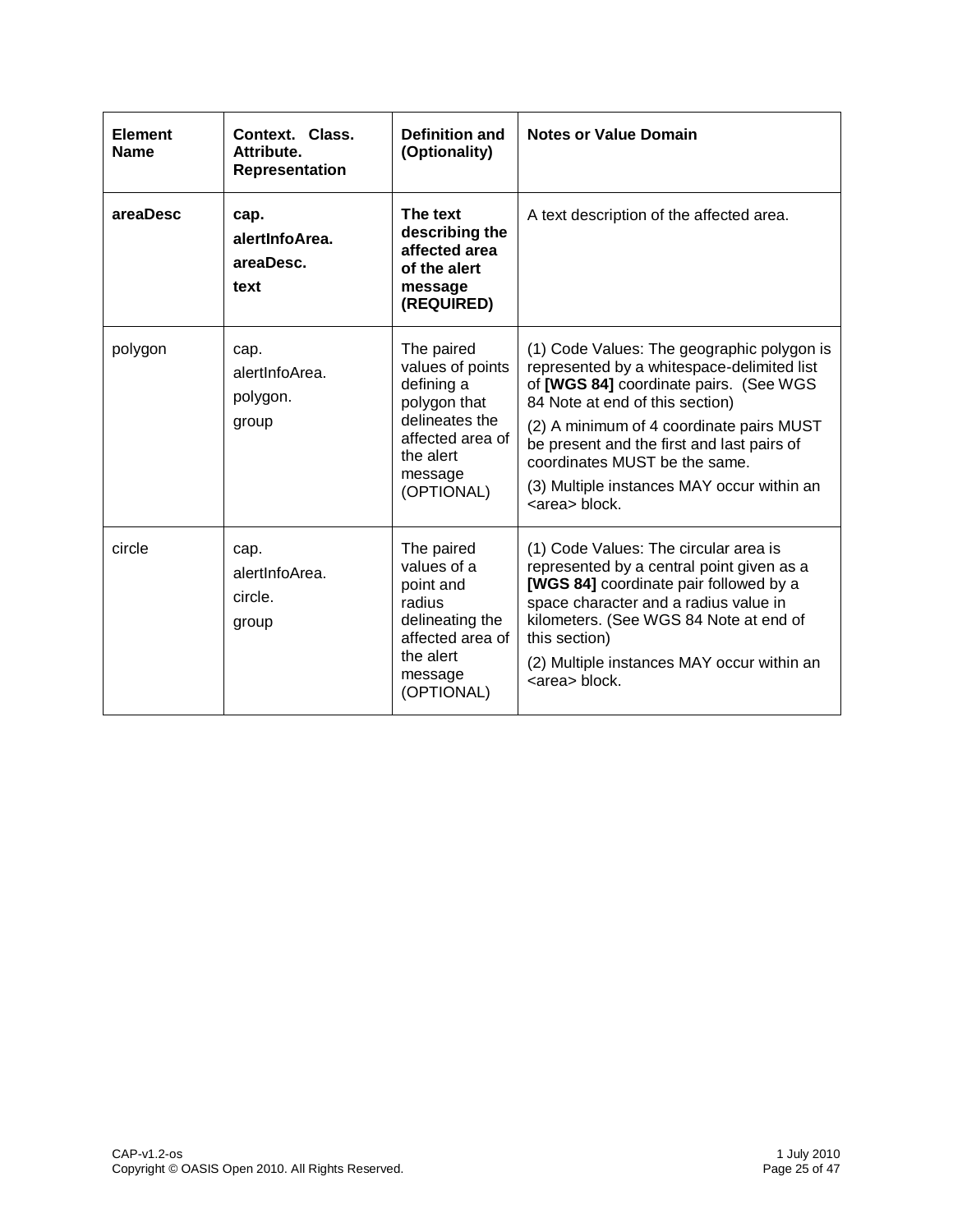| <b>Element</b><br><b>Name</b> | Context. Class.<br>Attribute.<br><b>Representation</b> | <b>Definition and</b><br>(Optionality)                                                                  | <b>Notes or Value Domain</b>                                                                                                                                                                                                                                                                                                                                                                                                                                                                                                                                                                                                                                                                                                                                                                                                                                                                                                                                                                                                                              |
|-------------------------------|--------------------------------------------------------|---------------------------------------------------------------------------------------------------------|-----------------------------------------------------------------------------------------------------------------------------------------------------------------------------------------------------------------------------------------------------------------------------------------------------------------------------------------------------------------------------------------------------------------------------------------------------------------------------------------------------------------------------------------------------------------------------------------------------------------------------------------------------------------------------------------------------------------------------------------------------------------------------------------------------------------------------------------------------------------------------------------------------------------------------------------------------------------------------------------------------------------------------------------------------------|
| geocode                       | cap.<br>alertInfoArea.<br>geocode.<br>code             | The geographic<br>code<br>delineating the<br>affected area of<br>the alert<br>message<br>(OPTIONAL)     | (1) Any geographically-based code to<br>describe a message target area, in the<br>form:<br><geocode><br/><valuename>valueName</valuename><br/><value>value</value><br/></geocode><br>where the content of "valueName" is a user-<br>assigned string designating the domain of<br>the code, and the content of "value" is a<br>string (which may represent a number)<br>denoting the value itself (e.g., valueName<br>$=$ "SAME" and value="006113").<br>(2) Values of "valueName" that are<br>acronyms SHOULD be represented in all<br>capital letters without periods (e.g., SAME,<br>FIPS, ZIP).<br>(3) Multiple instances MAY occur within an<br><area/> block.<br>(4) This element is primarily for compatibility<br>with other systems. Use of this element<br>presumes knowledge of the coding system<br>on the part of recipients; therefore, for<br>interoperability, it SHOULD be used in<br>concert with an equivalent description in the<br>more universally understood <polygon> and<br/><circle> forms whenever possible.</circle></polygon> |
| altitude                      | cap.<br>alertInfoArea.<br>altitude.<br>quantity        | The specific or<br>minimum<br>altitude of the<br>affected area of<br>the alert<br>message<br>(OPTIONAL) | (1) If used with the <ceiling> element this<br/>value is the lower limit of a range.<br/>Otherwise, this value specifies a specific<br/>altitude.<br/>(2) The altitude measure is in feet above<br/>mean sea level per the [WGS 84] datum.</ceiling>                                                                                                                                                                                                                                                                                                                                                                                                                                                                                                                                                                                                                                                                                                                                                                                                      |
| ceiling                       | cap.<br>alertInfoArea.<br>ceiling.<br>quantity         | The maximum<br>altitude of the<br>affected area of<br>the alert<br>message<br>(CONDITIONAL)             | (1) MUST NOT be used except in<br>combination with the <altitude> element.<br/>(2) The ceiling measure is in feet above<br/>mean sea level per the [WGS 84] datum.</altitude>                                                                                                                                                                                                                                                                                                                                                                                                                                                                                                                                                                                                                                                                                                                                                                                                                                                                             |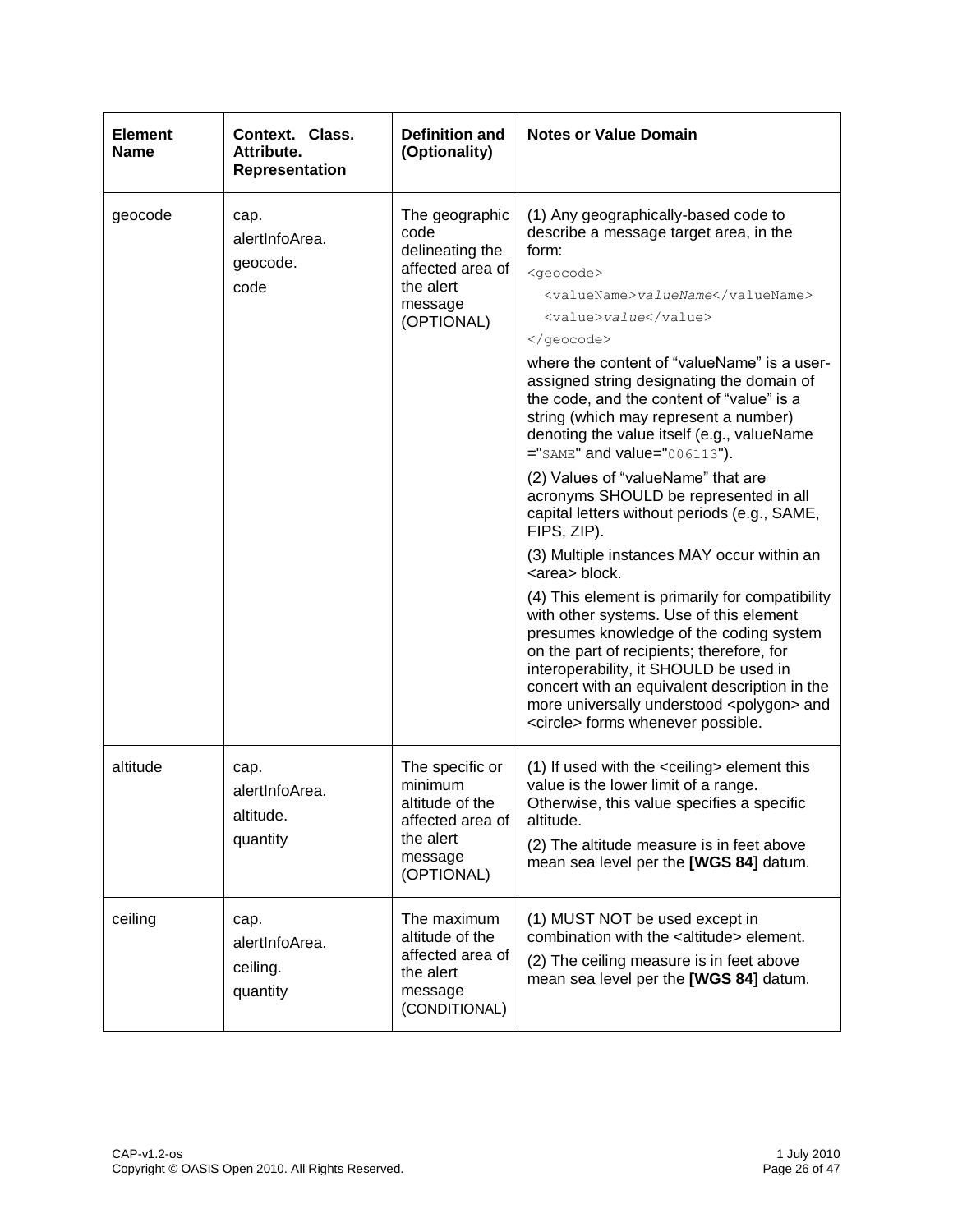#### **3.3 Implementation Notes**

#### **3.3.1 WGS 84 Note**

 Geographic locations in CAP are defined using **[WGS 84]** (World Geodetic System 1984), equivalent to EPSG (European Petroleum Survey Group) code 4326 (2 dimensions). CAP does not assign responsibilities for coordinate transformations from and to other Spatial Reference Systems. See section 1.5 Terminology for the format of coordinate pairs within CAP elements.

#### **3.3.2 DateTime Data Type**

- 241 All **[dateTime]** elements (<sent>, <effective>, <onset>, and <expires>) SHALL be specified in the form "YYYY-MM-DDThh:mm:ssXzh:zm" where:
- YYYY indicates the year
- MM indicates the month
- DD indicates the day
- T indicates the symbol "T" marking the start of the required time section
- hh indicates the hour
- 248 mm indicates the minute
- 249 ss indicates the second
- 250 X indicates either the symbol "+" if the preceding date and time are in a time zone ahead of UTC, or the symbol "-" if the preceding date and time are in a time zone behind UTC. If the time is in UTC, the symbol "-" will be used.
- **•** zh indicates the hours of offset from the preceding date and time to UTC, or "00" if the preceding time is in UTC
- zm indicates the minutes of offset from the preceding date and time to UTC, or "00" if the preceding time is in UTC
- For example, a value of "2002-05-30T09:30:10-05:00" would indicate May 30, 2002 at 9:30:10 AM
- Eastern Standard Time, which would be 2:30:10PM Universal Coordinated Time (UTC). That same time might be indicated by "2002-05-30T14:30:10-00:00".

#### **3.3.3 Character Entity References**

261 The use of character entity references, such as HTML entities (e.g. ) is discouraged.

#### **3.3.4 Security Note**

 Because CAP is an XML-based format, existing XML security mechanisms can be used to secure and authenticate its content. While these mechanisms are available to secure CAP Alert Messages, they should not be used indiscriminately.

#### **3.3.4.1 Digital Signatures**

 The <alert> element of a CAP Alert Message MAY have an Enveloped Signature, as described by XML- Signature and Syntax Processing **[XMLSIG]**. Other XML signature mechanisms MUST NOT be used in CAP Alert Messages.

- Processors MUST NOT reject a CAP Alert Message containing such a signature simply because they are not capable of verifying it; they MUST continue processing and SHOULD inform the user of their failure to
- validate the signature.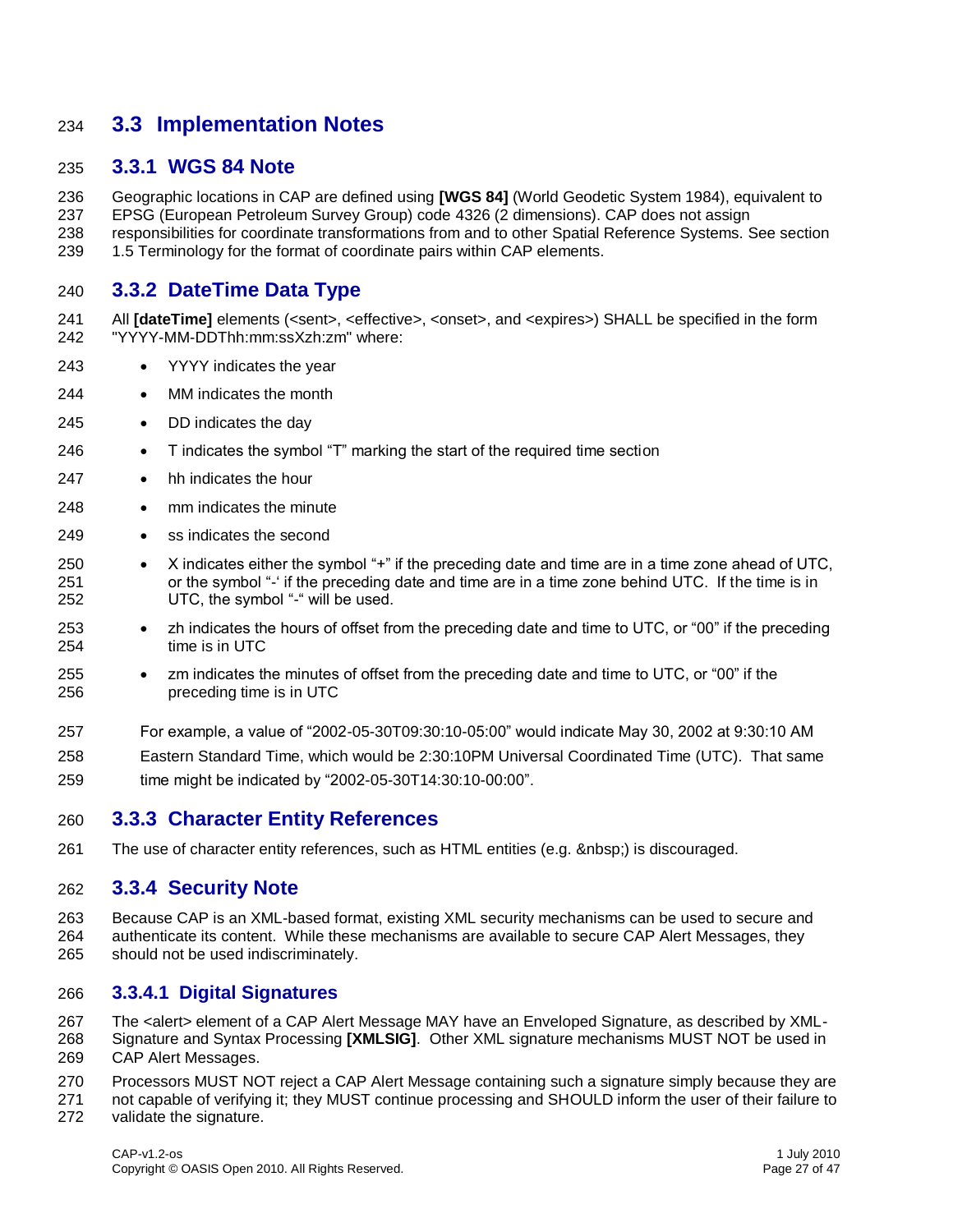273 In other words, the presence of an element with the namespace URI **[XMLSIG]** and a local name of

274 <Signature> as a child of the <alert> element must not cause a processor to fail merely because of its 275 presence.

#### 276 **3.4 XML Schema**

```
277
278 <?xml version = "1.0" encoding = "UTF-8"?><br>279 <!-- Copyright OASIS Open 2010 All Rights
279 \leq - Copyright OASIS Open 2010 All Rights Reserved --> 280 \leq schema xmlns = "http://www.w3.org/2001/XMLSchema"
280 <schema xmlns = "http://www.w3.org/2001/XMLSchema"<br>281 targetNamespace = "urn:oasis:names:tc:emergency
281 targetNamespace = "urn:oasis:names:tc:emergency:cap:1.2"<br>282 mmlns:cap = "urn:oasis:names:tc:emergency:cap:1.2"
282 xmlns:cap = "urn:oasis:names:tc:emergency:cap:1.2"<br>283 xmlns:xs = "http://www.w3.org/2001/XMLSchema"
283 xmlns:xs = "http://www.w3.org/2001/XMLSchema"<br>284 elementFormDefault = "qualified"
284 elementFormDefault = "qualified"<br>285 attributeFormDefault = "unqualif
285 attributeFormDefault = "unqualified"<br>286 version = \text{``1.2''>}286 version = 1.2"<br>287 <element name = "287 <element name = "alert"><br>288 <annotation>
288 <annotation><br>289 <documenta
289 <documentation>CAP Alert Message (version 1.2)</documentation>
290 </annotation><br>291 <complexType>
291 <complexType><br>292 <sequence>
292 <sequence>
293 <element name = "identifier" type = "xs:string"/>
294 <element name = "sender" type = "xs:string"/><br>295 <element name = "sent">
295 <element name = "sent"><br>296 <simpleType><br>297 <restriction base =
                      296 <simpleType>
297 \leq \leq \leq \leq \leq \leq \leq \leq \leq \leq \leq \leq \leq \leq \leq \leq \leq \leq \leq \leq \leq \leq \leq \leq \leq \leq \leq \leq \leq \leq \leq \leq \leq \leq \leq \leq298 \langlepattern value = "\d\d\d\d-\d\d-\d\dT\d\d:\d\d:\d\d[-,+]\d\d:\d\d"/><br>299 \langle/restriction>
299 </restriction><br>300 </simpleType>
300 </simpleType><br>301 </element>
301 </element>
302 <element name = "status"><br>303 <simpleType>
303 <simpleType><br>304 <restriction
304 <restriction base = "xs:string">
305 <enumeration value = "Actual"/><br>306 <enumeration value = "Exercise"
306 <enumeration value = "Exercise"/>
307 <enumeration value = "System"/><br>308 <enumeration value = "Test"/>
308 <enumeration value = "Test"/><br>309 <enumeration value = "Draft"/
309 <enumeration value = "Draft"/><br>310 </restriction>
310 </restriction><br>311 </simpleType>
311 </simpleType><br>312 </simpleType>
312 </element><br>313 <element n
313 <element name = "msgType"><br>314 <simpleType>
314 <simpleType><br>315 <restriction
315 <restriction base = "xs:string"><br>316 <enumeration value = "Alert"/>
316 <enumeration value = "Alert"/><br>317 <enumeration value = "Update"/<br>318 <enumeration value = "Cancel"/<br>319 <enumeration value = "Ack"/>
                            317 <enumeration value = "Update"/>
                            318 <enumeration value = "Cancel"/>
319 <enumeration value = "Ack"/><br>320 <enumeration value = "Error"<br>321 </restriction>
                             320 <enumeration value = "Error"/>
321 </restriction><br>322 </restriction>
322 </simpleType><br>323 </simpleType>
323 </element>
                     324 <element name = "source" type = "xs:string" minOccurs = "0"/>
325 <element name = "scope"><br>326 <simpleType><br>327 <restriction base =
                       326 <simpleType>
327 <restriction base = "xs:string">
                             328 <enumeration value = "Public"/>
329 <enumeration value = "Restricted"/><br>330 <enumeration value = "Private"/>
330 <enumeration value = "Private"/><br>331 </restriction>
331 </restriction><br>332 </restriction>
332 </simpleType><br>333 </simpleType>
333 </element><br>334 <element n
334 <element name = "restriction" type = "xs:string" minOccurs = "0"/><br>335 <element name = "addresses" type = "xs:string" minOccurs = "0"/>
335 <element name = "addresses" type = "xs:string" minOccurs = "0"/>
336 <element name = "code" type = "xs:string" minOccurs = "0" maxOccurs = "unbounded"/>
337 <element name = "note" type = "xs:string" minOccurs = "0"/>
338 <element name = "references" type = "xs:string" minOccurs = "0"/>
339 \leq \leq \leq \leq \leq \leq \leq \leq \leq \leq \leq \leq \leq \leq \leq \leq \leq \leq \leq \leq \leq \leq \leq \leq \leq \leq \leq \leq \leq \leq \leq \leq \leq \leq \leq \leq340 <element name = "info" minOccurs = "0" maxOccurs = "unbounded"><br>341 <complexTvpe>
                       341 <complexType>
```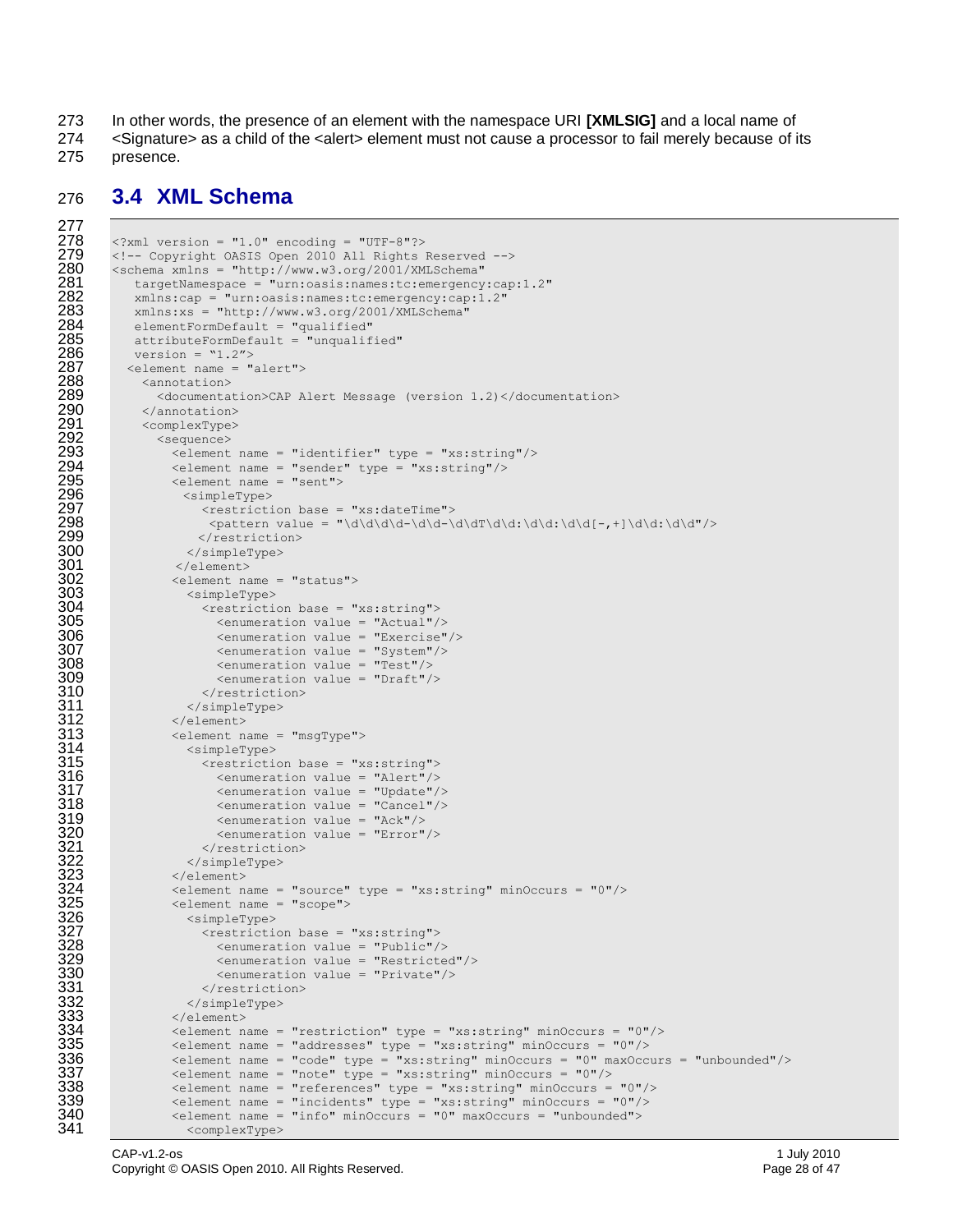```
342 <sequence><br>343 <sequence>
343 <element name = "language" type = "xs:language" default = "en-US" minOccurs = "0"/>
344 <element name = "category" maxOccurs = "unbounded"><br>345 <simpleType>
345 <simpleType>
346 <restriction base = "xs:string">
347 <enumeration value = "Geo"/><br>348 <enumeration value = "Met"/>
348 <enumeration value = "Met"/><br>349 <enumeration value = "Safety<br>350 <enumeration value = "Securi<br>351 <enumeration value = "Rescue<br>352 <enumeration value = "Fire"/<br>353 <enumeration value = "Health
                               \leqenumeration value = "Safety"/>
                               350 <enumeration value = "Security"/>
                               \leq \leq \leq \leq \leq \leq \leq \leq \leq \leq \leq \leq \leq \leq \leq \leq \leq \leq \leq \leq \leq \leq \leq \leq \leq \leq \leq \leq \leq \leq \leq \leq \leq \leq \leq \leq \leq\epsilon <enumeration value = "Fire"/>
353 <enumeration value = "Health"/><br>354 <enumeration value = "Env"/>
354 <enumeration value = "Env"/><br>355 <enumeration value = "Transp<br>356 <enumeration value = "Infra"<br>357 <enumeration value = "CBRNE"
                               355 <enumeration value = "Transport"/>
                               356 <enumeration value = "Infra"/>
357 <enumeration value = "CBRNE"/><br>358 <enumeration value = "Other"/><br>359 </restriction>
                               358 <enumeration value = "Other"/>
359 </restriction>
360 </simpleType>
361 </element>
362 <element name = "event" type = "xs:string"/><br>363 <element name = "responseType" minOccurs = "
363 <element name = "responseType" minOccurs = "0" maxOccurs = "unbounded">
364 <simpleType>
365 <restriction base = "xs:string">
366 <enumeration value = "Shelter"/>
367 <enumeration value = "Evacuate"/><br>368 <enumeration value = "Prepare"/>
368 <enumeration value = "Prepare"/><br>369 <enumeration value = "Execute"/>
369 <enumeration value = "Execute"/><br>370 <enumeration value = "Avoid"/><br>371 <enumeration value = "Monitor"/><br>372 <enumeration value = "Assess"/><br>373 <enumeration value = "AllClear"/<br>375 </enumeration value = "None"/><br>375 <
                               \leq \leq \leq \leq \leq \leq \leq \leq \leq \leq \leq \leq \leq \leq \leq \leq \leq \leq \leq \leq \leq \leq \leq \leq \leq \leq \leq \leq \leq \leq \leq \leq \leq \leq \leq \leq \leq371 <enumeration value = "Monitor"/>
                               372 <enumeration value = "Assess"/>
                               373 <enumeration value = "AllClear"/>
                               \epsilon <enumeration value = "None"/>
                             </restriction>
                           376 </simpleType>
377 </element>
                        378 <element name = "urgency">
379 <simpleType>
380 <restriction base = "xs:string">
                               \frac{3}{2} <enumeration value = "Immediate"/>
382 <enumeration value = "Expected"/>
383 <enumeration value = "Future"/><br>384 <enumeration value = "Past"/>
384 <enumeration value = "Past"/><br>385 <enumeration value = "Unknown"
385 <enumeration value = "Unknown"/><br>386 </restriction>
386 </restriction>
387 </simpleType>
388 </element>
389 <element name = "severity">
390 <simpleType><br>391 <simpleType>
391 <restriction base = "xs:string">
392 <enumeration value = "Extreme"/><br>393 <enumeration value = "Severe"/>
393 <enumeration value = "Severe"/><br>394 <enumeration value = "Moderate"
394 <enumeration value = "Moderate"/>
395 <enumeration value = "Minor"/><br>396 <enumeration value = "Unknown"
396 <enumeration value = "Unknown"/>
397 </restriction>
398 </simpleType>
399 </element><br>400 </element n
400 <element name = "certainty"><br>401 <simpleType>
401 <simpleType>
402 <restriction base = "xs:string">
403 <enumeration value = "Observed"/>
404 <enumeration value = "Likely"/><br>405 <enumeration value = "Possible"
405 <enumeration value = "Possible"/><br>406 <enumeration value = "Unlikely"/>
406 <enumeration value = "Unlikely"/><br>407 <enumeration value = "Unknown"/>
407 <enumeration value = "Unknown"/><br>408 </restriction>
408 </restriction><br>409 </restriction>
409 </simpleType>
410 </element>
411 <element name = "audience" type = "xs:string" minOccurs = "0"/>
412 <element name = "eventCode" minOccurs = "0" maxOccurs = "unbounded"><br>413 <complexType>
                           <complexType>
```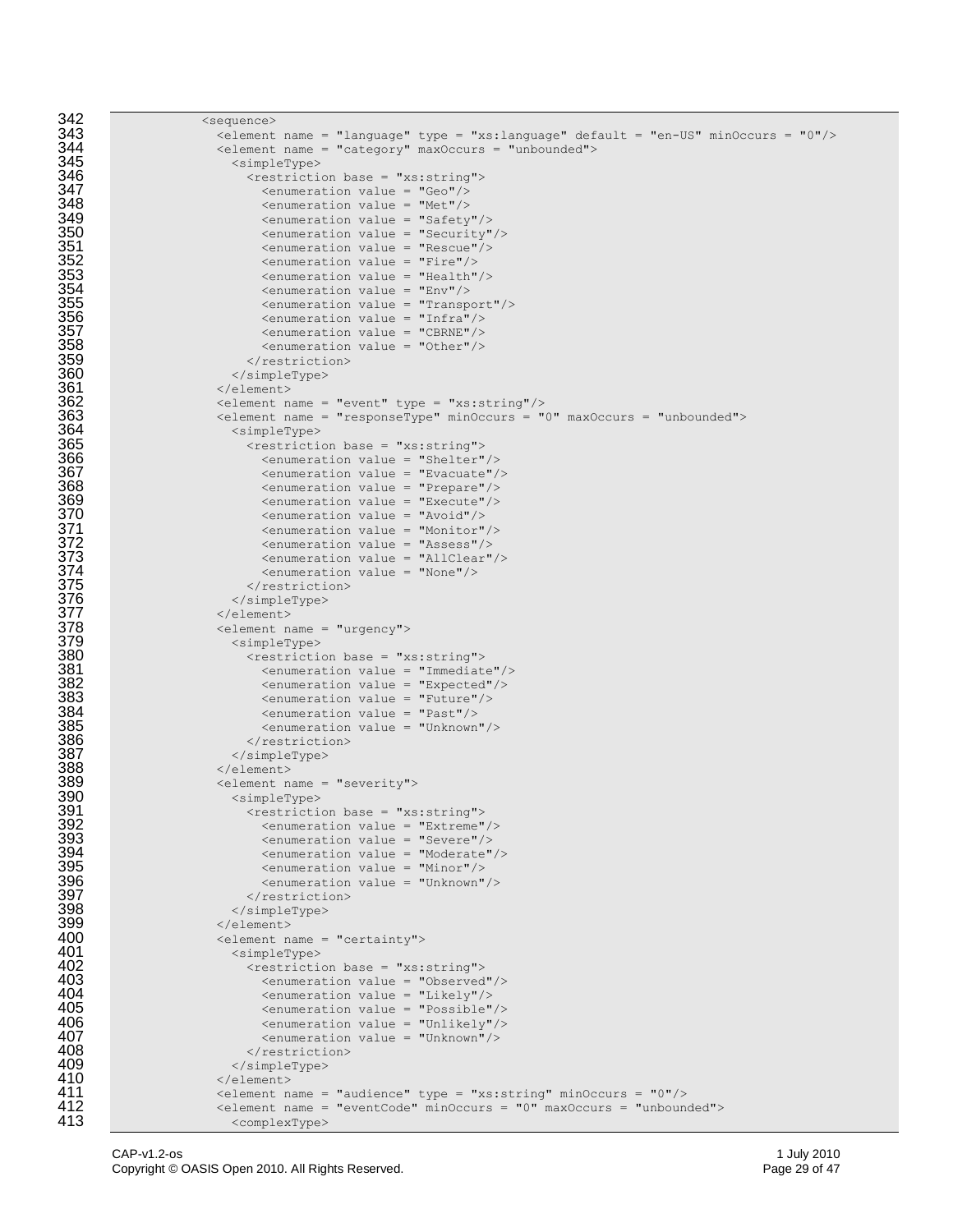```
414 <sequence><br>415 <sequence>
415 <element ref = "cap:valueName"/><br>416 <element ref = "cap:value"/>
416 <element ref = "cap:value"/><br>417 </sequence>
417 </sequence>
418 </complexType><br>419 </clement>
419 </element>
420 <element name = "effective" minOccurs = "0">
                             421 <simpleType>
                                422 <restriction base = "xs:dateTime">
                                   \label{eq:2} $$\phi = \d\ddot{d}d-\ddot{d}d-\ddot{d}d\ddot{d}d\ddot{d}d\ddot{d}d\ddot{d}d\ddot{d}d\ddot{d}d\ddot{d}d\ddot{d}d\ddot{d}d\ddot{d}d\ddot{d}d\ddot{d}d\ddot{d}d\ddot{d}d\ddot{d}d\ddot{d}d\ddot{d}d\ddot{d}d\ddot{d}d\ddot{d}d\ddot{d}d\ddot{d}d\ddot{d}d\ddot{d}d\ddot{d}d\ddot{d}d\ddot{424 </restriction>
425 </simpleType><br>426 </simpleType><br>427 </simpleType>
                             426 </element>
                            \epsilonelement name = "onset" minOccurs = "0">
428 <simpleType><br>429 <water.com/
429 <br>
\leftarrow <br>
430 <br>
\leftarrow <br>
431 <br>
\leftarrow <br>
\leftarrow <br>
\leftarrow <br>
\leftarrow <br>
\leftarrow <br>
\leftarrow <br>
\leftarrow <br>
\leftarrow <br>
\leftarrow <br>
\leftarrow <br>
\leftarrow <br>
\leftarrow <br>
\leftarrow <br>
\leftarrow <br>
\leftarrow <br>
\leftarrow <br>
\leftarrow <br>
\leftarrow <br>
\leftarrow <br>
\leftarrow <br>
\leftarrow <br>
\leftarrow <br>
\leftarrow <br>
\left430 <pattern value = "\d\d\d\d-\d\d-\d\dT\d\d:\d\d:\d\d[-,+]\d\d:\d\d"/>
                                </restriction>
                             432 </simpleType>
433 </element>
434 <element name = "expires" minOccurs = "0">
435 <simpleType>
436 <restriction base = "xs:dateTime"><br>437 <pattern value = "\d\d\d-\d\d-<br>438 </restriction>
                                   \label{eq:2} $$\phi = \d\ddot{d}d-\ddot{d}d-\ddot{d}d\ddot{d}d\ddot{d}d\ddot{d}d\ddot{d}d\ddot{d}d\ddot{d}d\ddot{d}d\ddot{d}d\ddot{d}d\ddot{d}d\ddot{d}d\ddot{d}d\ddot{d}d\ddot{d}d\ddot{d}d\ddot{d}d\ddot{d}d\ddot{d}d\ddot{d}d\ddot{d}d\ddot{d}d\ddot{d}d\ddot{d}d\ddot{d}d\ddot{d}d\ddot{d}d\ddot{438 </restriction><br>439 </restriction>
439 </simpleType><br>440 </simpleType>
440 </element><br>441 <element na
441 <element name = "senderName" type = "xs:string" minOccurs = "0"/>
442 <element name = "headline" type = "xs:string" minOccurs = "0"/><br>443 <element name = "description" type = "xs:string" minOccurs = "0"/>
443 <element name = "description" type = "xs:string" minOccurs = "0"/><br>444 <element name = "instruction" type = "xs:string" minOccurs = "0"/>
444 \leq \leq \leq \leq \leq \leq \leq \leq \leq \leq \leq \leq \leq \leq \leq \leq \leq \leq \leq \leq \leq \leq \leq \leq \leq \leq \leq \leq \leq \leq \leq \leq \leq \leq \leq \leq 445 <element name = "web" type = "xs:anyURI" minOccurs = "0"/>
446 <element name = "contact" type = "xs:string" minOccurs = "0"/>
447 <element name = "parameter" minOccurs = "0" maxOccurs = "unbounded">
448 <complexType>
449 <sequence>
450 <element ref = "cap:valueName"/><br>451 <element ref = "cap:value"/><br>452 </sequence>
                                    \leqelement ref = "cap:value"/>
452 </sequence><br>453 </complexType<br>454 </selement>
                               453 </complexType>
454 </element>
455 <element name = "resource" minOccurs = "0" maxOccurs = "unbounded">
456 <complexType>
457 <sequence>
458 <element name = "resourceDesc" type = "xs:string"/><br>459 <element name = "mimeType" type = "xs:string"/>
459 <element name = "mimeType" type = "xs:string"/>
460 \leq element name = "size" type = "xs:integer" minOccurs = "0"/><br>461 \leq element name = "uri" type = "xs:anyURI" minOccurs = "0"/>
461 \leq element name = "uri" type = "xs:anyURI" minOccurs = "0"/><br>462 \leq element name = "derefUri" type = "xs:string" minOccurs =
462 \leq \leq \leq \leq \leq \leq \leq \leq \leq \leq \leq \leq \leq \leq \leq \leq \leq \leq \leq \leq \leq \leq \leq \leq \leq \leq \leq \leq \leq \leq \leq \leq \leq \leq \leq \leq463 \leq \leq \leq \leq \leq \leq \leq \leq \leq \leq \leq \leq \leq \leq \leq \leq \leq \leq \leq \leq \leq \leq \leq \leq \leq \leq \leq \leq \leq \leq \leq \leq \leq \leq \leq \leq464 </sequence><br>465 </sequence>>
465 </complexType>
466 </element>
467 <element name = "area" minOccurs = "0" maxOccurs = "unbounded"><br>468 <complexType>
468 <complexType>
469 <sequence>
470 <element name = "areaDesc" type = "xs:string"/><br>471 <element name = "polygon" type = "xs:string" min<br>472 "unbounded"/> <element name = "circle" type = "xs:string" min
                                    \leqelement name = "polygon" type = "xs:string" minOccurs = "0" maxOccurs =
          472 "unbounded"/>
473 <element name = "circle" type = "xs:string" minOccurs = "0" maxOccurs = 
474 "unbounded"/>
475 <element name = "geocode" minOccurs = "0" maxOccurs = "unbounded"><br>476 <complexType> <sequence>
                                       476 <complexType>
477 <sequence>
478 <element ref = "cap:valueName"/><br>479 <element ref = "cap:value"/>
479 <element ref = "cap:value"/><br>480 </sequence>
480 </sequence>
481 </complexType>
482 </element>
483 <element name = "altitude" type = "xs:decimal" minOccurs = "0"/><br>484 <element name = "ceiling" type = "xs:decimal" minOccurs = "0"/>
484 \leq \leq \leq \leq \leq \leq \leq \leq \leq \leq \leq \leq \leq \leq \leq \leq \leq \leq \leq \leq \leq \leq \leq \leq \leq \leq \leq \leq \leq \leq \leq \leq \leq \leq \leq \leq </sequence>
```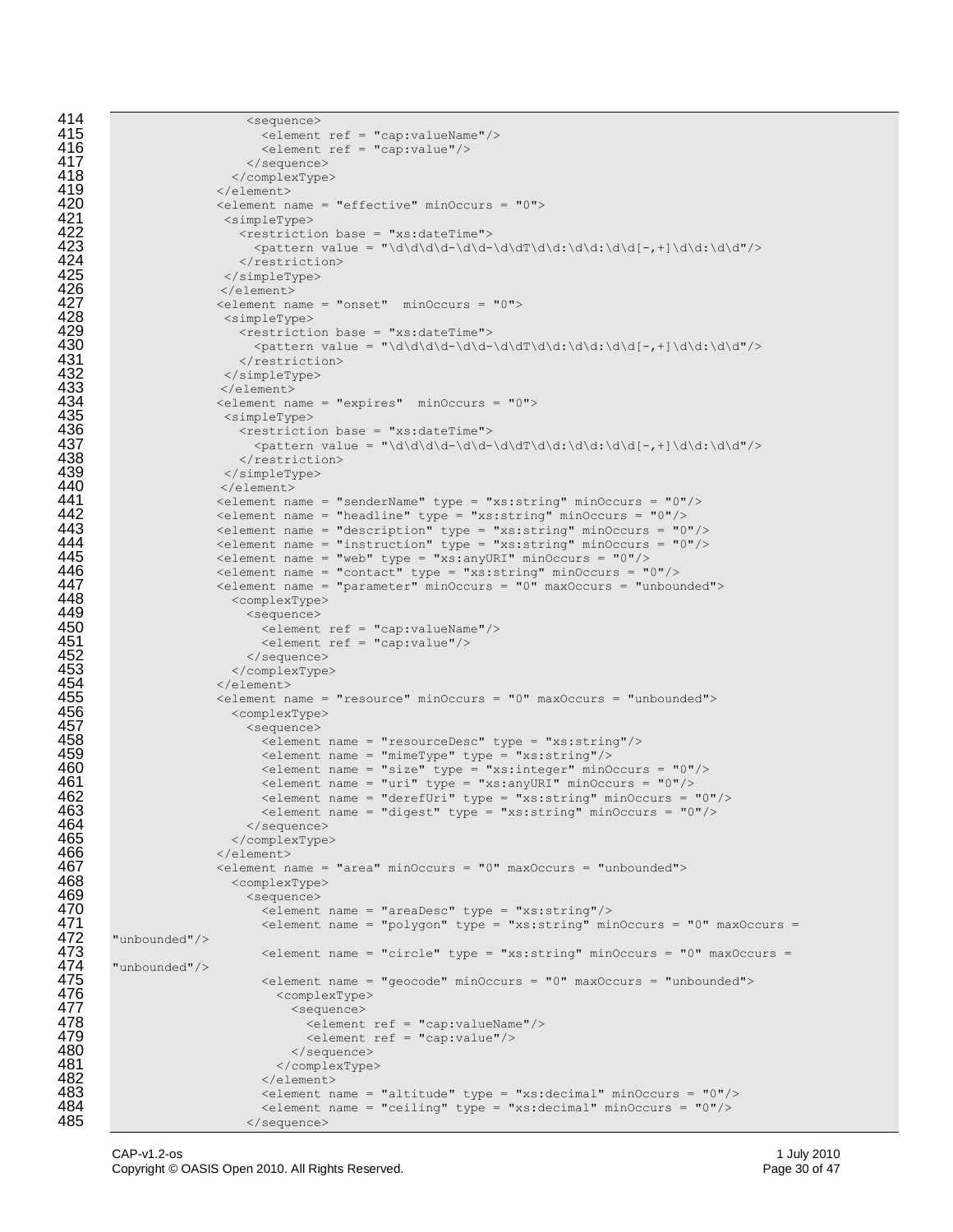| 486 | $\langle$ /complexType>                                                                                                   |
|-----|---------------------------------------------------------------------------------------------------------------------------|
| 487 | $\langle$ /element>                                                                                                       |
| 488 | $\langle$ /sequence>                                                                                                      |
| 489 |                                                                                                                           |
| 490 | $\langle$ /element>                                                                                                       |
| 491 | $\langle \text{any min} \rangle$ minOccurs = "0" maxOccurs = "unbounded" namespace = "http://www.w3.org/2000/09/xmldsig#" |
| 492 | processContents = $"lax"$ />                                                                                              |
| 493 |                                                                                                                           |
| 494 | $\langle$ /sequence>                                                                                                      |
| 495 | $\langle$ /complexType>                                                                                                   |
| 496 | $\langle$ /element>                                                                                                       |
| 497 | $\epsilon$ <element name="valueName" type="xs:string"></element>                                                          |
| 498 | $\epsilon$ <element name="value" type="xs:string"></element>                                                              |
| 499 | $\langle$ /schema $\rangle$                                                                                               |
| 500 |                                                                                                                           |
| 501 |                                                                                                                           |
|     |                                                                                                                           |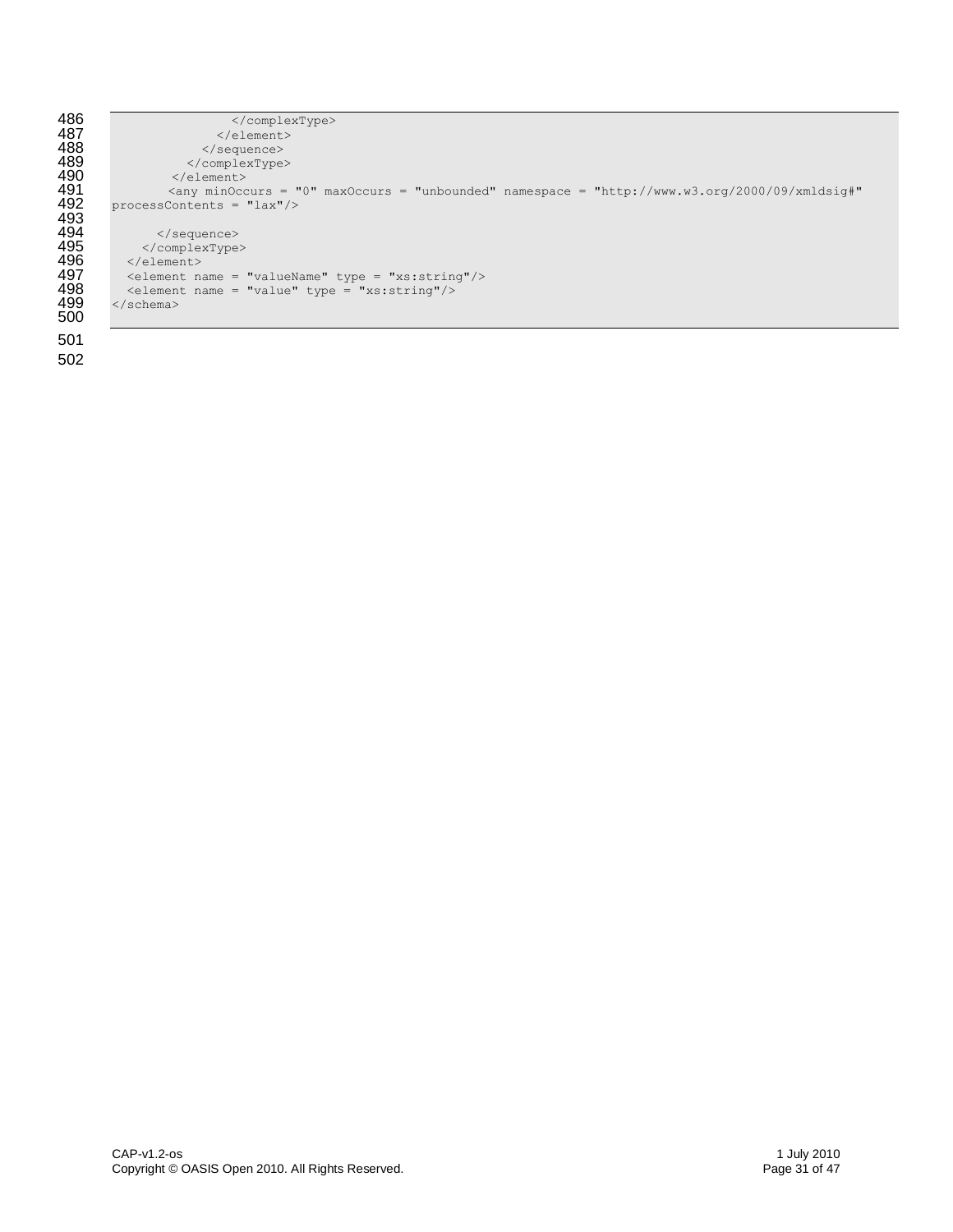### **3.5 Use of ASN.1 to Specify and Encode the CAP Alert Message**

#### **3.5.1 General**

 The ASN.1 (see ITU-T Rec X.680) schema in 3.5.3 provides an alternative formulation of the XML schema defined in 3.4. If the ASN.1 Extended XML Encoding Rules (see ITU-T Rec X.693) are applied to this ASN.1 schema, the permitted XML is identical to that supported by the XML schema in 3.4. If the ASN.1 Unaligned Packed Encoding Rules (see ITU-T Rec X.691) are applied to it, the resulting binary encodings are more compact than the corresponding XML encodings.

#### **3.5.2 Formal Mappings and Specification**

- The normative specification of the compact binary encoding is in 3.5.3 with the application of the ASN.1 Unaligned Packed Encoding Rules (see ITU-T Rec. X.691).
- The semantics of the fields in the ASN.1 specification are identical to those of the XSD specification, and
- the mapping of the fields from the XSD specification to the ASN.1 specification is formally defined in ITU-T Rec. X.694.
- Implementations can produce and process the CAP alert XML messages using either ASN.1-based or
- XSD-based tools (or other ad hoc software).
- Implementations can produce and process the CAP alert compact binary messages using ASN.1-based tools (or by other ad hoc software).
- Any XML encoded CAP alert messages can be converted to compact binary messages by decoding with
- an ASN.1 tool configured for the Extended XML Encoding Rules and re-encoding the resulting abstract
- values with an ASN.1 tool configured for Unaligned Packed Encoding Rules.

 Any compact binary CAP alert messages can be converted to XML encoded messages by decoding with an ASN.1 tool configured for Unaligned Packed Encoding Rules and re-encoding the resulting abstract values with an ASN.1 tool configured for Extended XML Encoding Rules.

#### **3.5.3 ASN.1 Schema**

```
527 CAP-1-2 {itu-t recommendation x cap(1303) version1-2(2)}<br>528 DEFINITIONS XER INSTRUCTIONS AUTOMATIC TAGS ::=
528 DEFINITIONS XER INSTRUCTIONS AUTOMATIC TAGS :=- CAP Alert Message (version 1.2)
529 -- CAP Alert Message (version 1.2)
          BEGIN.
531
532 Alert ::= SEQUENCE {
533 identifier IdentifierString,<br>534 -- Unambiquous identific
534 -- Unambiguous identification of the message 
535 -- from all messages from
536 -- this sender, in a format defined by the sender and 537
537 -- identified in the "sender" field below.<br>538 sender String,
              sender String,
539 -- The globally unambiguous identification of the sender.
540 -- This specification does not define the root of 
541 -- a global identification tree (there is no international 542 -- agreement on such a root), so it relies
542 -- agreement on such a root), so it relies
543 -- on human-readable text to define globally and 544
                  544 -- unambiguously the sender.
545 -- An internet domain name or use of "iri:/ITU-T/..." 
546 -- are possible, but
547 -- the choice needs to be clearly stated in human-readable form.
548 sent DateTime (CONSTRAINED BY \{\frac{\times}{\text{N}}\ representation of the XSD pattern "\d\d\d\d-\d\d-\d\dT\d\d:\d\d:\d\d[-,+1\d\d:\d\d" */}),
           549 pattern "\d\d\d\d-\d\d-\d\dT\d\d:\d\d:\d\d[-,+]\d\d:\d\d" */}),
550 status AlertStatus,
551 msgType AlertMessageType,<br>552 source String OPTIONAL.
             source String OPTIONAL,
553 -- Not standardised human-readable identification
```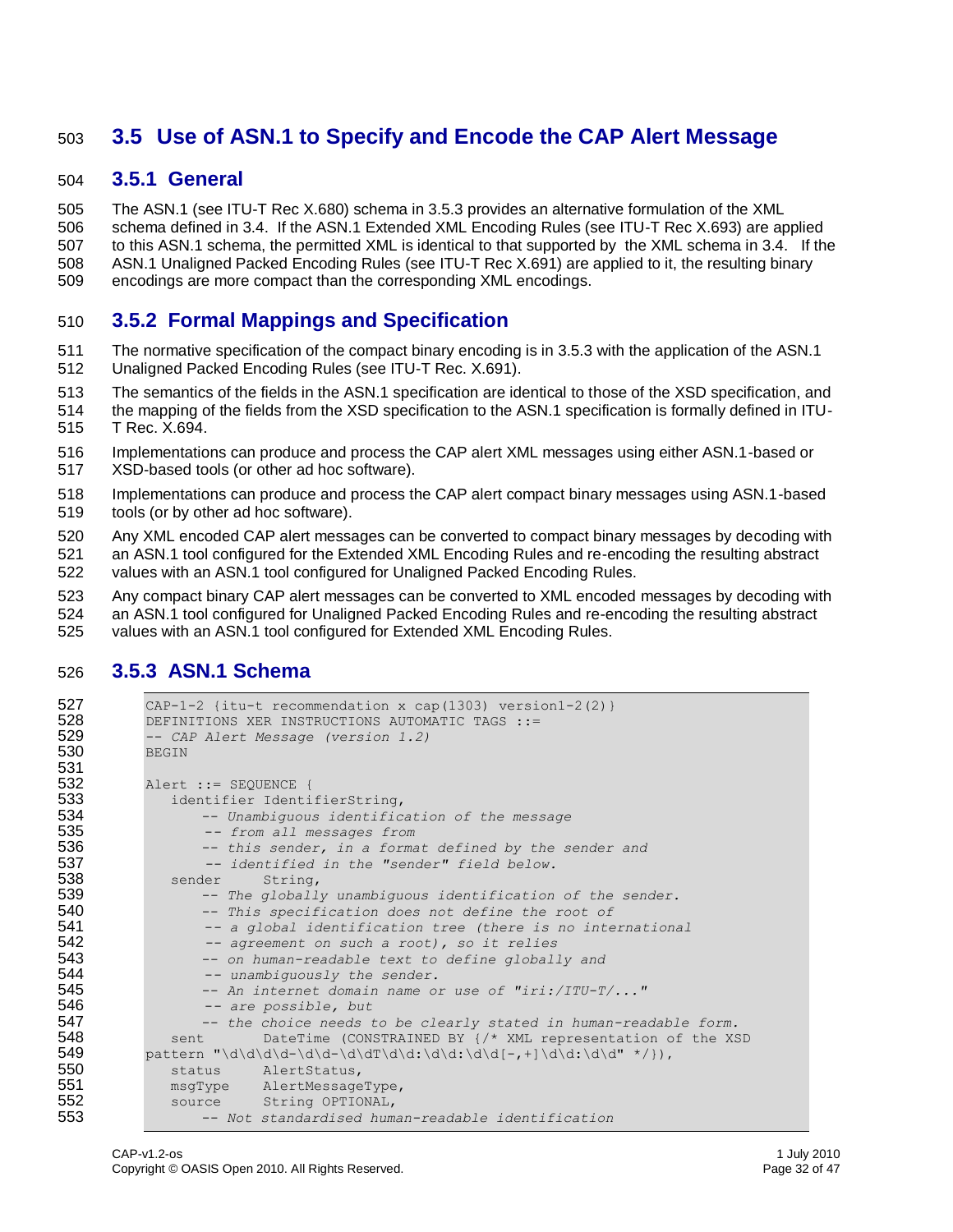```
554 -- of the source of the alert.
             scope AlertScope,
556 restriction String OPTIONAL,<br>557 -- Not standardised huma
557 -- Not standardised human-readable restrictions 
558 -- on the distribution of the alert message
559 addresses String OPTIONAL,<br>560 -- A space separated lis
                  -- A space separated list of addressees for private messages
561 -- (see 3.2.1)
562 code-list SEQUENCE SIZE((0..MAX)) OF code String,<br>563 -- A sequence codes for special handling
                 563 -- A sequence codes for special handling
564 -- (see 3.2.1)
                 565 -- The format and semantics of the codes are not defined in this
566 -- specification.
567 note String OPTIONAL,<br>568 -- Not standardised huma
                 568 -- Not standardised human-readable clarifying text for the alert
569 -- (see 3.2.1)
             references String OPTIONAL,
571 -- Space-separated references to earlier messages
572 -- (see 3.2.1)
             incidents String OPTIONAL,
574 -- Space-separated references to related incidents
                 575 -- (see 3.2.1)
576 info-list SEQUENCE SIZE((0..MAX)) OF info AlertInformation }
577
          AlertStatus ::= ENUMERATED {
579 actual,<br>580 draft,
                  draft.
581 exercise,<br>582 system,
582 system,
                  test }
584
585 AlertMessageType ::= ENUMERATED {<br>586 ack,
                  ack,
587 alert,<br>588 cancel
                  cancel,
589 error,<br>590 update
                  update }
591<br>592
592 AlertScope ::= ENUMERATED {<br>593 private,
                  private,
594 public,<br>595 public, restric
                  restricted }
596<br>597
597 AlertInformation ::= SEQUENCE {<br>598 language Language -
598 language Language -- DEFAULT "en-US" --<br>599 -- The language used in this value of the Info
599 - The language used in this value of the Info type 600
                 -- (see 3.2.2)
601 category-list SEQUENCE (SIZE(1..MAX)) OF<br>
category InformationCatego
602 category InformationCategory,<br>603 event String,
603 event String,<br>604 -- Not standardised ha
604 -- Not standardised human-readable text describing the 
605 -- type of the event (see 3.2.2)
606 responseType-list SEQUENCE SIZE((0..MAX)) OF<br>607
                               responseType InformationResponseType,
608 urgency HowUrgent,
609 severity HowSevere,<br>610 certainty HowCertain
             certainty HowCertain,
611 audience String OPTIONAL,<br>612 -- Not standardised human-read.
612 -- Not standardised human-readable text describing the 
613 -- intended audience for the message (see 3.2.2)<br>614 eventCode-list SEOUENCE SIZE((0..MAX)) OF eventCo
             eventCode-list SEQUENCE SIZE((0..MAX)) OF eventCode SEQUENCE {
615 valueName ValueName,
616 value value Value },
```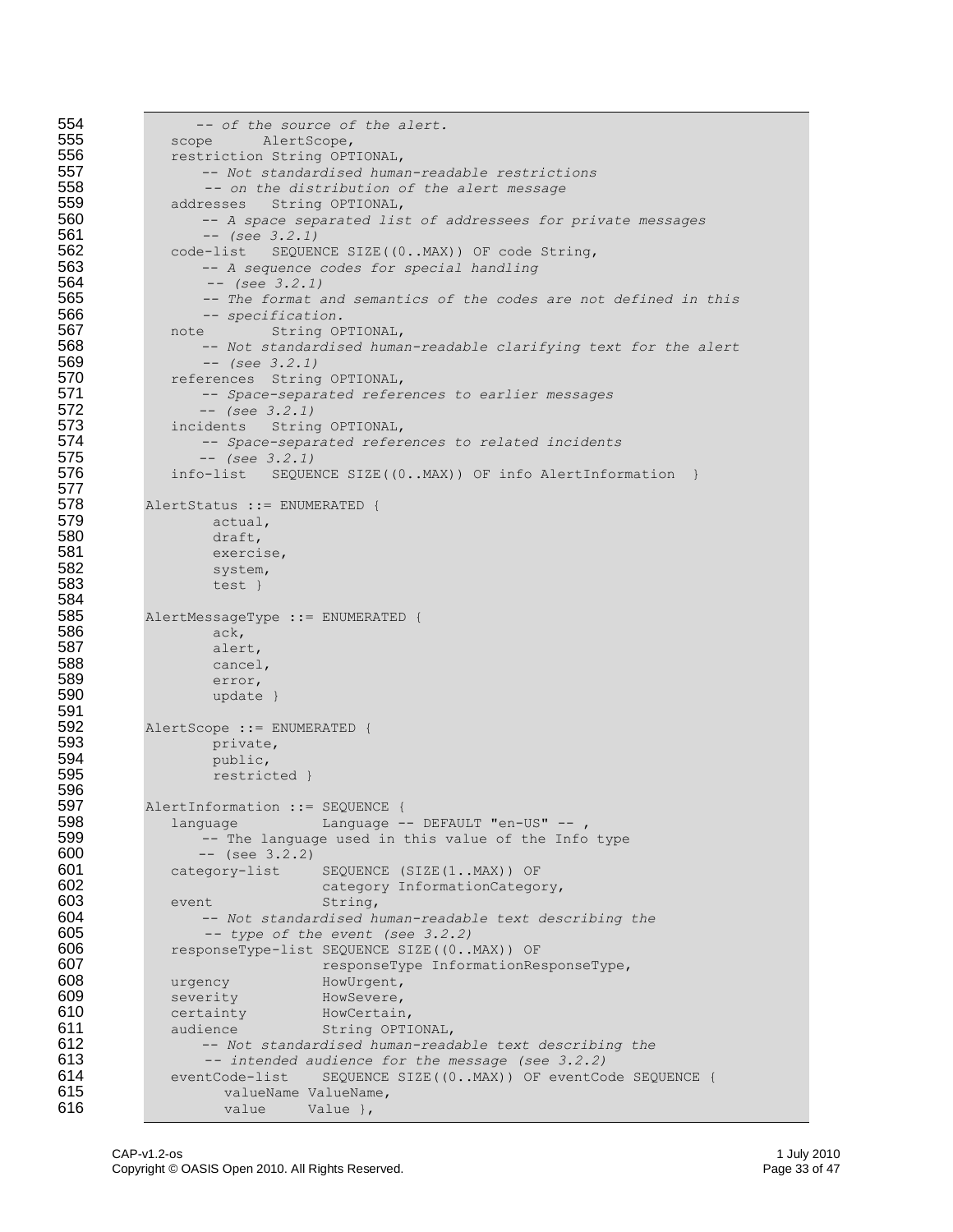```
617 effective DateTime (CONSTRAINED BY \frac{7*}{2} XML representation of the 618 <br>618 SID pattern "\d\d\d\d-\d\d-\d\dT\d\d;\d\d:\d\d:-.+1\d\d:\d\d" */}) OPTIONAL
          618 XSD pattern "\d\d\d\d-\d\d-\d\dT\d\d:\d\d:\d\d[-,+]\d\d:\d\d" */}) OPTIONAL,
619 onset DateTime (CONSTRAINED BY {/* XML representation of the 
620 XSD pattern "\d\d\d\d-\d\d-\d\dT\d\d:\d\d:\d\d[-,+]\d\d:\d\d" */}) OPTIONAL,<br>621 expires DateTime (CONSTRAINED BY {/* XML representation of the
621 expires DateTime (CONSTRAINED BY {/* XML representation of the 
622 XSD pattern "\d\d\d\d-\d\d-\d\dT\d\d:\d\d:\d\d[-,+]\d\d:\d\d" */}) OPTIONAL, 623 senderName String OPTIONAL,
             senderName String OPTIONAL,
624 -- Not standardised human-readable name of the authority 625
625 -- issuing the message (see 3.2.2)
             headline String (SIZE (1..160,...)) OPTIONAL,
627 -- Not standardised human-readable short statement (headline)<br>628 -- of the alert (see 3.2.2)
                 628 -- of the alert (see 3.2.2)
629 description String OPTIONAL,
630 -- Not standardised human-readable extended description of 
                 631 -- the event (see 3.2.2)
632 instruction String OPTIONAL,<br>633 -- Not standardised human-read
                 633 -- Not standardised human-readable recommended action
634 -- (see 3.2.2)
635 web AnyURI OPTIONAL,<br>636 contact String OPTIONAL,
636 636 contact String OPTIONAL,<br>637 -- Not standardised human-read
637 -- Not standardised human-readable contact details for 
638 -- follow-up (see 3.2.2)
639 parameter-list SEQUENCE SIZE((0..MAX)) OF parameter SEQUENCE {<br>640 -- System-specific parameters (see 3.2.2)
640 -- System-specific parameters (see 3.2.2)
641 valueName ValueName,<br>642 value Value },
642 value Value },
             643 resource-list SEQUENCE SIZE((0..MAX)) OF resource ResourceFile,
644 area-list SEQUENCE SIZE((0..MAX)) OF Area }
645<br>646
646 InformationCategory ::= ENUMERATED {
647 cBRNE,<br>648 env,
648 env,<br>649 fire
                  fire,
650 geo,
651 health,<br>652 health,
652 infra,<br>653 met,
653 met,<br>654 othe
654 other,
655 rescue,
                  safety,
657 security,<br>658 transport
                  transport }
659<br>660
660 InformationResponseType ::= ENUMERATED {<br>661 allClear.
661 allClear,<br>662 assess,
662 assess,
                  avoid,
664 evacuate,<br>665 execute,
665 execute,
666 monitor,
667 none,
668 prepare,
                  shelter }
670
671 HowUrgent ::= ENUMERATED {
672 expected,
673 future,<br>674 immedia
674 immediate,
675 past,<br>676 past,
                  unknown }
677
678 HowSevere ::= ENUMERATED {
679 extreme,<br>680 minor,
                  minor,
```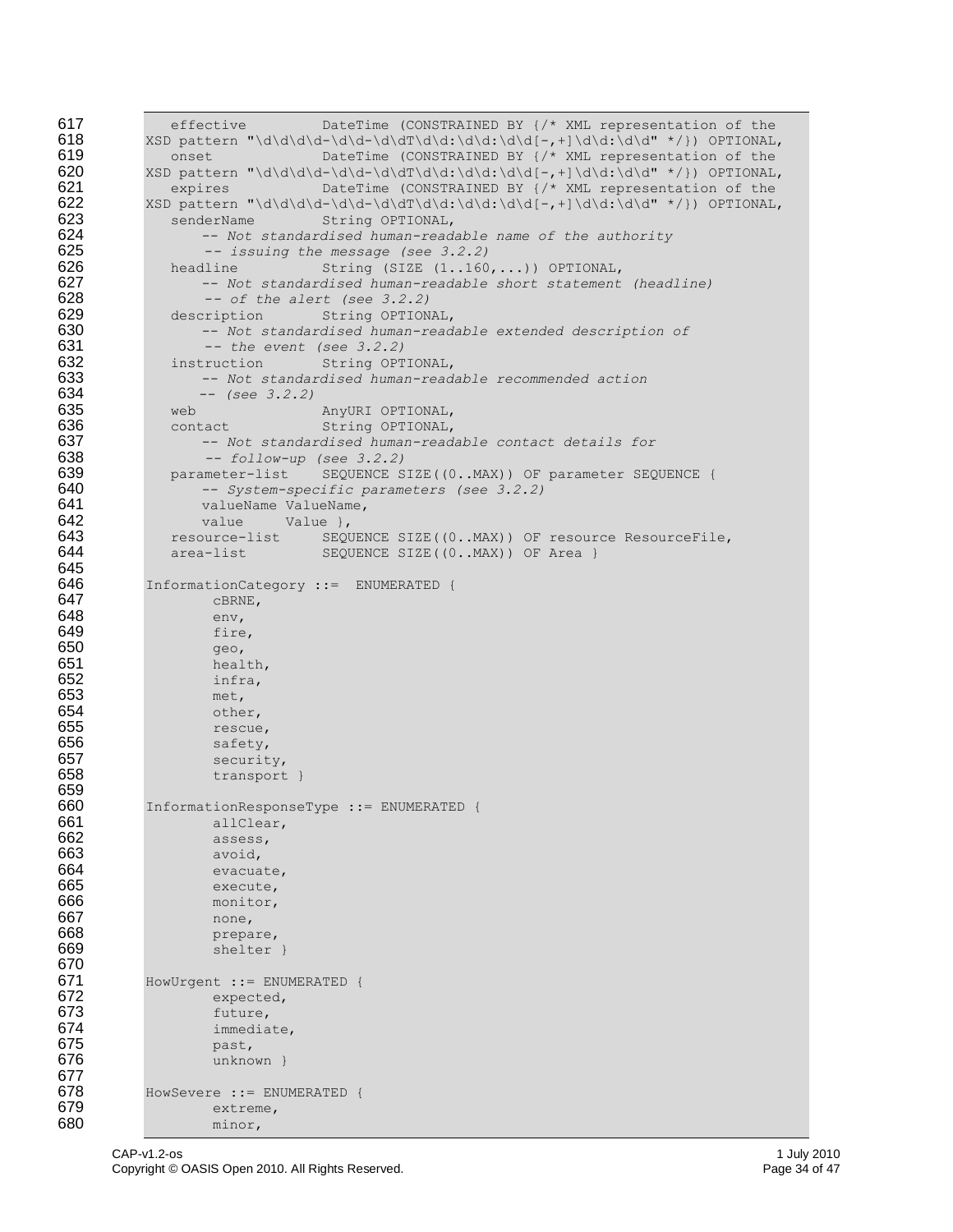```
681 moderate,<br>682 severe.
                 severe,
683 unknown }
684
          HowCertain ::= ENUMERATED {
686 likely,<br>687 observe
                 observed,
688 possible,
689 unknown,
                 unlikely }
691<br>692
          ResourceFile ::= SEQUENCE {
693 -- Information about an associated resource file
694 -- (see 3.2.3)
            resourceDesc String,
696 -- Not standardised human-readable description of the type 
                697 -- and content of
698 -- an associated resource file (for example a map or 
699 -- photograph)(see 3.2.3)
700 mimeType String,<br>701 size INTEGER
701 size INTEGER OPTIONAL, -- In bytes
702 uri AnyURI OPTIONAL, 
703 derefUri String OPTIONAL,
704 -- An alternative to the URI giving the Base64-encoded 
705 -- content of the resource file (see 3.2.3)
706 digest String OPTIONAL<br>707 - SHA-1 hash of the reso
707 -- SHA-1 hash of the resource file for error detection
                708 -- (see 3.2.3) -- }
709
          Area ::= SEQUENCE {
711 -- Identification of an affected area
712 areaDesc<br>713 -- Noi
                713 -- Not standardised human-readable description of the area
714 polygon-list SEQUENCE OF polygon String,<br>715 -- Each element is a space-separated
715 -- Each element is a space-separated list of coordinate pairs
716 -- The complete list starts and ends with the same point and
717 -- defines the polygon that defines the area 
718 -- (see 3.2.4).
719 circle-list SEQUENCE OF circle String,<br>720 -- A space-separated list of coordi
                720 -- A space-separated list of coordinates for a point and a radius
721 geocode-list SEQUENCE SIZE((0..MAX)) OF geocode SEQUENCE {<br>722 -- A geographic code designating the alert target area
                722 -- A geographic code designating the alert target area
723 -- (see 3.2.4)
724 valueName ValueName,
725 value Value },<br>726 altitude REAL OPTIONAL,
726 altitude REAL OPTIONAL,<br>727 - Specific or minimum
727 -- Specific or minimum altitude of the affected area
728 ceiling REAL OPTIONAL<br>729 -- Maximum altitude of
                729 -- Maximum altitude of the affected area -- }
730
731 ValueName ::= String -- A not standardised name for 
                 732 -- an information event code, a parameter or a geocode
733
          734 Value ::= String -- The value of the information event code,
735 -- parameter or geocode
736<br>737
737 String ::= UTF8String (FROM (
738 {0,0,0,9} -- TAB 
739 | {0,0,0,10} -- CR<br>740 | {0,0,0,13} -- LF
740 | {0,0,0,13} -- LF<br>741 | {0,0,0,32}..{0,0}
741 | {0,0,0,32}..{0,0,215,255} -- Space to the start of the S-zone
                   742 | {0,0,224,0}..{0,0,255,253} -- Rest of BMP after S-zone
743 | {0,1,0,0}..{0,16,255,253} -- Other planes -- ) )
744
```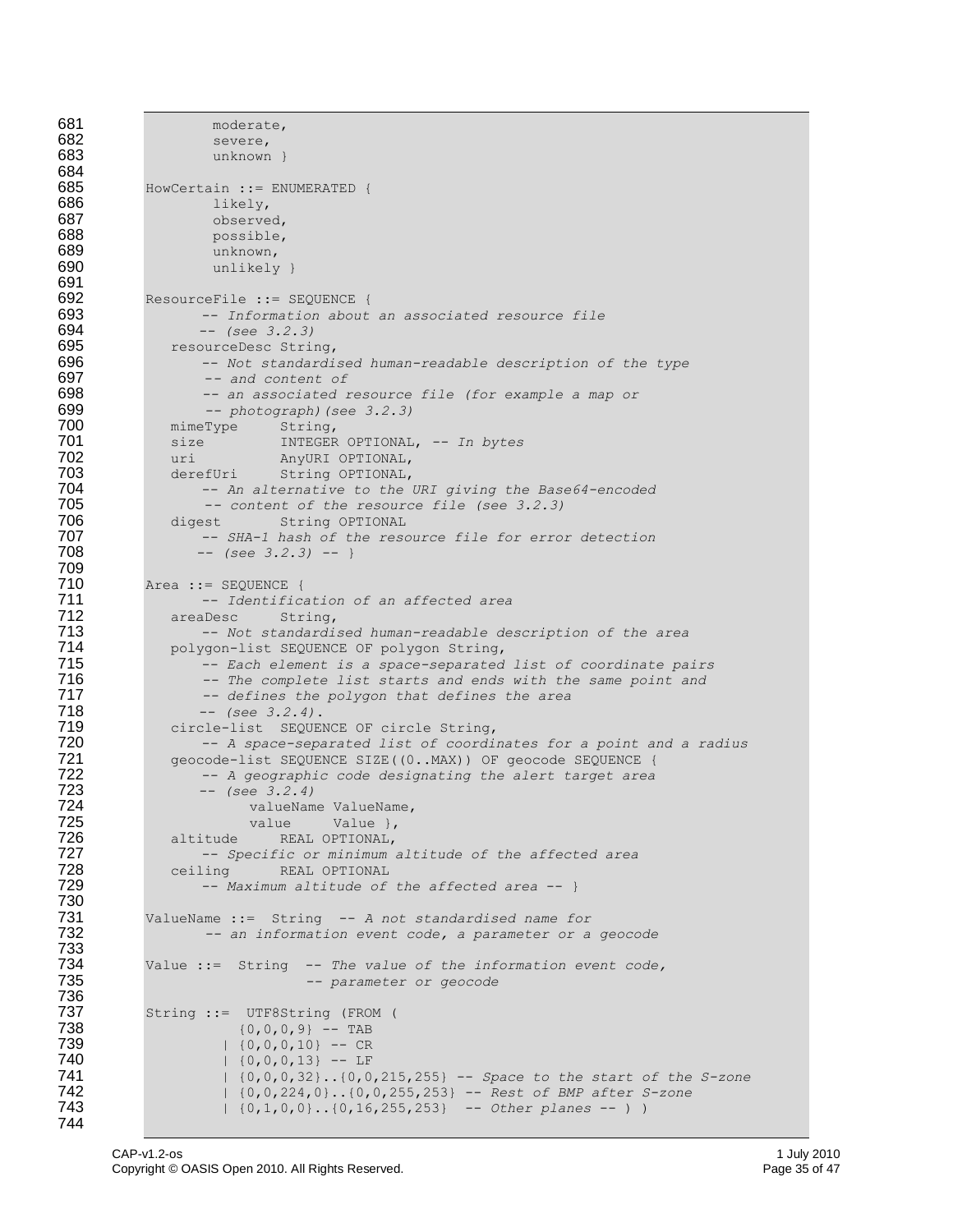```
745 StringChar ::= String (SIZE(1))
746
747 SpaceAndComma ::= UTF8String (FROM (
748 {0,0,0,32} -- SPACE<br>749 {0,0,0,44} -- COMMA
                       (0,0,0,44) -- COMMA -- ) )
750
            751 IdentifierString ::= String (FROM (StringChar EXCEPT SpaceAndComma))
752
753 Language ::= VisibleString(FROM ("a".."z" | "A".."Z" | "-" | "0".."9"))<br>754 (PATTERN "[a-zA-Z]#(1,8)(-[a-zA-Z0-9]#(1,8))*")
754 (PATTERN "[a-zA-Z]#(1,8)(-[a-zA-Z0-9]#(1,8))*")<br>755 – The semantics of Language is specified in IETF RFC 30
                   755 -- The semantics of Language is specified in IETF RFC 3066
756
757 DateTime ::= TIME (SETTINGS "Basic=Date-Time Date=YMD 
758 Year=Basic Time=HMS Local-or-UTC=LD")<br>759 -- This is the ISO 8601 format using local
759 -- This is the ISO 8601 format using local time and a 
                    760 -- time difference
761
762 StringWithNoCRLFHT ::= UTF8String (FROM (<br>763   (0,0,0,32}..(0,0,215,255}
763 (0,0,0,32)...(0,0,215,255)<br>764 (0,0,224,0)...(0,0,255,25)764 |{0,0,224,0}..{0,0,255,253}<br>765 |{0,1,0,0}..{0,16,255,255})
                      (0,1,0,0)...(0,16,255,255))766
767 AnyURI ::= StringWithNoCRLFHT (CONSTRAINED BY {<br>768 /* Shall be a valid URI as defined in
                       768 /* Shall be a valid URI as defined in IETF RFC 2396 */})
769
770 ENCODING-CONTROL XER<br>771 GLOBAL-DEFAULTS
                GLOBAL-DEFAULTS MODIFIED-ENCODINGS
772 GLOBAL-DEFAULTS CONTROL-NAMESPACE
773 "http://www.w3.org/2001/XMLSchema-instance" PREFIX "xsi<br>774 NAMESPACE ALL, ALL IN ALL AS "urn:oasis:names:tc:emergency:c
774 NAMESPACE ALL, ALL IN ALL AS "urn:oasis:names:tc:emergency:cap:1.2"
775 PREFIX "cap"
776 NAME Alert, Area AS UNCAPITALIZED
                UNTAGGED SEQUENCE OF
778 DEFAULT-FOR-EMPTY AlertInformation.language AS "en-US"
779 TEXT AlertStatus:ALL,<br>780 AlertMessageType
780 AlertMessageType:ALL, 
781 AlertScope:ALL, 
782 InformationCategory:ALL,<br>783 InformationResponseType:
783 InformationResponseType:ALL,<br>784 HowUrgent:ALL,
                     HowUrgent: ALL,
785 HowSevere:ALL,<br>786 HowCertain:ALL
                     HowCertain: ALL AS CAPITALIZED
787 WHITESPACE Language, AnyURI COLLAPSE
788 END
```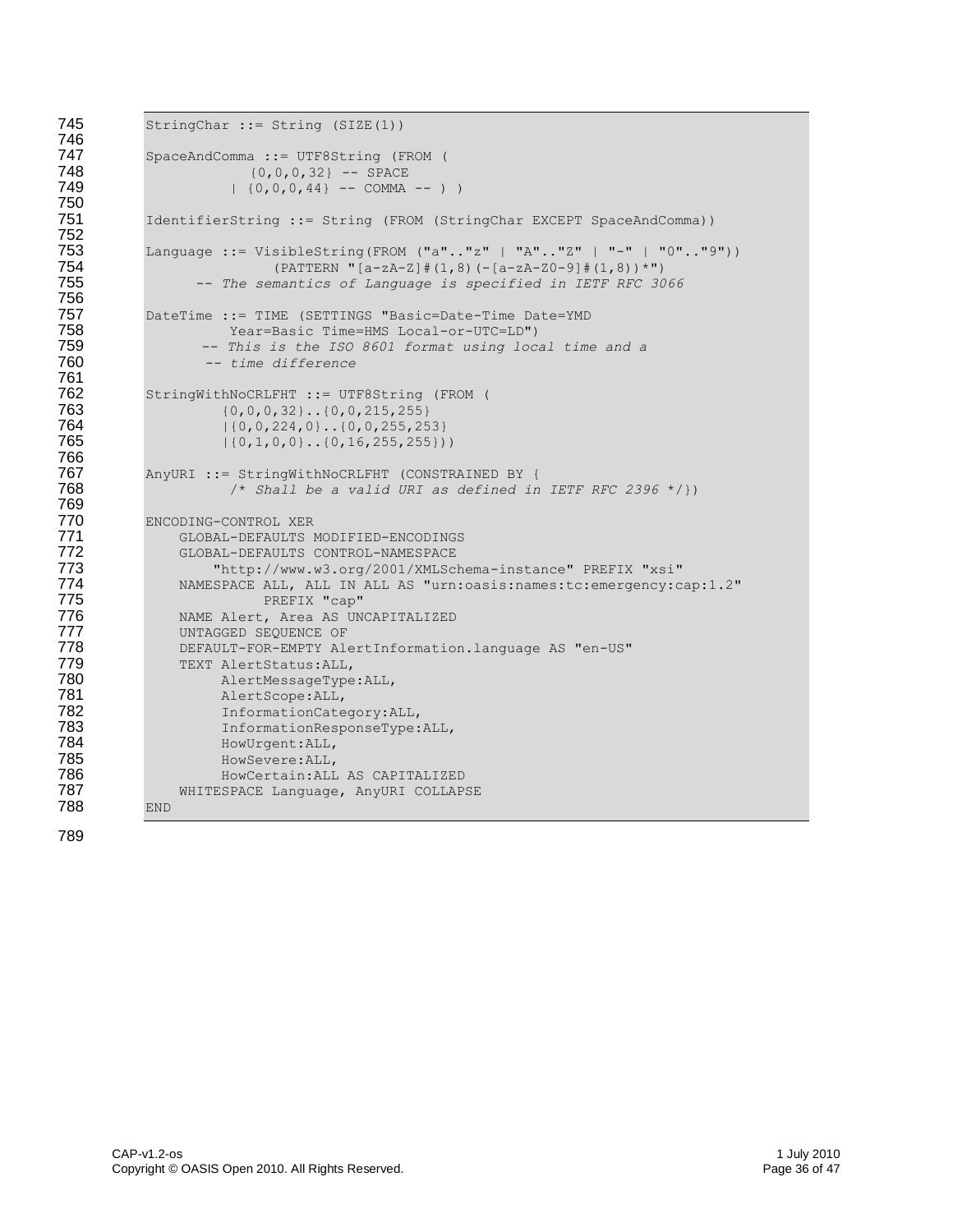## **4 Conformance**

 An implementation conforms to this specification if it satisfies all of the MUST or REQUIRED level requirements defined within this specification.

This specification references a number of other specifications. In order to comply with this specification,

an implementation MUST implement the portions of referenced specifications necessary to comply with

the required provisions of this specification. Additionally, the implementation of the portions of the

referenced specifications that are specifically cited in this specification MUST comply with the rules for

- those portions as established in the referenced specification.
- 

#### **4.1 Conformance Targets**

- The following conformance targets are defined in order to support the specification of conformance to this standard:
- a) CAP V1.2 Message
- b) CAP V1.2 Message Producer
- c) CAP V1.2 Message Consumer

### **4.2 Conformance as a CAP V1.2 Message**

- An XML 1.0 document is a conforming CAP V1.2 Message if and only if:
- a) it is valid according to the schema located at [http://docs.oasis-](http://docs.oasis-open.org/emergency/cap/v1.2/CAP-v1.2.)[open.org/emergency/cap/v1.2/CAP-v1.2.x](http://docs.oasis-open.org/emergency/cap/v1.2/CAP-v1.2.)sd and
- b) the content of its elements and the values of its attributes meet all the additional mandatory
- requirements specified in Section 3.
- 

### **4.3 Conformance as a CAP V1.2 Message Producer**

- A software entity is a conforming CAP V1.2 Message Producer if and only if:
- 815 a) it is constructed in such a way that any XML document produced by it and present in a place in which a conforming CAP V1.2 Message is expected (based on contextual information) is indeed a conforming CAP V1.2 Message according to this standard.
- The condition in (a) above can be satisfied in many different ways. Here are some examples of possible scenarios:
- a distribution element(for example, EDXL-DE) transfers messages carrying CAP V1.2 Messages; a client has sent a request for a CAP V1.2 Message to a server which claims to be a conforming CAP V1.2 Message Producer, and has received a response which is therefore expected to carry a conforming CAP V1.2 Message;
- a local test environment has been set up, and the application under test (which claims to be a conforming CAP V1.2 Message Producer) has the ability to produce a CAP V1.2 Message and write it to a file in a directory in response to a request coming from the testing tool; the testing tool 827 has sent many requests to the application under test and is now verifying all the files present in 828 the directory, which is expected to contain only conforming CAP V1.2 Messages;
-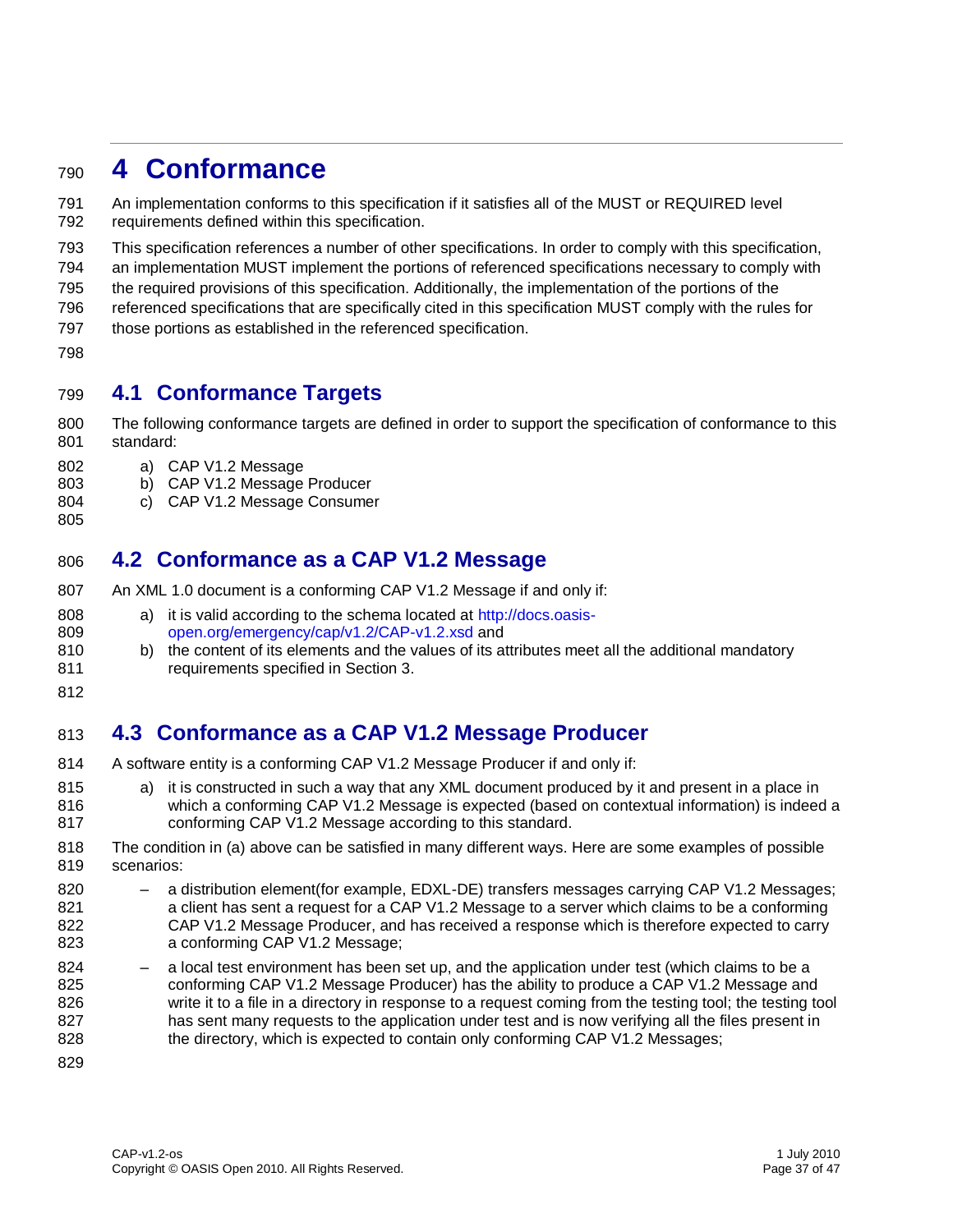### **4.4 Conformance as a CAP V1.2 Message Consumer**

- 831 A software entity is a conforming CAP V1.2 Message Consumer if and only if:
- 832 a) it is constructed in such a way that it is able to successfully validate and ingest a conforming CAP V1.2 Message according to this standard.
- The condition in (a) above can be satisfied in many different ways. Here is one example of a possible scenario:
- a client receives and processes a CAP V1.2 Message from a server which claims to be a
- conforming CAP V1.2 Message Producer
- 
-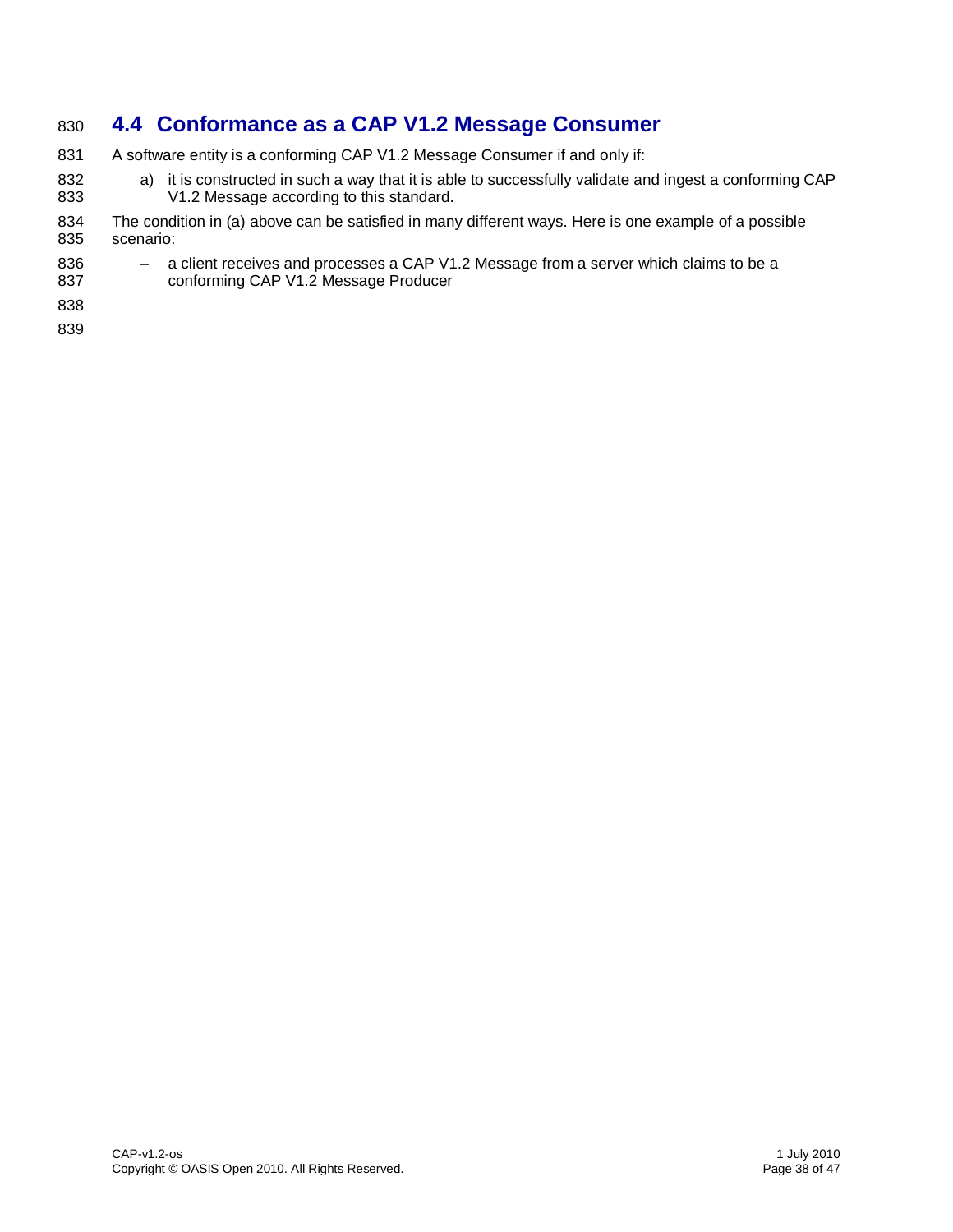# <sup>840</sup> **Appendix A. CAP Alert Message Example**

841 XML examples are included below and are also available as separate files, along with ASN.1 binary 842 encoded examples, in the CAP 1.2 document repository http://docs.oasis-open.org/emergency/cap/v1.2/

### 843 **A.1. Homeland Security Advisory System Alert**

844 The following is a speculative example in the form of a CAP XML message.

```
845 <alert xmlns = "1.0" encoding = "UTF-8"?><br>846 <alert xmlns = "urn:oasis:names:tc:emergen
846 <alert xmlns = "urn:oasis:names:tc:emergency:cap:1.2"><br>847 </alentifier>43b080713727</identifier>
847 <identifier>43b080713727</identifier><br>848 <sender>hsas@dhs.gov</sender>
848 <sender>hsas@dhs.gov</sender><br>849 <sent>2003-04-02T14:39:01-05:
849 <sent>2003-04-02T14:39:01-05:00</sent><br>850 <status>Actual</status>
850 <status>Actual</status><br>851 <msgType>Alert</msgType
851 <msgType>Alert</msgType><br>852 <scope>Public</scope>
852 <scope>Public</scope><br>853 <info>
853 <info><br>854 <cat
854 <category>Security</category><br>855 <went>Homeland Security Advi<br>856 <urgency>Immediate</urgency>
                 <event>Homeland Security Advisory System Update</event>
856 <urgency>Immediate</urgency><br>857 <severity>Severe</severity>
857 <severity>Severe</severity><br>858 <certainty>Likely</certaint
858 <certainty>Likely</certainty> 
859 <senderName>U.S. Government, Department of Homeland Security</senderName><br>860 <headline>Homeland Security Sets Code ORANGE</headline>
860 <headline>Homeland Security Sets Code ORANGE</headline>
861 <description>The Department of Homeland Security has elevated the Homeland Security Advisory<br>862 System threat level to ORANGE / High in response to intelligence which may indicate a heightened
862 System threat level to ORANGE / High in response to intelligence which may indicate a heightened<br>863 threat of terrorism.</description>
863 threat of terrorism.</description><br>864 <instruction> A High Condition
864 \sim <instruction> A High Condition is declared when there is a high risk of terrorist attacks. In 865 addition to the Protective Measures taken in the previous Threat Conditions, Federal departments
865 addition to the Protective Measures taken in the previous Threat Conditions, Federal departments<br>866 and agencies should consider agency-specific Protective Measures in accordance with their
866 and agencies should consider agency-specific Protective Measures in accordance with their 867
867 existing plans.</instruction><br>868 <web>http://www.dhs.gov/dl
868 <web>http://www.dhs.gov/dhspublic/display?theme=29</web>869 <parameter>
869 <parameter><br>870 <valueNameter>
870 <valueName>HSAS</valueName><br>871 <value>ORANGE</value><br>872 </parameter>
                    871 <value>ORANGE</value>
872 </parameter><br>873 <resource><br>874 <resourceD<br>875 <mimeType>
                 873 <resource>
                    874 <resourceDesc>Image file (GIF)</resourceDesc>
875 <mimeType>image/gif</mimeType><br>876 <uri>http://www.dhs.gov/dhspub
876 <uri>http://www.dhs.gov/dhspublic/getAdvisoryImage</uri></resource>
877 </resource><br>878 <area><br>879 <areaDesc
                 878 <area> 
879 <areaDesc>U.S. nationwide and interests worldwide</areaDesc> 
880 </area><br>881 </info>
881 </info><br>882 </alert>
           </alert>
```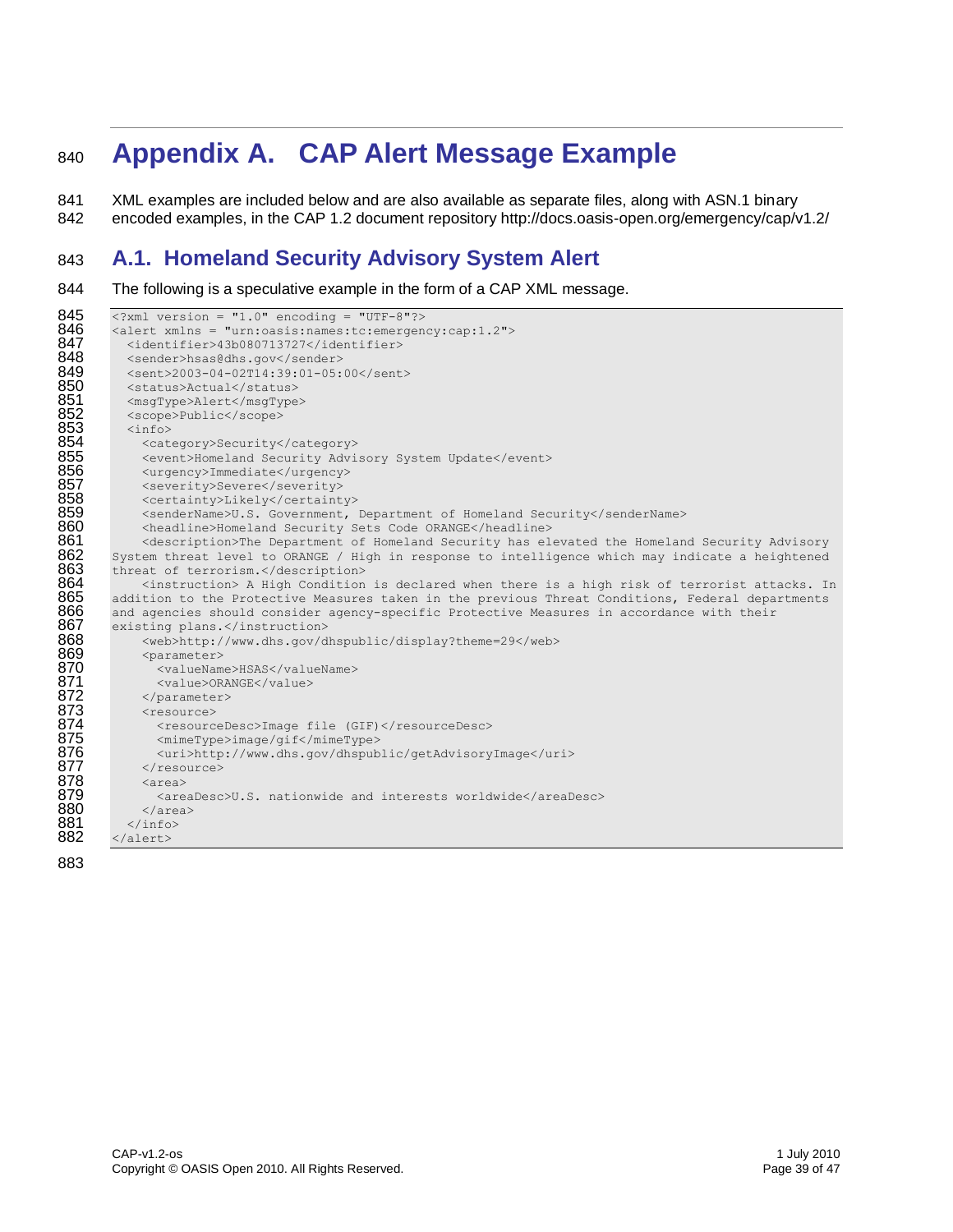### 884 **A.2. Severe Thunderstorm Warning**

885 The following is a speculative example in the form of a CAP XML message.

```
886 <?xml version = "1.0" encoding = "UTF-8"?>
887 <alert xmlns = "urn:oasis:names:tc:emergency:cap:1.2"><br>888 </a> </a></a>dentifier>XST01055887203</identifier>
888 <identifier>KSTO1055887203</identifier><br>889 <sender>KSTO@NWS.NOAA.GOV</sender>
889 <sender>KSTO@NWS.NOAA.GOV</sender>890 <sent>2003-06-17T14:57:00-07:00</s
890 <sent>2003-06-17T14:57:00-07:00</sent><br>891 <status>Actual</status>
891 < status>Actual</ status><br>892 < msqType>Alert</msqType
892 <msgType>Alert</msgType><br>893 <scope>Public</scope>
893 <scope>Public</scope><br>894 <info>
894 <info><br>895 <cat
895             <category>Met</category><br>896              <event>SEVERE THUNDERSTO
896 <event>SEVERE THUNDERSTORM</event><br>897 <responseType>Shelter</responseTyp
897 < responseType>Shelter</responseType><br>898 < urgency>Immediate</urgency>
898 <urgency>Immediate</urgency><br>899 <severity>Severe</severity>
899 <severity>Severe</severity> 
900 <certainty>Observed</certainty><br>901 <eventCode>
901 <eventCode><br>902 <walueNam
902 <valueName>SAME</valueName><br>903 <value>SVR</value>
903 <value>SVR</value><br>904 </eventCode>
904 </eventCode><br>905 <expires>200
905 <expires>2003-06-17T16:00:00-07:00</expires><br>906 <senderName>NATIONAL WEATHER SERVICE SACRAME
906 <senderName>NATIONAL WEATHER SERVICE SACRAMENTO CA</senderName>
907 <headline>SEVERE THUNDERSTORM WARNING</headline>
908              <description> AT 254 PM PDT...NATIONAL WEATHER SERVICE DOPPLER RADAR INDICATED A SEVERE<br>909    THUNDERSTORM OVER SOUTH CENTRAL ALPINE COUNTY...OR ABOUT 18 MILES SOUTHEAST OF KIRKWOOD...M
909 THUNDERSTORM OVER SOUTH CENTRAL ALPINE COUNTY...OR ABOUT 18 MILES SOUTHEAST OF KIRKWOOD...MOVING<br>910 SOUTHWEST AT 5 MPH. HAIL...INTENSE RAIN AND STRONG DAMAGING WINDS ARE LIKELY WITH THIS
910 SOUTHWEST AT 5 MPH. HAIL...INTENSE RAIN AND STRONG DAMAGING WINDS ARE LIKELY WITH THIS 911 STORM.</description>
911 STORM.</description><br>912 <instruction>TAK
912 <instruction>TAKE COVER IN A SUBSTANTIAL SHELTER UNTIL THE STORM PASSES.</instruction><br>913 <contact>BARUFFALDI/JUSKIE</contact>
913 <contact>BARUFFALDI/JUSKIE</contact><br>914 <area>
914 <area><br>915 <area
915 <areaDesc>EXTREME NORTH CENTRAL TUOLUMNE COUNTY IN CALIFORNIA, EXTREME NORTHEASTERN 
916 CALAVERAS COUNTY IN CALIFORNIA, SOUTHWESTERN ALPINE COUNTY IN CALIFORNIA</areaDesc><br>917 Colygon>38.47,-120.14 38.34,-119.95 38.52,-119.74 38.62,-119.89 38.47,-120.1
917 <polygon>38.47,-120.14 38.34,-119.95 38.52,-119.74 38.62,-119.89 38.47,-120.14</polygon>
918 <geocode>
919 <valueName>SAME</valueName><br>920 <value>006109</value><br>921 </geocode>
                       <value>006109</value>
921 </geocode><br>922 <geocode><br>923 <geocode><br>924 <walue>0
                   <geocode>
                      <valueName>SAME</valueName>
924 <value>006009</value><br>925 </aeocode><br>926 <estedda
                   925 </geocode>
926 <geocode><br>927 <walueN
927 <valueName>SAME</valueName><br>928 <value>006003</value>
928 <value>006003</value><br>929 </geocode>
929 \langle/geocode><br>930 \langle/area>
930 \langle \ranglearea><br>931 \langle \rangleinfo>
931 </info><br>932 </alert>
          932 </alert>
```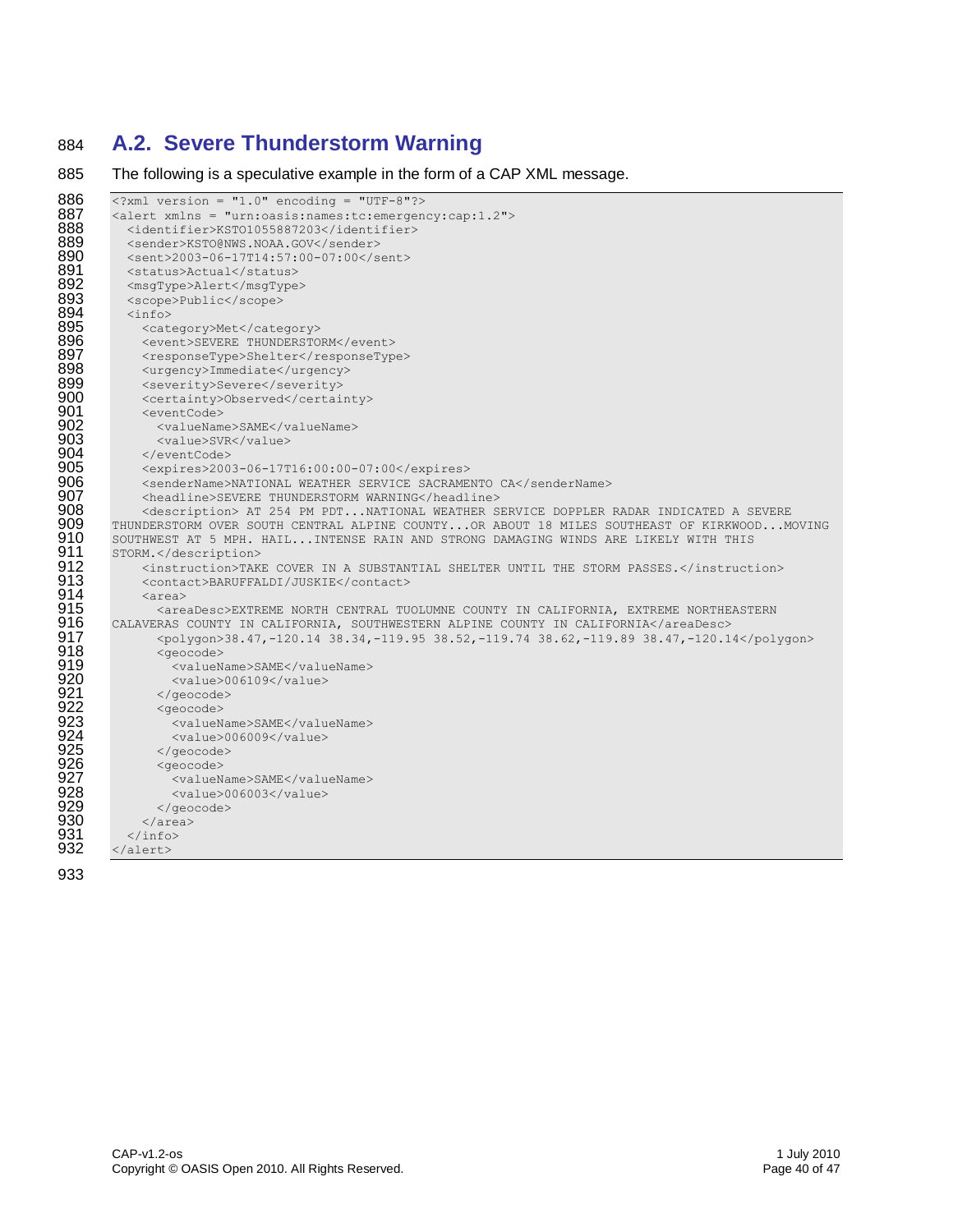### 934 **A.3. Earthquake Report (Update Message)**

935 The following is a speculative example in the form of a CAP XML message.

```
936 \overline{\langle}?xml version = "1.0" encoding = "UTF-8"?><br>937 \langle alert xmlns = "urn:oasis:names:tc:emergen
937 <alert xmlns = "urn:oasis:names:tc:emergency:cap:1.2"><br>938 <dentifier>TRI13970876.2</identifier>
938 <identifier>TRI13970876.2</identifier><br>939 <sender>trinet@caltech.edu</sender>
939 <sender>trinet@caltech.edu</sender><br>940 <sent>2003-06-11T20:56:00-07:00</se
940 <sent>2003-06-11T20:56:00-07:00</sent><br>941 <status>Actual</status>
941 < status>Actual</status><br>942 < msqType>Update</msqTyp
942 <msgType>Update</msgType><br>943 <scope>Public</scope>
943 <scope>Public</scope><br>944 <references>trinet@ca
944 <references>trinet@caltech.edu,TRI13970876.1,2003-06-11T20:30:00-07:00</references><br>945 <info>
945 <info><br>946 <cat
946 <category>Geo</category><br>947 <event>Earthquake</event
947 <event>Earthquake</event><br>948 <urgency>Past</urgency>
948 <urgency>Past</urgency><br>949 <severity>Minor</severi
949 <severity>Minor</severity><br>950 <certainty>Observed</certa
950 <certainty>Observed</certainty><br>951 <senderName>Southern California<br>952 USGS</senderName><br>953 <ceadline>EQ 3.4 Imperial Count
                 951 <senderName>Southern California Seismic Network (TriNet) operated by Caltech and 
           USGS</senderName>
953 <headline>EQ 3.4 Imperial County CA</headline><br>954 <description>A minor earthquake measuring 3.4
954 <description>A minor earthquake measuring 3.4 on the Richter scale occurred near Brawley,<br>955 California at 8:30 PM Pacific Daylight Time on Wednesday, June 11, 2003. (This event has now
955 California at 8:30 PM Pacific Daylight Time on Wednesday, June 11, 2003. (This event has now been 956 reviewed by a seismologist) </description>
956 reviewed by a seismologist)</description><br>957 <web>http://www.trinet.org/scsn/scsn.
957 <web>http://www.trinet.org/scsn/scsn.html</web><br>958 <parameter> <valueName>EventID</valueName>
                 <parameter>
959 <valueName>EventID</valueName>
960 <value>13970876</value><br>961 </parameter>
961 </parameter><br>962 <parameter>
962 <parameter><br>963 <valueNam
963 <valueName>Version</valueName><br>964 <value>1</value>
964 <value>1</value><br>965 </parameter>
965 </parameter><br>966 <parameter>
966 <parameter><br>967 <valueNam<br>968 <value>3.
                    <valueName>Magnitude</valueName>
968 <value>3.4 Ml</value><br>969 </parameter>
969 </parameter><br>970 <parameter>
970 <parameter><br>971 <valueNam
971 <valueName>Depth</valueName><br>972 <value>11.8 mi.</value><br>973 </parameter><br>974 <parameter>
                    <value>11.8 mi.</value>
                 973 </parameter>
974 <parameter><br>975 <walueNam
975 <valueName>Quality</valueName><br>976 <value>Excellent</value><br>977 </parameter>
                    976 <value>Excellent</value>
977 </parameter><br>978 <area>
978 <area><br>979 <area
979 <areaDesc>1 mi. WSW of Brawley, CA; 11 mi. N of El Centro, CA; 30 mi. E of OCOTILLO 
980 (quarry); 1 mi. N of the Imperial Fault</areaDesc><br>981 (circle>32.9525,-115.5527 0</circle>
981 <circle>32.9525,-115.5527 0</circle><br>982 </area>
982 </area><br>983 </info>
983 </info><br>984 </alert>
           984 </alert>
```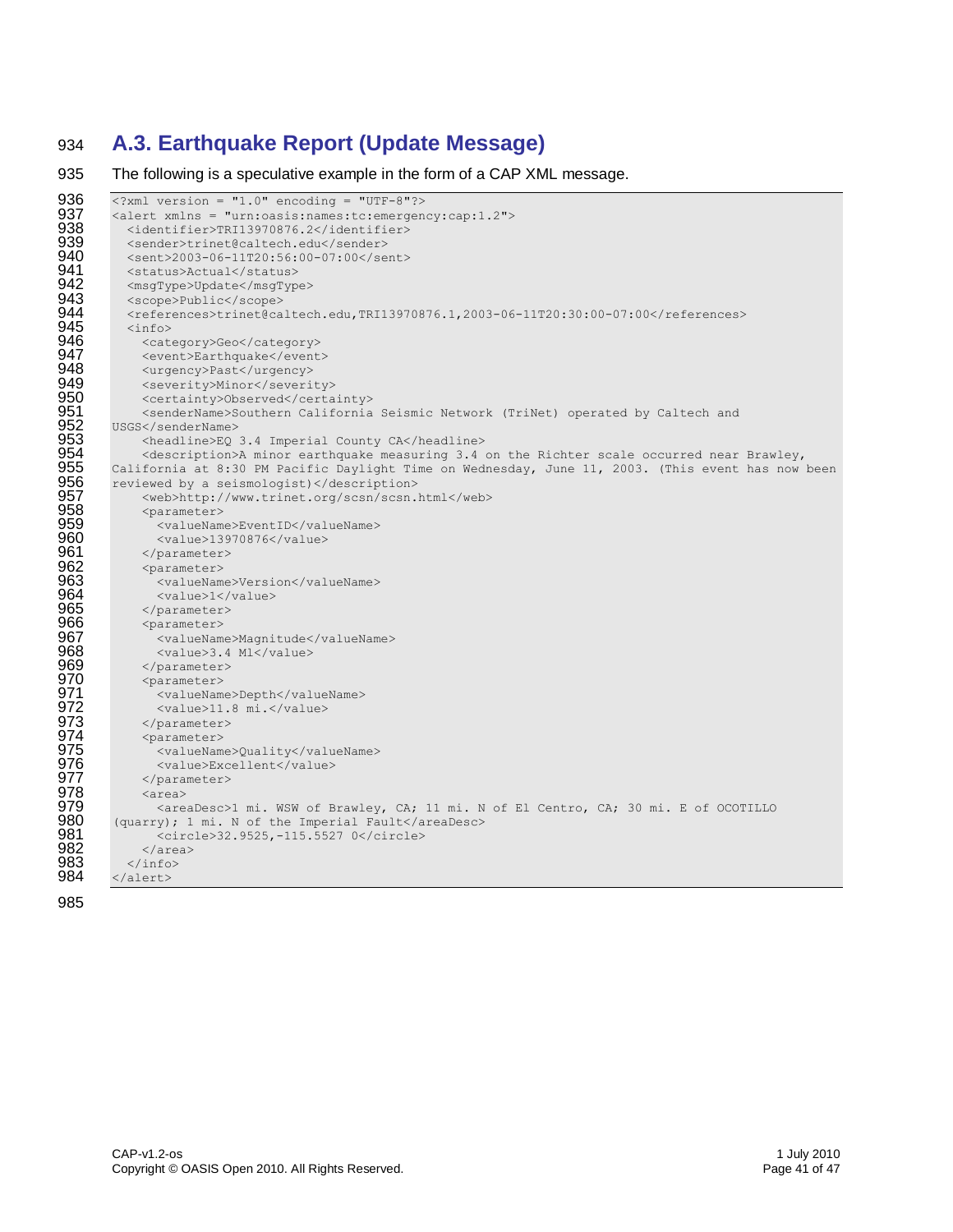### 986 **A.4. AMBER Alert (Multilingual Message)**

987 The following is a speculative example in the form of a CAP XML message.

```
988 <?xml version = "1.0" encoding = "UTF-8"?><br>989 <alert xmlns = "urn:oasis:names:tc:emergen
 989 <alert xmlns = "urn:oasis:names:tc:emergency:cap:1.2"><br>990 <identifier>KAR0-0306112239-SW</identifier>
 990 <identifier>KAR0-0306112239-SW</identifier><br>991 <sender>KARO@CLETS.DOJ.CA.GOV</sender>
 991 <sender>KARO@CLETS.DOJ.CA.GOV</sender> 
 992 <sent>2003-06-11T22:39:00-07:00</sent>
 993 <status>Actual</status><br>994 <msqTvpe>Alert</msqTvpe
 994 < msgType>Alert</msgType><br>995 < source>SW</source>
 995 <source>SW</source><br>996 <scope>Public</scop
 996 <scope>Public</scope><br>997 <info>
 997 <info><br>998 <info>
 998 <language>en-US</language>
999 <category>Rescue</category> 
1000 <event>Child Abduction</event> 
1001 <urgency>Immediate</urgency> 
1002                <severity>Severe</severity><br>1003                  <certaintv>Likelv</certaint
1003 <certainty>Likely</certainty> 
1004 <eventCode>
1005 <valueName>SAME</valueName>
1006 <value>CAE</value><br>1007 </eventCode>
1007 </eventCode>
1008 < senderName>Los Angeles Police Dept - LAPD</senderName><br>1009 < > < < < < < < < < < < Angeles County</headline>
1009 <headline>Amber Alert in Los Angeles County</headline>
1010 <description>DATE/TIME: 06/11/03, 1915 HRS. VICTIM(S): KHAYRI DOE JR. M/B BLK/BRO 3'0", 40<br>1011 LBS. LIGHT COMPLEXION. DOB 06/24/01. WEARING RED SHORTS, WHITE T-SHIRT, W/BLUE COLLAR.
1011 LBS. LIGHT COMPLEXION. DOB 06/24/01. WEARING RED SHORTS, WHITE T-SHIRT, W/BLUE COLLAR.<br>1012   LOCATION: 5721 DOE ST., LOS ANGELES, CA. SUSPECT(S): KHAYRI DOE SR. DOB 04/18/71 M/B,
1012   LOCATION: 5721 DOE ST., LOS ANGELES, CA.  SUSPECT(S): KHAYRI DOE SR. DOB 04/18/71 M/B, BLK HAIR,<br>1013   BRO EYE. VEHICLE: 81' BUICK 2-DR, BLUE (4XXX000).</description>
1013 BRO EYE. VEHICLE: 81' BUICK 2-DR, BLUE (4XXX000).</description>
                   1014 <contact>DET. SMITH, 77TH DIV, LOS ANGELES POLICE DEPT-LAPD AT 213 485-2389</contact> 
1015 <area><br>1016 <area>
1016 <areaDesc>Los Angeles County</areaDesc>
1017 <geocode>
1018 <valueName>SAME</valueName>
1019 <value>006037</value><br>1020 </aeocode>
1020 </geocode><br>1021 </area>
1021 </area><br>1022 </info>
1022 </info><br>1023 <info>
1023 <info><br>1024 <info>
1024 <language>es-US</language><br>1025 <category>Rescue</category
1025              <category>Rescue</category><br>1026                <event>Abducción de Niño</e
1026 <event>Abducción de Niño</event><br>1027 <urgency>Immediate</urgency><br>1028 <severity>Severe</severity>
                   1027 <urgency>Immediate</urgency> 
1028               <severity>Severe</severity><br>1029                 <certaintv>Likelv</certaint
1029 <certainty>Likely</certainty> 
1030 <eventCode>
1031 <valueName>SAME</valueName>
1032 <value>CAE</value>
1033 </eventCode>
1034         <senderName>Departamento de Policía de Los Ángeles - LAPD</senderName><br>1035         <headline>Alerta Amber en el condado de Los Ángeles</headline>
1035 <headline>Alerta Amber en el condado de Los Ángeles</headline>
1036           <description>DATE/TIME: 06/11/03, 1915 HORAS. VÍCTIMAS: KHAYRI DOE JR. M/B BLK/BRO 3'0", 40<br>1037    LIBRAS. TEZ LIGERA. DOB 06/24/01. CORTOCIRCUITOS ROJOS QUE USAN, CAMISETA BLANCA, COLLAR DE
1037 — LIBRAS. TEZ LIGERA. DOB 06/24/01. CORTOCIRCUITOS ROJOS QUE USAN, CAMISETA BLANCA, COLLAR DE<br>1038 — W/BLUE. LOCALIZACIÓN: 5721 DOE ST., LOS ÁNGELES. SOSPECHOSO: KHAYRI DOE ST. DOB 04/18/71 M/F
1038 W/BLUE. LOCALIZACIÓN: 5721 DOE ST., LOS ÁNGELES. SOSPECHOSO: KHAYRI DOE ST. DOB 04/18/71 M/B,<br>1039 PELO DEL NEGRO, OJO DE BRO. VEHÍCULO: 81' BUICK 2-DR, AZUL (4XXX000)</description>
1039 PELO DEL NEGRO, OJO DE BRO. VEHÍCULO: 81' BUICK 2-DR, AZUL (4XXX000)</description>
1040 <contact>DET. SMITH, 77TH DIV, LOS ANGELES POLICE DEPT-LAPD AT 213 485-2389</contact><br>1041 <area>
1041 <area><br>1042 <area
1042 <areaDesc>condado de Los Ángeles</areaDesc>
1043 <geocode>
1044 <valueName>SAME</valueName><br>1045 <value>006037</value>
1045 <value>006037</value><br>1046 </aeocode>
1046 </geocode>
1047 </area><br>1048 </info>
1048 </info><br>1049 </alert>
           \langlealert>
```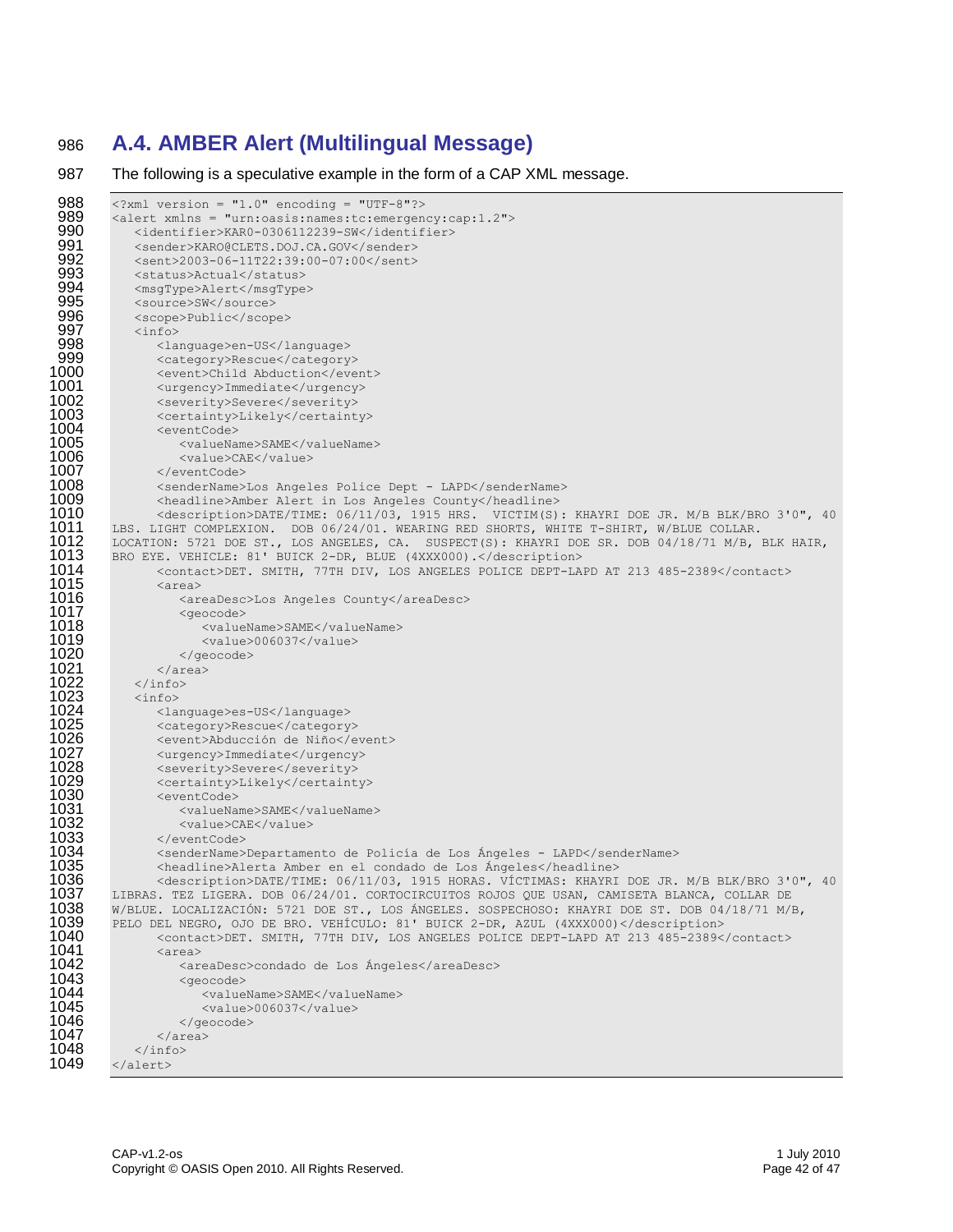# **Appendix B. Acknowledgments**

### **OASIS Emergency Management Technical Committee**

| 1052 | Doug Allport, Canadian Association for Public Alerting and Notification (CAPAN)                             |
|------|-------------------------------------------------------------------------------------------------------------|
| 1053 | Patti Aymond, IEM                                                                                           |
| 1054 | Himadri Banerjee, Previstar Inc.                                                                            |
| 1055 | Frank Bell, Individual                                                                                      |
| 1056 | Art Botterell, Contra Costa County Community Warning System                                                 |
| 1057 | John Bradley, Individual                                                                                    |
| 1058 | Rex Brooks, Individual                                                                                      |
| 1059 | Robert Bunge, NOAA's National Weather Service                                                               |
| 1060 | Toby Considine, University of North Carolina at Chapel Hill                                                 |
| 1061 | William Cox, Cox Software Architects LLC                                                                    |
| 1062 | Olivier Dubuisson, France Telecom                                                                           |
| 1063 | Sukumar Dwarkanath, SRA International                                                                       |
| 1064 | David Ellis, Sandia National Laboratories                                                                   |
| 1065 | Thomas Ferrentino, Individual                                                                               |
| 1066 | Jack Fox, US Department of Homeland Security                                                                |
| 1067 | Patrick Gannon, Warning Systems, Inc.                                                                       |
| 1068 | Timothy Gilmore, US Department of Homeland Security                                                         |
| 1069 | James Goodson, US Department of Homeland Security                                                           |
| 1070 | Tim Grapes, Evolution Technologies Inc.                                                                     |
| 1071 | Gary Ham, Individual                                                                                        |
| 1072 | Harry Haury, NuParadigm Government Systems, Inc.                                                            |
| 1073 | Werner Joerg, IEM                                                                                           |
| 1074 | Elysa Jones, Warning Systems, Inc.                                                                          |
| 1075 | Jeff Jortner, Sandia National Laboratories                                                                  |
| 1076 | William Kalin, US Department of Homeland Security                                                           |
| 1077 | Ram Kumar, Individual                                                                                       |
| 1078 | Jeff Kyser, Warning Systems, Inc.                                                                           |
| 1079 | Ron Lake, Galdos Systems Inc.                                                                               |
| 1080 | David Lamendsdorf, Emergency Interoperability Consortium                                                    |
| 1081 | Mike McDougall, Individual                                                                                  |
| 1082 | Donald McGarry, Mitre Corporation                                                                           |
| 1083 | Tom Merkle, Lockheed Martin                                                                                 |
| 1084 | Enoch Moses, ManTech Enterprise Integration Center (e-IC)                                                   |
| 1085 | Brian Nelson, Sandia National Laboratories                                                                  |
| 1086 | Camille Osterloh, US Department of Homeland Security                                                        |
| 1087 | John Pitale, Edmond Scientific Company                                                                      |
| 1088 | Mark Pleimann, Mitre Corporation                                                                            |
| 1089 | Donald Ponikvar, US Department of Homeland Security                                                         |
| 1090 |                                                                                                             |
|      | Jacqueline Postell, US Department of Homeland Security<br>Carl Reed, Open Geospatial Consortium, Inc. (OGC) |
| 1091 |                                                                                                             |
| 1092 | Dean Reese, ESI Acquisition, Inc.                                                                           |
| 1093 | Kirby Rice, Eye Street Solutions                                                                            |
| 1094 | Howard Ryan, Desktop Alert Inc.                                                                             |
| 1095 | Tracy Ryan, Emergency Interoperability Consortium                                                           |
| 1096 | Josh Shows, ESI Acquisition, Inc.                                                                           |
| 1097 | Aviv Siegel, AtHoc, Inc.                                                                                    |
| 1098 | Andrew Sonner, Evolution Technologies Inc.                                                                  |
| 1099 | Christopher Springer, US Department of Homeland Security                                                    |
| 1100 | Steve Streetman, US Department of Homeland Security                                                         |
| 1101 | Lee Tincher, Evolution Technologies Inc.                                                                    |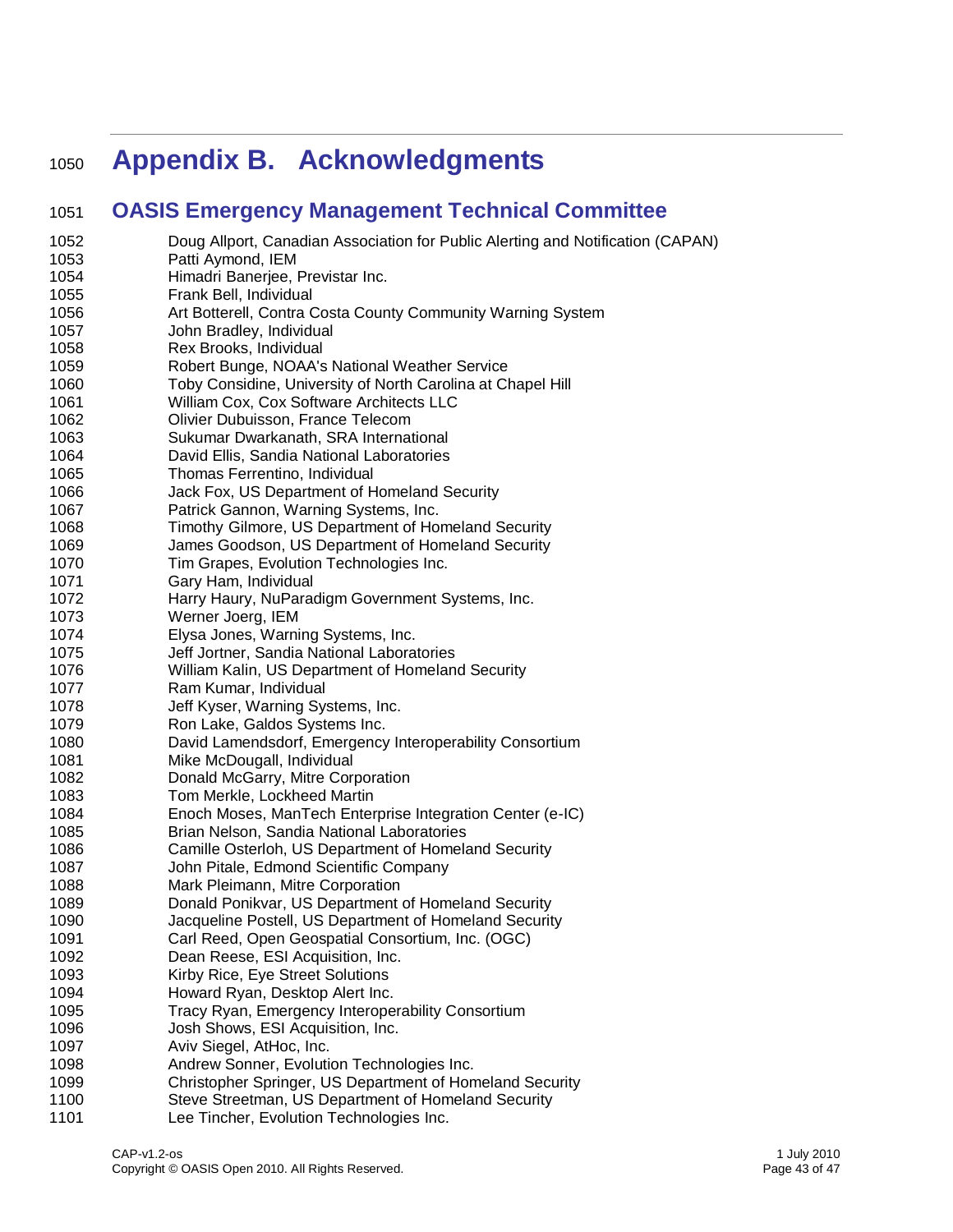- 1102 James Trawick, viaRadio Corporation<br>1103 Alessandro Triglia, OSS Nokalva
- 1103 Alessandro Triglia, OSS Nokalva<br>1104 Richard Vandame. US Departmer
- 1104 Richard Vandame, US Department of Homeland Security<br>1105 Matt Walton, Individual
- Matt Walton, Individual
- 1106 Jeff Waters, US Department of Defense (DoD)
- 1107 David Webber, Individual<br>1108 Jacob Westfall, Individual
- Jacob Westfall, Individual
- 1109 David Yarbrough, Northrop Grumman
- 1110 1111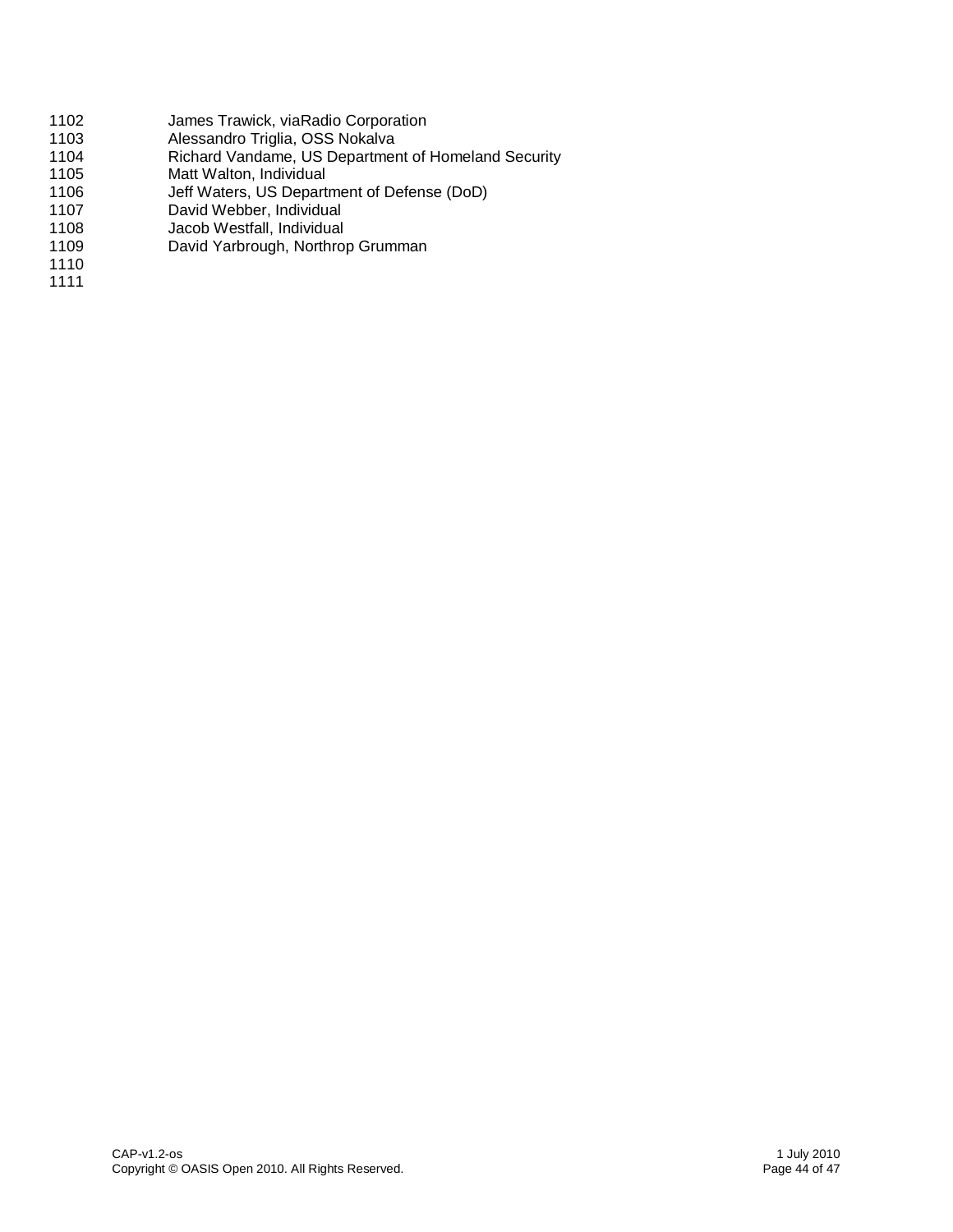# <sup>1112</sup> **Appendix C. Revision History**

| Rev | Date       | By Whom        | What                                                                                                                                                                     |
|-----|------------|----------------|--------------------------------------------------------------------------------------------------------------------------------------------------------------------------|
| 1.2 | 2010-03-02 | Jacob Westfall | Technical Committee approved changes that removed XML<br>Digital Encryption within CAP messages.                                                                         |
| 1.2 | 2009-12-22 | Jacob Westfall | Technical Committee approved the v. 1.2 draft submitted by<br>the Messaging Subcommittee with a duplicate Normative<br>Reference entry removed.                          |
| 1.2 | 2009-09-29 | Jacob Westfall | Technical Committee approved the v. 1.2 draft submitted by<br>the Messaging Subcommittee with a change made to<br>responseType in the ASN.1 schema.                      |
| 1.2 | 2009-09-17 | Jacob Westfall | Messaging Subcommittee approved changes based on<br>initial public comment period:                                                                                       |
|     |            |                | Expanded the scope of the <addresses> element<br/><math>\bullet</math></addresses>                                                                                       |
|     |            |                | Changed <mimetype> to be a required element and<br/><math display="inline">\bullet</math><br/>added note for <size></size></mimetype>                                    |
|     |            |                | Qualified the base schema types in the schema<br>$\bullet$                                                                                                               |
|     |            |                | Changed the schema typing for <altitude> and<br/><math display="inline">\bullet</math><br/><ceiling> to be a decimal instead of a string</ceiling></altitude>            |
|     |            |                | ASN.1 examples were added                                                                                                                                                |
|     |            |                | Various editorial corrections                                                                                                                                            |
| 1.2 | 2009-04-28 | Jacob Westfall | Technical Committee approved the v. 1.2 draft with the<br>following additional changes:                                                                                  |
|     |            |                | DateTime Data Type moved to Implementation<br><b>Notes</b>                                                                                                               |
|     |            |                | Changes to <status> and <note> descriptions</note></status>                                                                                                              |
|     |            |                | Wording change to <severity> "Minor"</severity>                                                                                                                          |
|     |            |                | Schema changed to allow only one<br><encrypteddata> element and changed Security<br/>Note section to allow multiple <signature><br/>elements</signature></encrypteddata> |
|     |            |                | Various editorial corrections and clarifications                                                                                                                         |
| 1.2 | 2009-04-14 | Jacob Westfall | Messaging Subcommittee approved v. 1.2 draft for<br>submission to full Technical Committee:                                                                              |
|     |            |                | Multiple XML signature/encryption elements<br>$\bullet$                                                                                                                  |
|     |            |                | Editorial changes to History and Character Entity<br>٠<br>References sections                                                                                            |
|     |            |                | DateTime Data Type examples                                                                                                                                              |
|     |            |                | Fixed DOM display                                                                                                                                                        |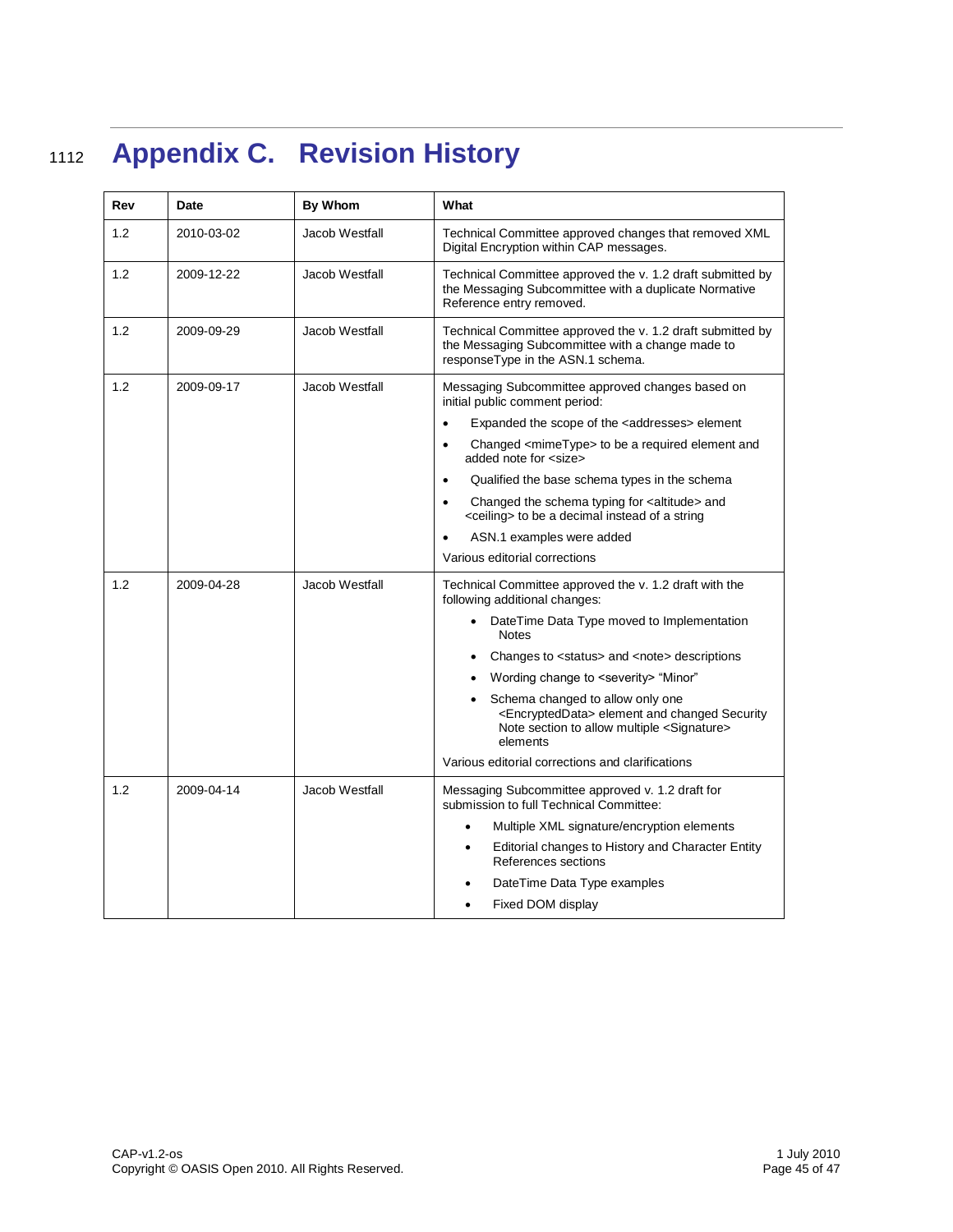| 1.2           | 2009-03-31 | Jacob Westfall       | Applied changes per recommendations identified by CAP<br>comments process and profile development:                                                                                                       |
|---------------|------------|----------------------|----------------------------------------------------------------------------------------------------------------------------------------------------------------------------------------------------------|
|               |            |                      | Includes CAP 1.1 Errata and ASN.1 Schema                                                                                                                                                                 |
|               |            |                      | DateTime Data Type to further define the<br>$\bullet$<br>acceptable date and time values                                                                                                                 |
|               |            |                      | New <responsetype> values of Avoid and<br/>٠<br/>AllClear</responsetype>                                                                                                                                 |
|               |            |                      | Clarification on acceptable <polygon> values and<br/>٠<br/>the use of character entity references</polygon>                                                                                              |
|               |            |                      | Schemas were updated to reflect changes and to<br>٠<br>validate when XML signature/encryption elements<br>are present                                                                                    |
|               |            |                      | Conformance section added                                                                                                                                                                                |
|               |            |                      | Updated CAP Alert Message Examples                                                                                                                                                                       |
|               |            |                      | Various editorial corrections and clarifications                                                                                                                                                         |
| 1.1<br>Errata | 2007-10-02 |                      | CAP 1.1 Errata approved (see CAP 1.1 Errata document for<br>prior change history)                                                                                                                        |
| 1.1           | 2005-09-30 |                      | CAP 1.1 adopted as OASIS Standard (see CAP 1.1<br>specification document for prior change history)                                                                                                       |
| 1.1           | 2005-07-27 | <b>Art Botterell</b> | Edits to conform object model, data dictionary and schema:                                                                                                                                               |
|               |            |                      | Reordered items in object diagram and data<br>dictionary to match sequence required by<br>schema.                                                                                                        |
|               |            |                      | Edited schema to make <scope> mandatory and<br/>٠<br/>to permit multiple instances of <responsetype><br/>and <eventcode>, in accordance with the data<br/>dictionary.</eventcode></responsetype></scope> |
| 1.1           | 2005-07-23 | <b>Art Botterell</b> | Applied changes per recommendations of Messaging<br>Subcommittee based on initial public comment period:                                                                                                 |
|               |            |                      | Modified XML syntax of <eventcode>,<br/><math>\bullet</math><br/><parameter> and <geocode></geocode></parameter></eventcode>                                                                             |
|               |            |                      | Added "Draft" value for <status><br/><math>\bullet</math></status>                                                                                                                                       |
|               |            |                      | Changed CAP namespace to URN form<br>٠                                                                                                                                                                   |
|               |            |                      | Tightened usage of dateTime formats in <sent>,<br/>٠<br/><effective>, <onset> and <expiration></expiration></onset></effective></sent>                                                                   |
|               |            |                      | Corrected schema to correct value of "CBRNE" in<br><event></event>                                                                                                                                       |
|               |            |                      | Conformed examples in Appendix A to new<br>namespace.                                                                                                                                                    |
| 1.1           | 2005-04-28 | Elysa Jones          | Technical Committee approved the v. 1.1 draft with the<br>following additional changes:                                                                                                                  |
|               |            |                      | • Normative language added to specify uniqueness<br>of <identifier></identifier>                                                                                                                         |
|               |            |                      | Change [dateTime] format for <sent>, <effective>,<br/><onset> and <expires> elements</expires></onset></effective></sent>                                                                                |
|               |            |                      | Change <language> element RFC from 1166 to<br/><math display="inline">\bullet</math><br/>3066 and added null</language>                                                                                  |
|               |            |                      | Changed the <minetype> element RFC 1521 to<br/>2046</minetype>                                                                                                                                           |
|               |            |                      | Added <derefuri> element</derefuri>                                                                                                                                                                      |
|               |            |                      | Security Note updated and added Digital<br>Signature and Encryption note paragraphs                                                                                                                      |